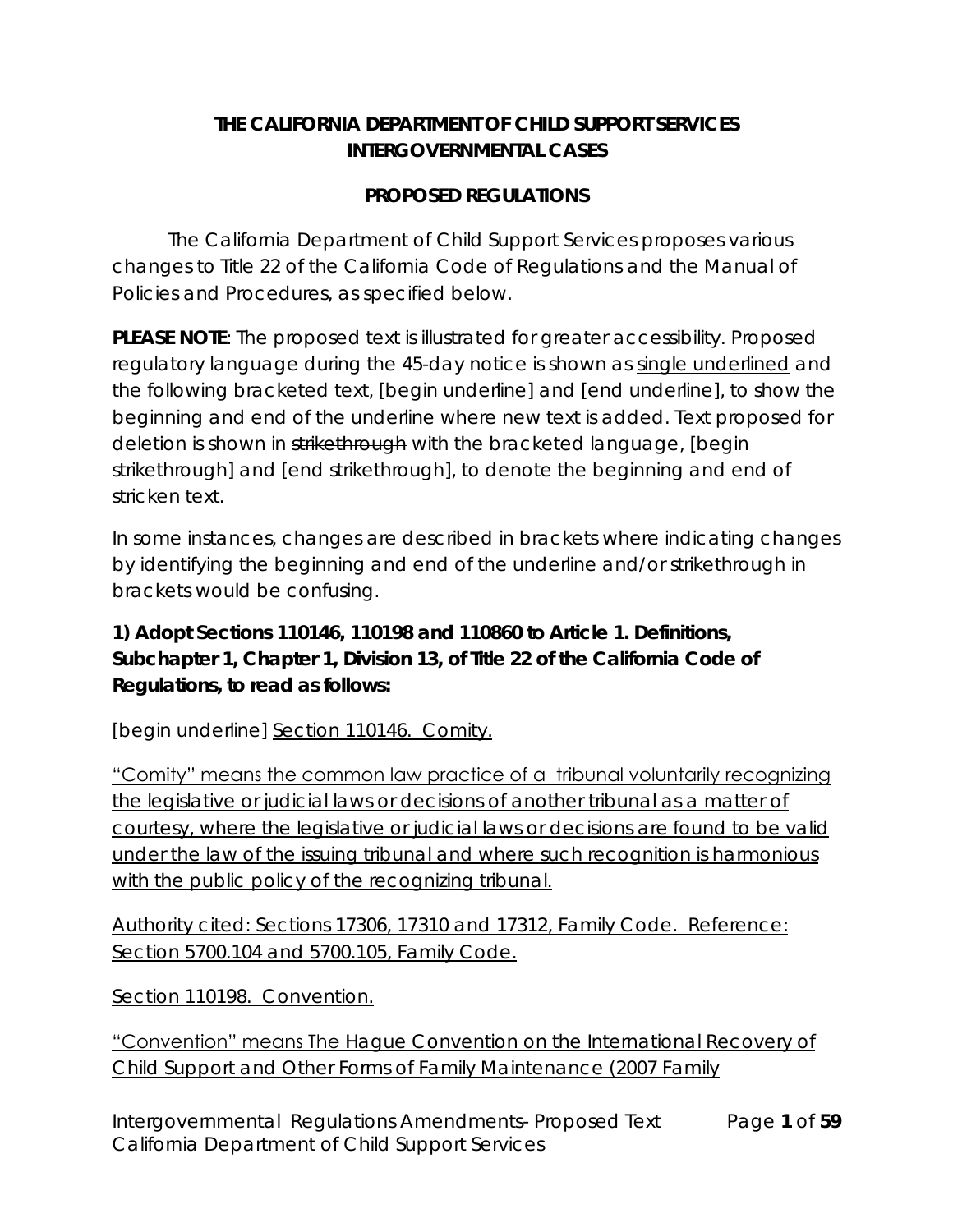Maintenance Convention) with an effective date of January 1, 2017, as to the United States.

Authority cited: Sections 17306, 17310 and 17312, Family Code. Reference: Section 5700.102(3), Family Code.

110860. Uniform Interstate Family Support Act (UIFSA).

"Uniform Interstate Family Support Act (UIFSA)" means the Uniform Interstate Family Support Act, codified at Part 6 of Division 9 of the Family Code, which may be cited or referenced as "UIFSA".

Authority cited: Sections 17306, 17310 and 17312, Family Code. Reference: Sections 5700.101-5700.905, Family Code. [end underline]

**2) Amend Sections 110132, 110192, 110196, 110268, 110296, 110307, 110430, 110446, 110450, 110466, 110518, 110590, 110594, 110654, 110710, and 110794 to Article 1. Definitions, Subchapter 1, Chapter 1, Division 13, of Title 22 of the California Code of Regulations, to read as follows:**

Section 110132. Central Registry.

"Central Registry" means a unit within each state responsible for receiving, screening, and distributing incoming [begin strikethrough] interstate [end strikethrough] [begin underline] intergovernmental [end underline] cases, and for responding to inquiries on incoming [begin strikethrough] interstate-[end strikethrough] [begin underline] intergovernmental [end underline] cases.

Authority cited: Sections 17306, 17310 and 17312, Family Code. Reference: Section [begin strikethrough] 4924 [end strikethrough] [begin underline] 5700.310 [end underline] , Family Code; and 45 Code of Federal Regulations, Section 303.7.

Section 110192. Continuing, Exclusive Jurisdiction.

"Continuing, exclusive jurisdiction" means the authority of a tribunal to modify a support order because at least one of the parties or the child who is the subject of the order remains a resident of the state issuing the order and [begin strikethrough] written [end strikethrough] [begin underline] the parties have not expressed [end underline] consent [begin underline] in a record or in open court [end underline] [begin strikethrough] of the parties [end strikethrough] to confer

Intergovernmental Regulations Amendments- Proposed Text Page **2** of **59** California Department of Child Support Services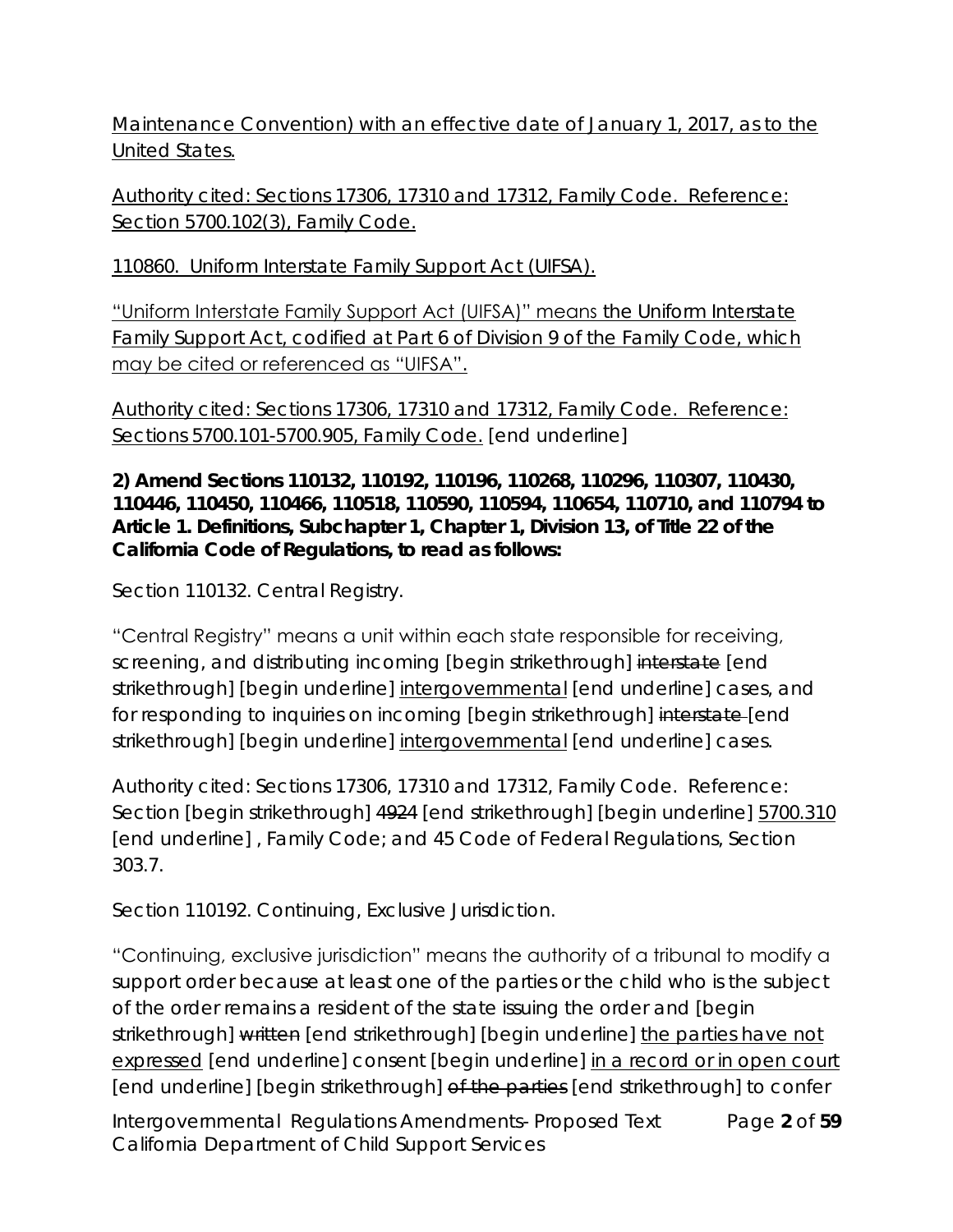continuing jurisdiction on another state [begin strikethrough] has not been filed [end strikethrough].

Authority cited: Sections 17306, 17310 and 17312, Family Code. Reference: Section [begin strikethrough] 4909 [end strikethrough] [begin underline] 5700.205 [end underline], Family Code.

Section 110196. Controlling Order.

"Controlling order" means the one support order issued in a judicial or administrative proceeding that governs the amount [repeal comma and insert the word and], and duration [begin strikethrough], and other terms [end] strikethrough] of a child support obligation prospectively. If multiple orders have been issued, only a tribunal can determine which order is the controlling order.

Authority cited: Sections 17306, 17310 and 17312, Family Code. Reference: Section [begin strikethrough] 4911 [end strikethrough] [begin underline] 5700.207 [end underline], Family Code.

Section 110268. Direct Income Withholding [begin underline] Order [end underline].

"Direct income withholding [begin underline] order [end underline] " means an income withholding order that has been issued in one state and sent to an employer in another state without filing a petition or comparable pleading, or registering the order with the tribunal in the other state.

Authority cited: Sections 17306, 17310 and 17312, Family Code. Reference: Section [begin strikethrough] 4940 [end strikethrough] [begin underline] 5700.501 [end underline], Family Code.

Section 110296. Earnings.

"Earnings" means any of the following to the extent that they are subject to an income withholding order for support:

(a) Wages, salary, bonuses, vacation pay, retirement pay and commissions.

(b) Payments for services of independent contractors, interest, dividends, rents, royalties, residuals, patent rights, or mineral or other natural resource rights.

Intergovernmental Regulations Amendments- Proposed Text Page **3** of **59** California Department of Child Support Services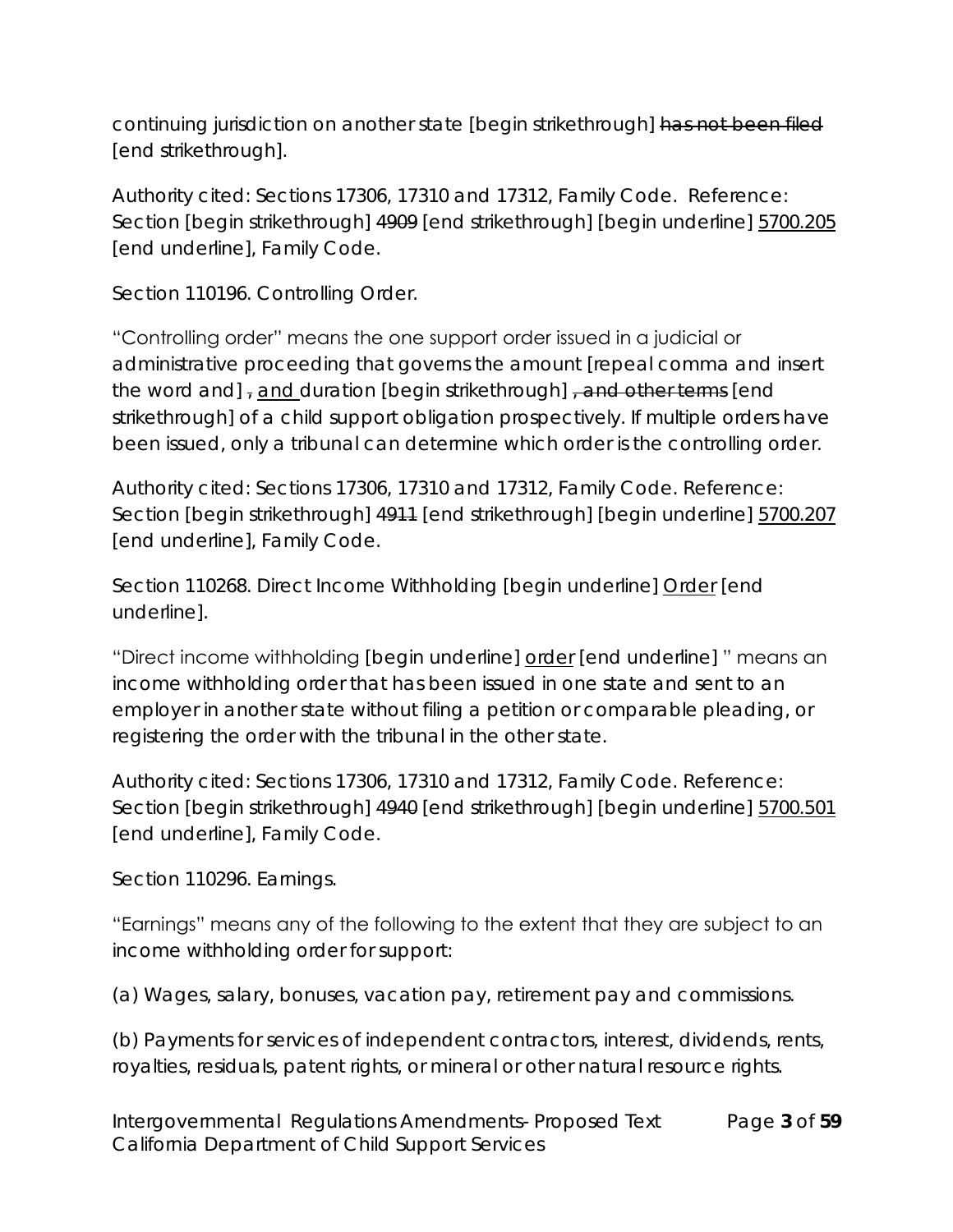(c) Payments or credits due or becoming due as a result of a written or oral contract for services or sales whether denominated as wages, salary, commission, bonus, or otherwise.

(d) Payments due for workers' compensation temporary disability benefits.

(e) Payments due from a disability or health insurance policy or program.

(f) Any other payments or credits due or becoming due, regardless of the source.

Authority cited: Sections 17306, 17310 and 17312, Family Code. Reference: Section 706.011(a), Code of Civil Procedure; and Sections [begin strikethrough] 4901(e) [end strikethrough] [begin underline] 5700.102(9) [end underline] and 5206, Family Code.

Section 110307. Emancipation.

"Emancipation", "Emancipate" and "Emancipated" mean the age or circumstance in which a child is no longer entitled to current child support from a parent because of any one of the following:

(a) The child meets the conditions set forth in Family Code Section 3901.

(b) The judgment, decree or order directing the child support was terminated by order of the court.

(c) The judgment, decree or order directing the child support was terminated under the law of the issuing [begin strikethrough] state [end strikethrough] [begin underline] tribunal [end underline].

(d) The child support ordered pursuant to Family Code Section 3587 has ceased or was terminated.

(e) The child meets at least one of the conditions set forth in Family Code Section 7002.

Note: Authority cited: Sections 17306, 17310 and 17312, Family Code. Reference: Sections 3901, 3587, [begin underline] and [end underline] 7002 [begin strikethrough]  $-17306$ , 17310 and 17312 [end strikethrough], Family Code.

Intergovernmental Regulations Amendments- Proposed Text Page **4** of **59** California Department of Child Support Services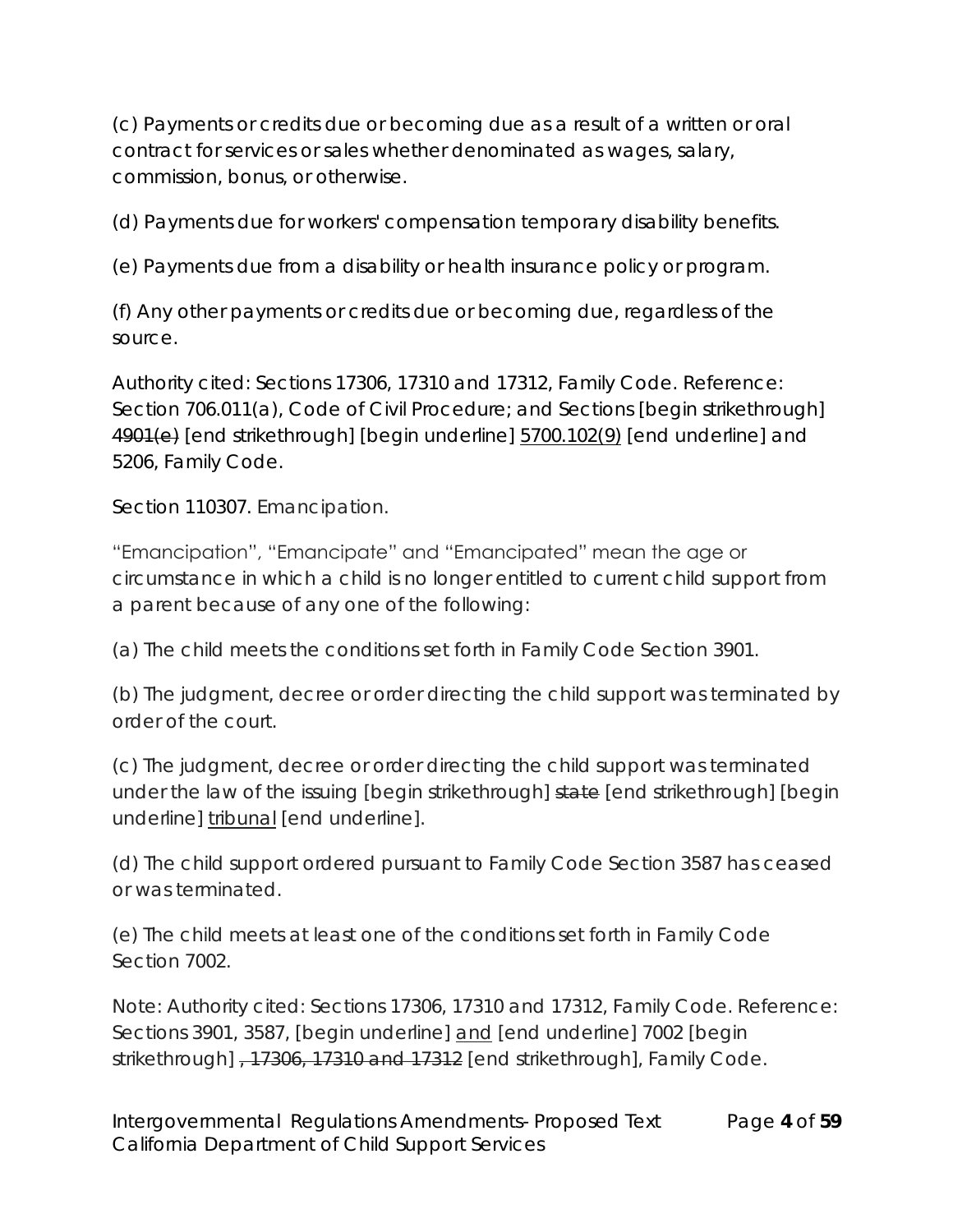Section 110430. Income Withholding Order.

"Income withholding order," "assignment order," "assignment order for support," "earnings assignment order," and "wage assignment order" means a court order or administrative notice for income withholding, or legal process directed to an obligor's employer, or other debtor of the obligor, to withhold from the income of the obligor an amount owed for support. Any income withholding order, or assignment order, or assignment order for support, or earnings assignment order, or wage assignment order issued by a local child support agency shall be issued on the federal form [begin strikethrough] "Order/Notice to Withhold Income for Child Support," FL-195 OMB Control No. 8 as adopted by the California Judicial Council. [end strikethrough] [begin underline] "Income Withholding for Support", OMB NO.: 0970-0154. [end underline]

Authority cited: Sections 17306, 17310 and 17312, Family Code. References: Sections [begin strikethrough]  $4901(f)$  [end strikethrough] [begin underline] 5700.102(10) [end underline], 5208 and 5246, Family Code.

Section 110446. Initiating State.

"Initiating state" means a state [begin underline] , or a foreign country, [end underline] from which a proceeding is forwarded, or in which a proceeding is filed for forwarding, to a responding state [begin underline] or a foreign country [end underline] .

Authority cited: Sections 17306, 17310 and 17312, Family Code. Reference: Section [begin underline] 5700.102(11) [end underline] [begin strikethrough] 4901 [end strikethrough], Family Code.

Section 110450. Initiating Tribunal.

"Initiating tribunal" means the court, administrative agency, or quasi-judicial entity in an initiating state authorized to establish, enforce, or modify support orders or to determine [begin strikethrough] paternity. [end strikethrough] [begin underline] parentage. [end underline]

Authority cited: Sections 17306, 17310 and 17312, Family Code. Reference: Section [begin strikethrough] 4901 [end strikethrough] [begin underline] 5700.102(11) [end underline], Family Code.

Intergovernmental Regulations Amendments- Proposed Text Page **5** of **59** California Department of Child Support Services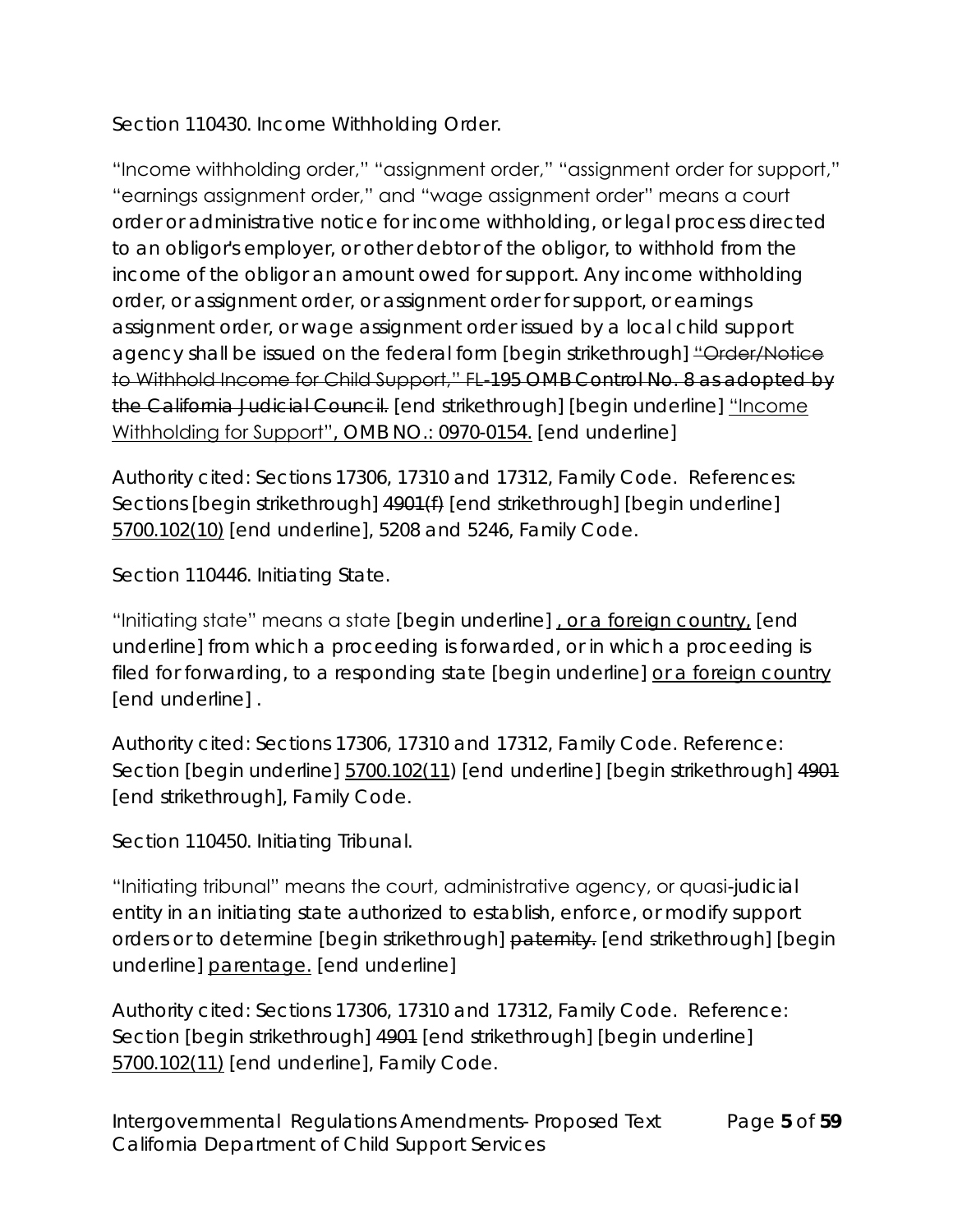Section 110466. Interstate Case.

"Interstate case" means a case in which the dependent child(ren) and the custodial or noncustodial parent live or have lived in different states and California is either the initiating or responding state, or the state which has issued the controlling order.

Authority cited: Sections 17306, 17310 and 17312, Family Code. Reference: [begin strikethrough] Section 17306, Family Code; and [end strikethrough] 45 Code of Federal Regulations, Section [begin strikethrough] 303.7. [end strikethrough] [begin underline] 301.1. [end underline]

Section 110518. Long Arm Jurisdiction.

"Long arm jurisdiction" means the legal authority for one state to assert personal jurisdiction over someone who lives or is served with process in another state.

Authority cited: Sections 17306, 17310 and 17312, Family Code. Reference: Section [begin strikethrough] 4905 [end strikethrough] [begin underline] 5700.201 [end underline], Family Code.

Section 110590. Obligee.

"Obligee," [inserted a comma after the word obligee and begin underline] "Payee," and "Creditor" [end underline] means [the word means was amended to mean] an individual, agency, or entity to whom a duty of support is owed.

Authority cited: Sections 17306, 17310 and 17312, Family Code. Reference: Sections [begin strikethrough] 17306, 17310 and 17312 [end strikethrough] [begin underline] 3550, 3900, 5214, and 5700.102(16) [end underline], Family Code.

Section 110594. Obligor.

"Obligor," [inserted a comma after the word obligor and begin underline] "Payor," and "Debtor" [end underline] means [the word means was amended to mean]an individual, or the estate of a decedent, who [begin strikethrough] owes a duty of support. [end strikethrough] [begin underline] is liable under a support order. [end underline]

Intergovernmental Regulations Amendments- Proposed Text Page **6** of **59** California Department of Child Support Services Authority cited: Sections 17306, 17310 and 17312, Family Code. Reference: Sections [begin underline] 3550, 3900, [end underline] 5216 [begin underline],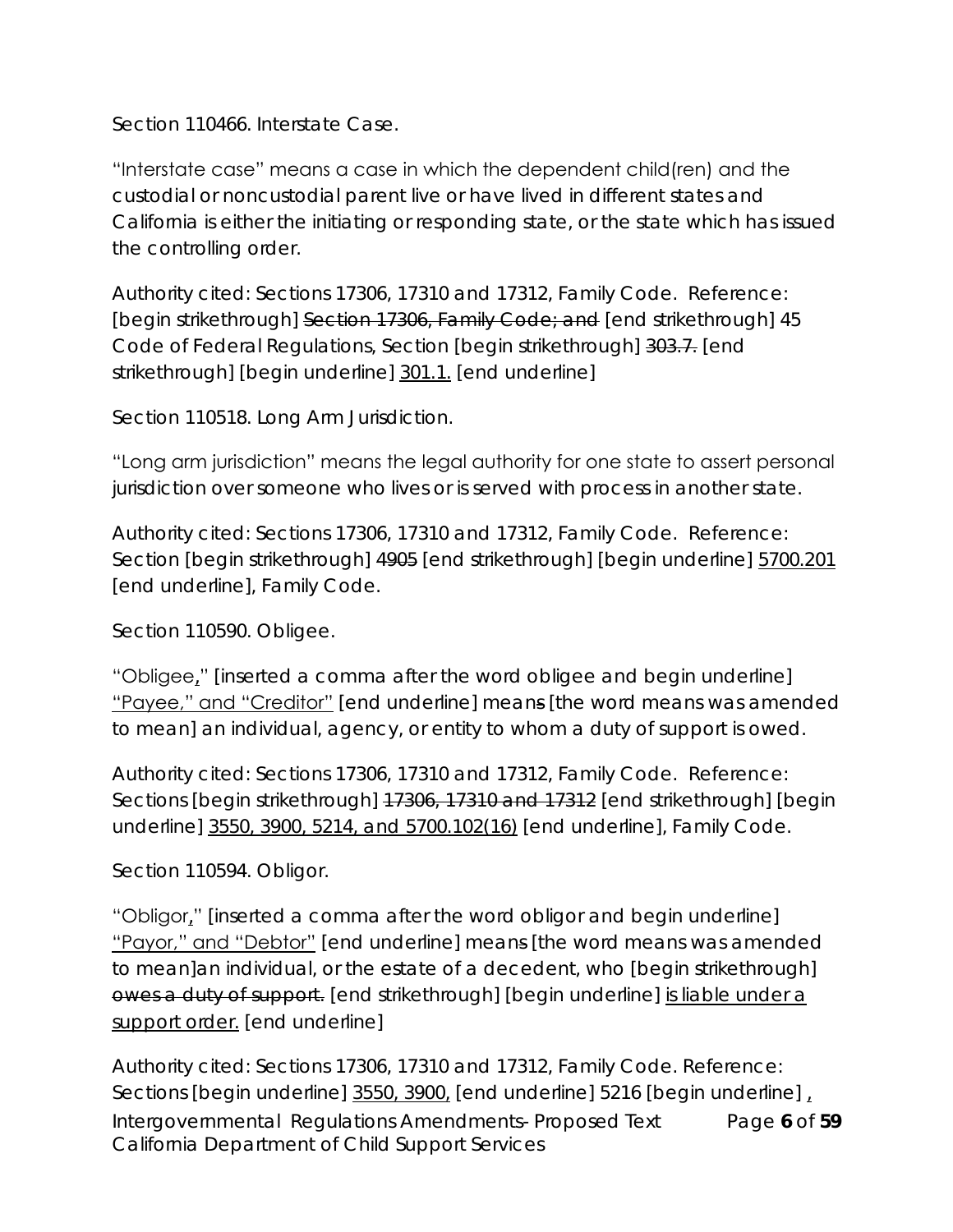5700.102(17), [end underline] and 17212, Family Code; and Section 11478.1, Welfare and Institutions Code.

Section 110654. Personal Jurisdiction.

"Personal jurisdiction" means the legal authority of a tribunal to render judgment against a party to an action or a proceeding and subject a person to the decisions, rulings, and orders of the tribunal.

Authority cited: Sections 17306, 17310 and 17312, Family Code. Reference: Section [begin strikethrough] 4905 [end strikethrough] [begin underline] 5700.201 [end underline], Family Code.

Section 110710. Register.

"Register" means a legal process by which a support order or judgment is filed with a tribunal [begin strikethrough] in a state [end strikethrough] to [begin underline] commence the process by which the [end underline] [begin strikethrough] give that [end strikethrough] tribunal [begin underline] obtains [end underline] authority to modify or enforce a support order.

Authority cited: Sections 17306, 17310 and 17312, Family Code. Reference: Section [begin strikethrough] 4950 [end strikethrough] [begin underline] 5700.601 [end underline], Family Code.

Section 110794. Subject Matter Jurisdiction.

"Subject matter jurisdiction" means a tribunal's authority to hear and determine the issues presented in a case brought before it.

Authority cited: Sections 17306, 17310 and 17312, Family Code. Reference: Section [begin strikethrough] 4905 [end strikethrough] [begin underline] 5700.201 [end underline], Family Code.

**3) Repeal Sections 110375, 110422, 110474, 110478, 110730, 110734, 110758, 110762, and 110858 to Article 1. Definitions, Subchapter 1, Chapter 1, Division 13, of Title 22 of the California Code of Regulations, to read as follows:**

[begin strikeout] Section 110375. Foreign Order.

Intergovernmental Regulations Amendments- Proposed Text Page **7** of **59** California Department of Child Support Services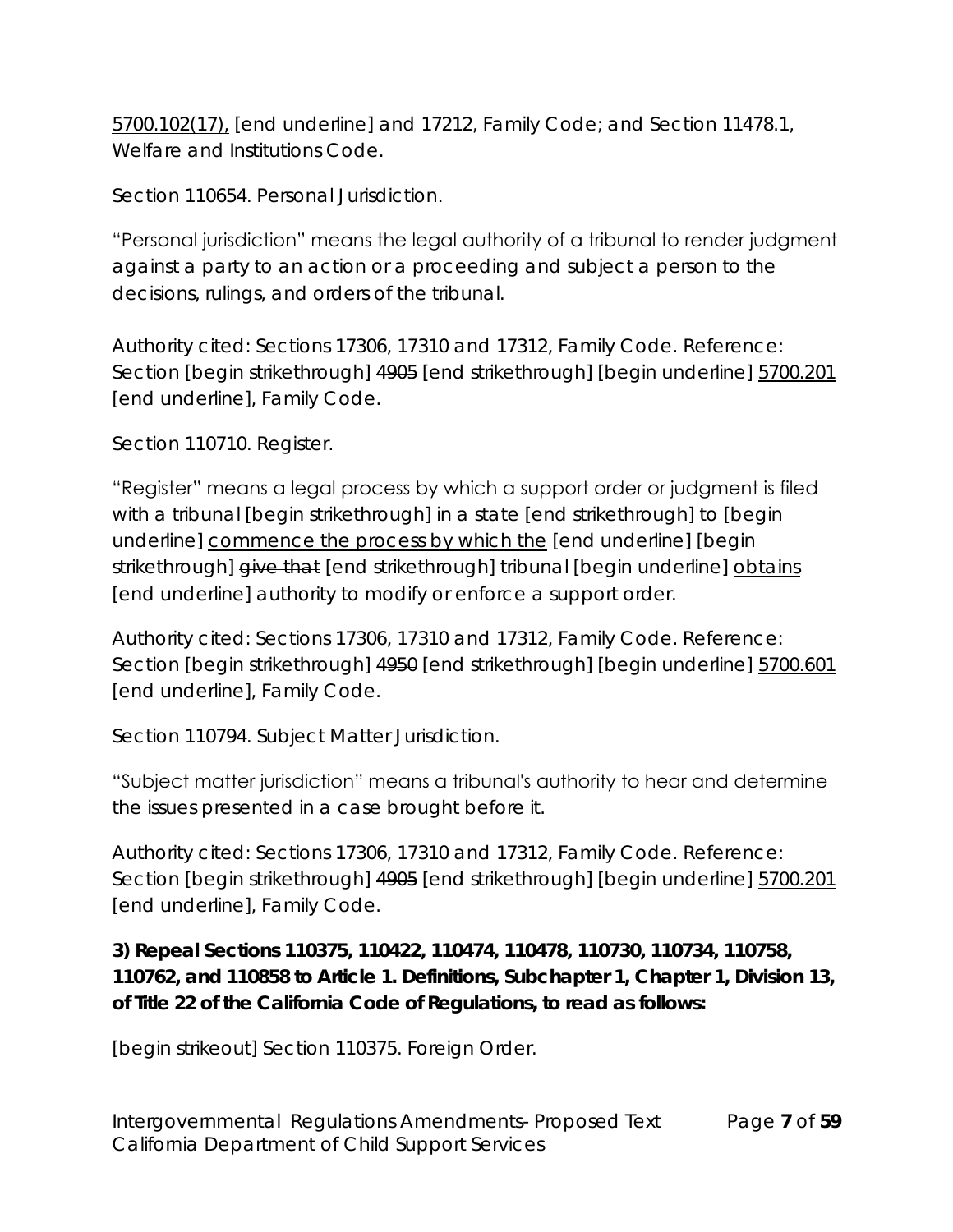"Foreign order" means an order issued by a tribunal of a jurisdiction outside of California.

Authority cited: Sections 17306, 17310 and 17312, Family Code. Reference: Section 4951, Family Code.

Section 110422. Home State.

"Home state" means the state in which a child lived with a parent or a person acting as parent for at least six consecutive months immediately preceding the time of filing of a petition or comparable pleading for support, and, if a child is less than six months old, the state in which the child lived from birth with a parent or a person acting as the parent. A period of temporary absence of the child from the parent or person acting as the parent shall be counted as part of the six month or other period.

Authority cited: Sections 17306, 17310 and 17312, Family Code. Reference: Section 4901 Family Code.

Section 110474. Issuing State.

"Issuing state" means the state which has issued a support order or rendered a judgment determining parentage.

Authority cited: Sections 17306, 17310 and 17312, Family Code. Reference: Section 4901, Family Code.

Section 110478. Issuing Tribunal.

"Issuing tribunal" means the court, administrative agency, or quasi-judicial entity that issues a support order or renders a judgment determining parentage.

Authority cited: Sections 17306, 17310 and 17312, Family Code. Reference: Section 4901, Family Code.

Section 110730. Responding State.

"Responding state" means a state in which a proceeding to establish, enforce or modify a support order, or to determine paternity is filed or to which a proceeding is forwarded for filing from an initiating state.

Intergovernmental Regulations Amendments- Proposed Text Page **8** of **59** California Department of Child Support Services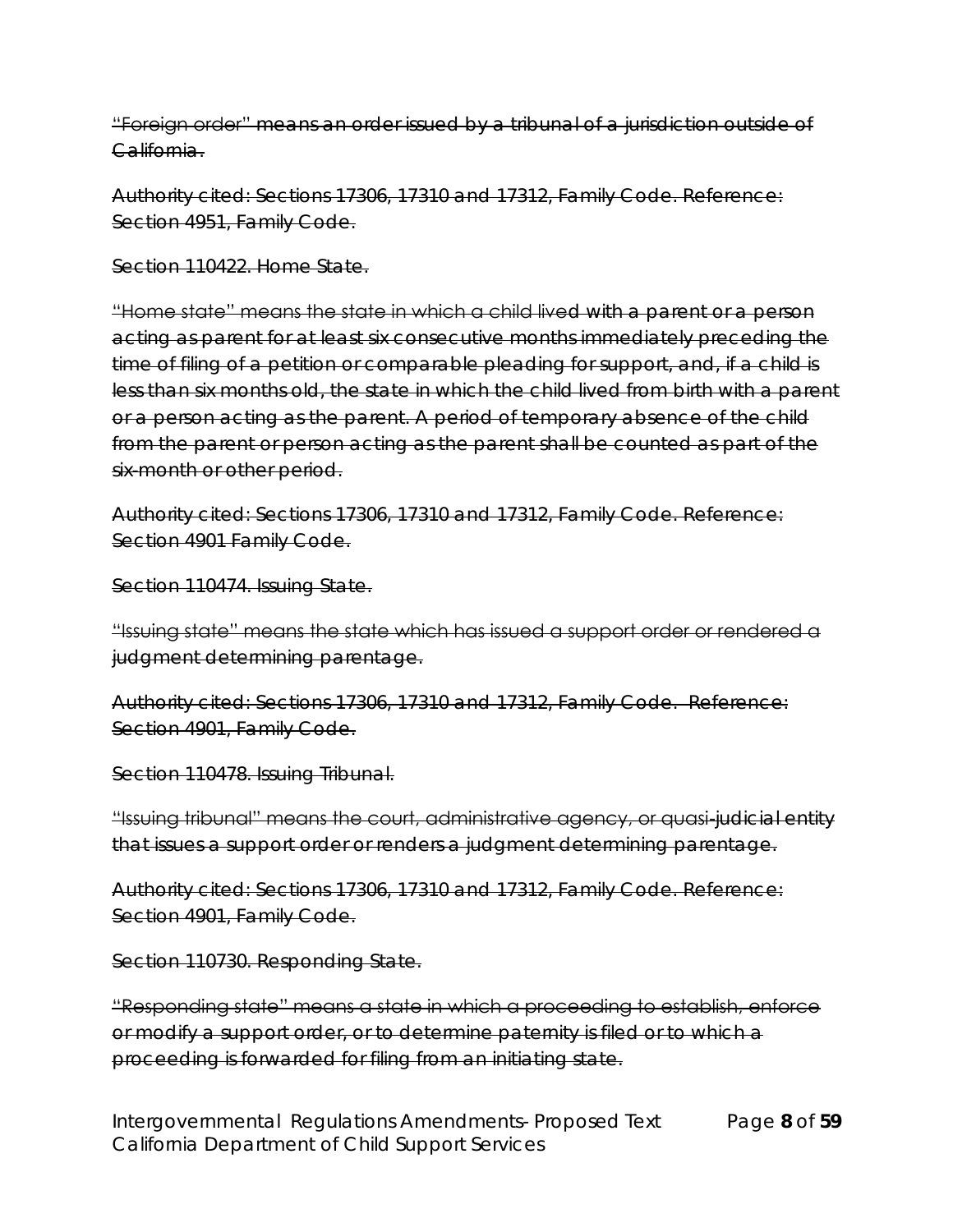Authority cited: Sections 17306, 17310 and 17312, Family Code. Reference: Section 4901, Family Code.

Section 110734. Responding Tribunal.

"Responding tribunal" means the court, administrative agency, or quasi-judicial entity in a responding state authorized to establish, enforce or modify support orders, or to determine paternity.

Authority cited: Sections 17306, 17310 and 17312, Family Code. Reference: Section 4901, Family Code.

Section 110758. Spousal Support Order.

"Spousal support order" means an order for the payment of spousal support to a spouse or former spouse of the obligor.

Authority cited: Sections 17306, 17310 and 17312, Family Code. Reference: Sections 17212, 17800 and 17801, Family Code; and Section 11478.1, Welfare and Institutions Code.

Section 110762. State.

"State" means a state of the United States, the District of Columbia, Puerto Rico, the United States Virgin Islands, or any territory or insular possession subject to the jurisdiction of the United States. The term "state" also includes both of the following:

(a) An Indian tribe, including a Native Alaskan Village as defined in 42 United States Code, Section 619.

(b) A foreign jurisdiction that has enacted a law or established procedures for issuance and enforcement of support orders which are substantially similar to the procedures under the Uniform Interstate Family Support Act specified in Chapter 6, of Part 5, of Division 9 (commencing with Section 4900) of the Family Code.

Authority cited: Sections 17306, 17310 and 17312, Family Code. Reference: Section 4901, Family Code; and 42 United States Code, Section 619(4)(A-B).

## Section 110858. Tribunal.

Intergovernmental Regulations Amendments- Proposed Text Page **9** of **59** California Department of Child Support Services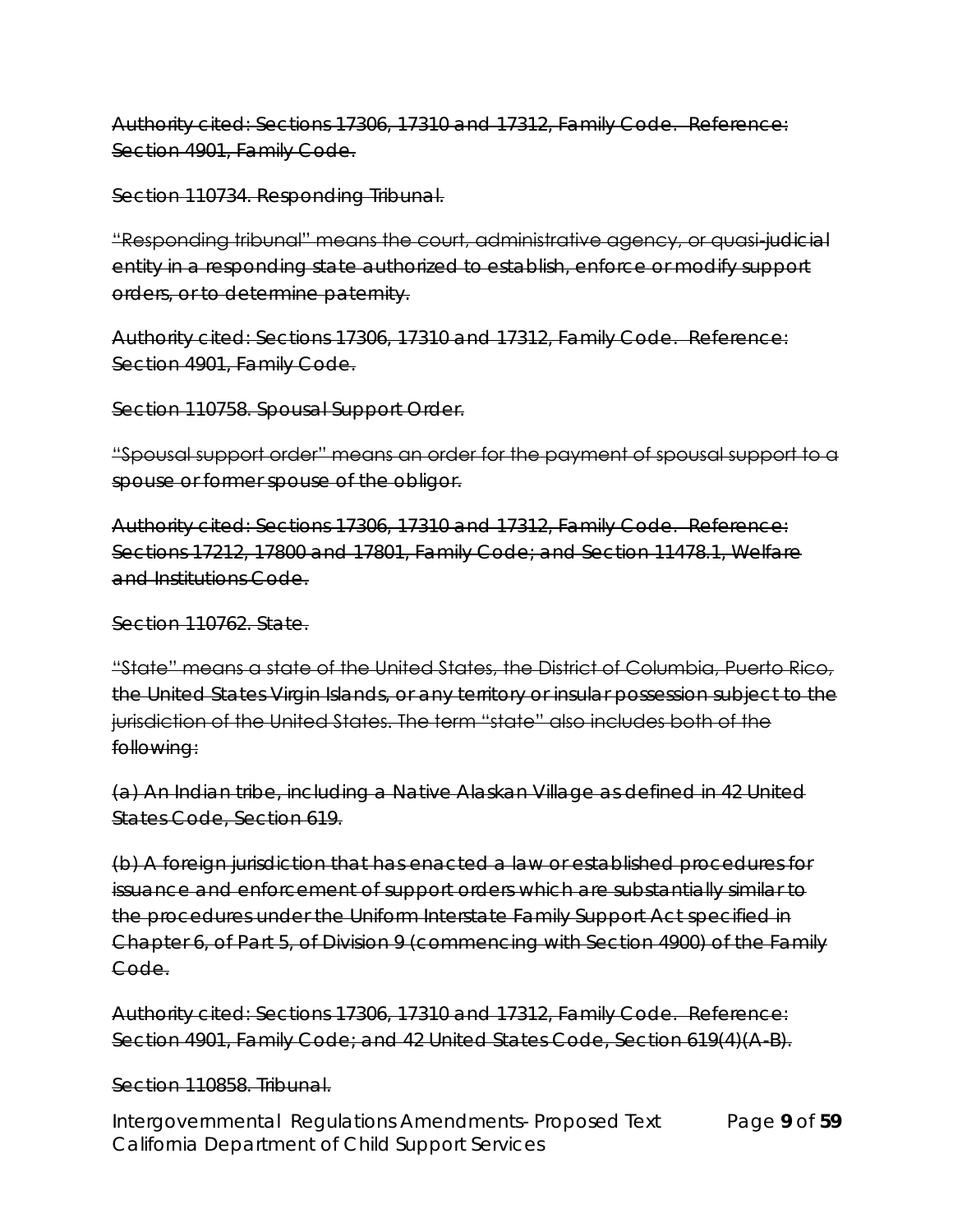"Tribunal" means a court, administrative agency, or quasi-judicial entity authorized to establish, enforce, or modify support orders or to determine parentage.

Authority cited: Sections 17306, 17310 and 17312, Family Code. Reference: Sections 4901 and 4902, Family Code. [end strikethrough]

**4) Amend Section 113100 in Article 1, of Chapter 3, Division 13, of Title 22 of the California Code of Regulations, to read as follows:**

Section 113100. Local Child Support Agency Responsibilities.

(a) Each local child support agency shall:

(1) Use all appropriate locate sources when the noncustodial parent's location is unknown. Appropriate locate sources include, but are not limited to:

(A) California Parent Locator Service (CPLS) as the primary clearing house for accessing numerous data bases.

(B) United States Postal Service.

(C) Local telephone company.

(D) Federal Parent Locator Service including the National Directory of New Hires and Federal Case Registry.

(E) State agencies maintaining records of public assistance, wages and employment, unemployment insurance, income taxes, driver's licenses and vehicle registration, vital records and criminal records such as:

1. Employment Development Department, including the State New Hire Registry.

- 2. Secretary of State.
- 3. Board of Equalization.
- 4. Department of Consumer Affairs.
- 5. Department of Motor Vehicles.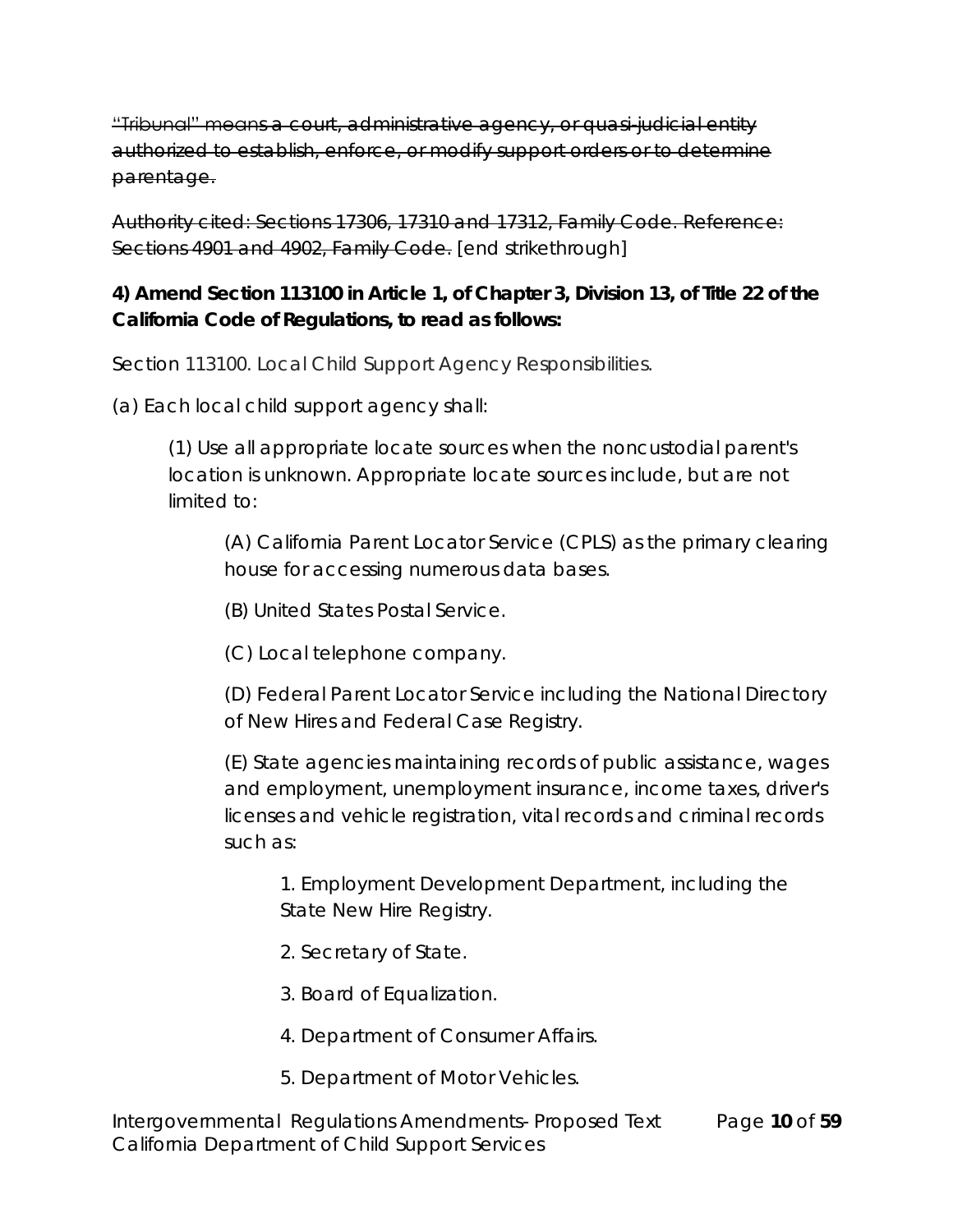- 6. Franchise Tax Board.
- 7. Department of Health Services.

(F) Local agencies which administer public assistance, general assistance, medical assistance, and social services programs.

(G) Financial institutions.

(H) Current and past employers of the noncustodial parent.

(I) Unions.

(J) Fraternal organizations.

(K) Police, parole, and probation offices.

(L) Other sources such as:

1. Interstate location networks, such as other state parent locator services, including quick locate requests.

2. Multi-state financial institution data match.

3. Public utilities.

4. Providers of electronic digital pager communication.

5. Providers of cellular telephone services.

6. Credit reporting agencies.

7. Internet.

8. Voter registration.

9. Friends and relatives of the noncustodial parent.

10. Private locate sources when appropriate.

(2) Use appropriate locate sources when a custodial party's address is unknown and the local child support agency has a child support collection to distribute as specified in subsection (h), or the local child support agency needs to contact the custodial party regarding his/her child support case.

Intergovernmental Regulations Amendments- Proposed Text Page **11** of **59** California Department of Child Support Services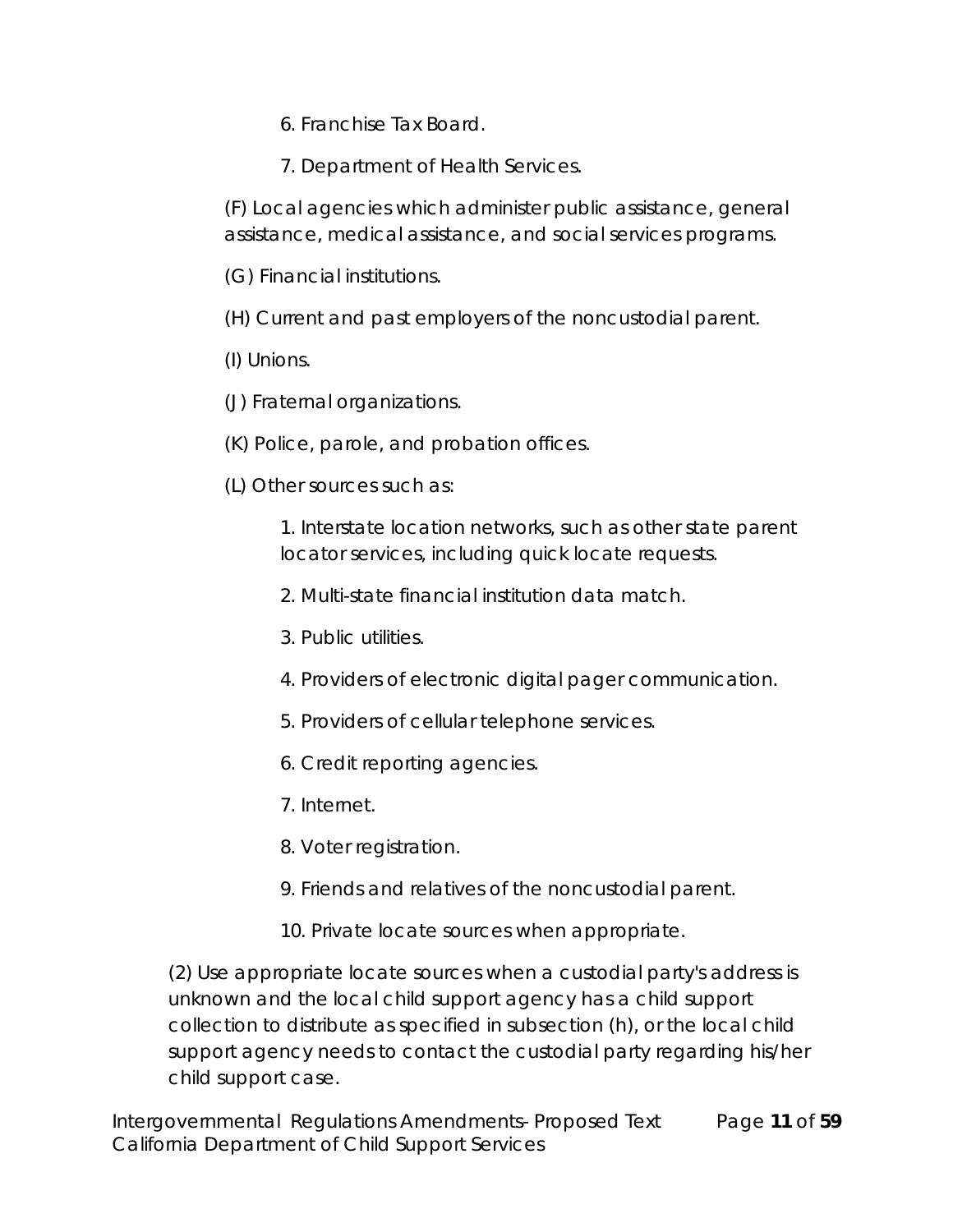(b) Within no more than 75 calendar days of determining that a noncustodial parent needs to be located, a local child support agency shall:

(1) Access all appropriate locate sources, unless information sufficient to take the next locate, establishment, or enforcement action in a case is otherwise obtained within the 75-calendar-day time frame.

(2) Ensure that location information received is sufficient to take the next locate, establishment or enforcement action, or initiate service of process.

(c) For cases in which location attempts required by subsection (b) were unsuccessful, the local child support agency shall:

(1) When new information which may aid with location is received, immediately initiate location by accessing all appropriate locate sources as specified in subsection (a)(1).

(2) When new information has not been received, repeat location attempts quarterly. Quarterly locate attempts may be limited to accessing automated locate sources when the noncustodial parent's name, date of birth, or social security number are known. Referral to an automated locate source shall include accessing both of the following locate sources:

(A) Employment Development Department.

(B) The California Parent Locator Service.

(3) Not submit locate cases to the Federal Parent Locator Service for quarterly locate activity if the cases were previously submitted to the Federal Case Registry.

(d) The local child support agency shall not be required to take independent action to access locate sources already accessed by CPLS.

(e) If an automated locate source updates its database less frequently than on a quarterly basis, the local child support agency shall refer cases to that source in accordance with how often that source updates its database, rather than every quarter.

(f) If a local child support agency determines that a specific source of locate information is needed in a case, such as when only the noncustodial parent's

Intergovernmental Regulations Amendments- Proposed Text Page **12** of **59** California Department of Child Support Services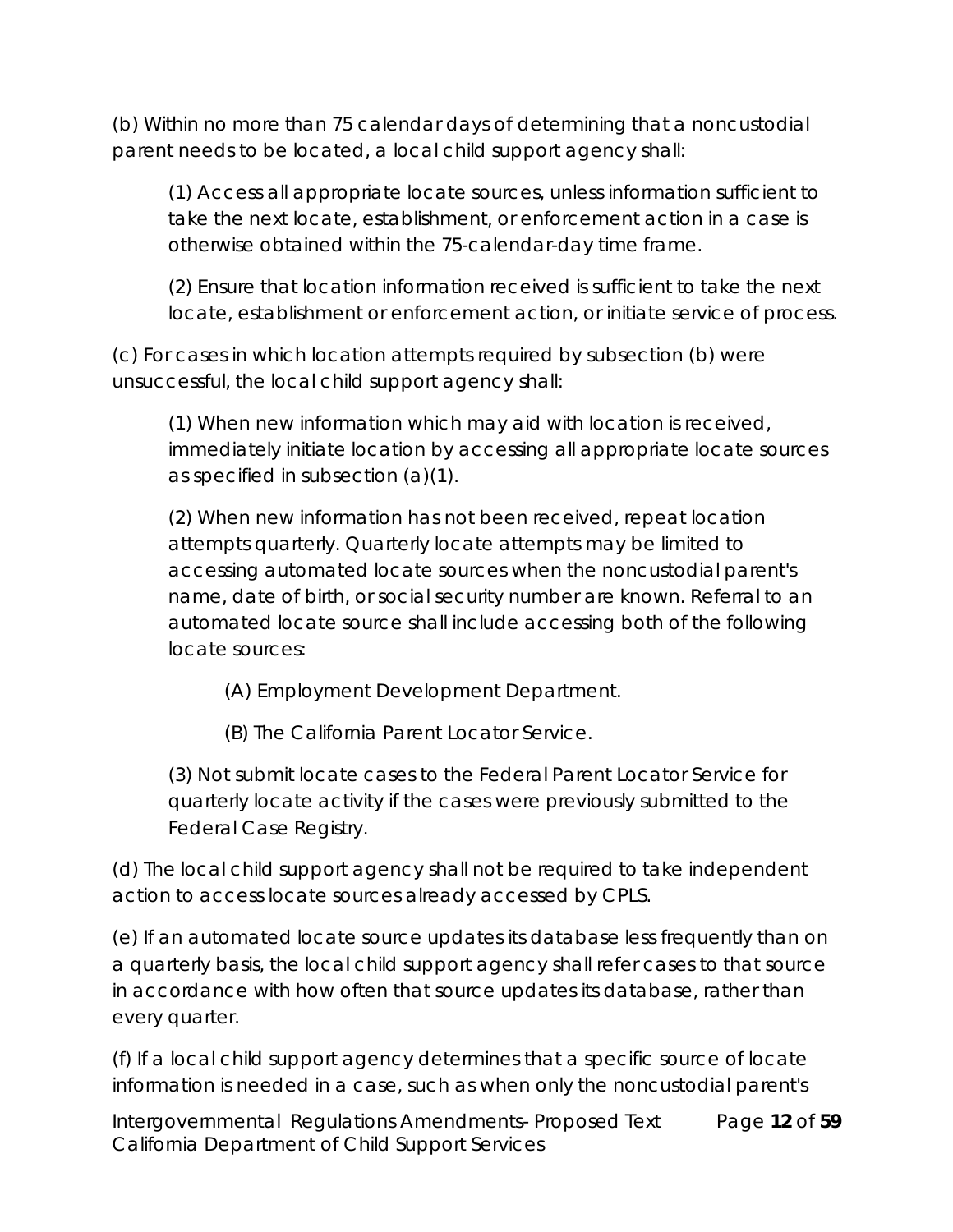earnings or assets need to be located, the local child support agency may refer those cases only to locate sources which provide that type of information.

(g) A local child support agency shall use the quick locate method for locating or confirming the location of a noncustodial parent in another state by completing the federal form "[begin strikethrough] Locate Data Sheet [end strikethrough] [begin underline] Child Support Enforcement Transmittal #3- Request for Assistance/Discovery [end underline] , OMB No. 0970-0085," or the [begin strikethrough] CPLS Form CR 60, as required by the California Department of Justice, [end strikethrough] [begin underline] "Application for Non Title IV-D Locate Services", DCSS 0073 (Rev. 09/01/05), which is incorporated by reference, [end underline] and submitting it manually or electronically to the California Parent Locator Service for referral to the parent locator service in the state(s) in which the noncustodial parent is believed to be located.

(1) The quick locate method is appropriate for use in the following situations:

(A) When a local child support agency determines that a noncustodial parent might be in one of several states.

(B) When a local child support agency intends to use this state's long arm jurisdiction to establish [begin strikethrough] paternity [end strikethrough] [begin underline] parentage [end underline] or a support order, or to enforce an order and wants to use the quick locate method to confirm the noncustodial parent's location.

(2) When the quick locate method is used, the time frames specified in subsection (b) shall apply.

(h) Within 5 business days of determining that contact with a custodial party has been lost and that custodial party must be located because the local child support agency has a child support collection to distribute to that custodial party, the local child support agency shall attempt to locate that custodial party for 6 months using the locate resources specified in subsection (a)(1).

(1) Contact with a custodial party shall be determined lost when all attempts by a local child support agency to telephone and correspond with a custodial party utilizing all known telephone numbers and addresses, including e-mail have failed. In addition to the locate

Intergovernmental Regulations Amendments- Proposed Text Page **13** of **59** California Department of Child Support Services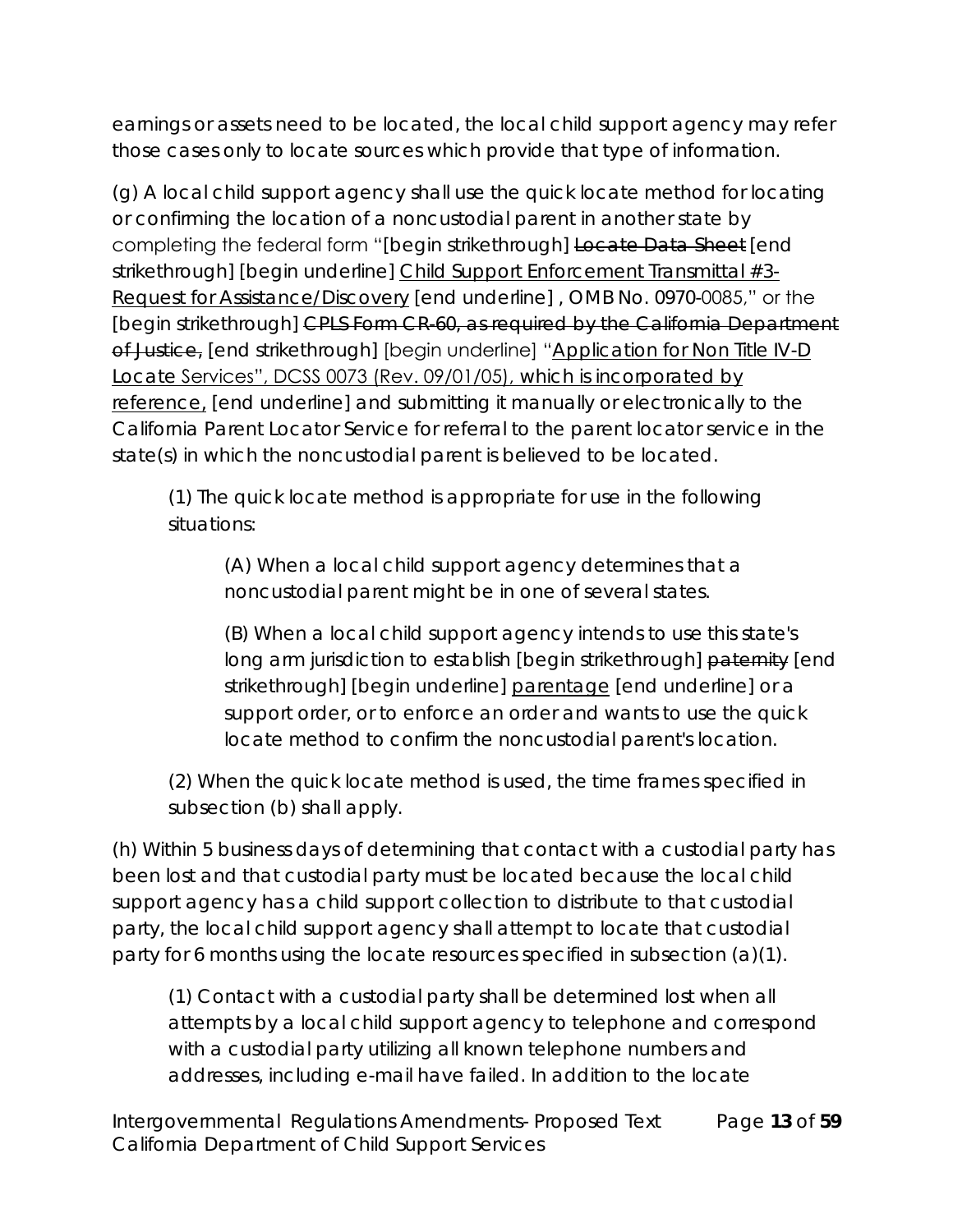resources specified in subsection (a)(1), the local child support agency shall attempt to locate the custodial party by contacting employers, relatives and friends of the custodial party, if known.

(2) When a custodial party cannot be contacted after 6 months of locate attempts, a local child support agency shall return the undeliverable payment(s) to the noncustodial parent with written notification advising the noncustodial parent that the return of the support does not relieve the noncustodial parent of the support order, and the noncustodial parent should consider placing the funds aside for purposes of child support in case the custodial party appears and seeks collection of the undistributed payments.

(i) Each local child support agency shall ensure the requirements of Article 5, Chapter 1, are met with respect to the safeguarding and disclosure of confidential information obtained through locate efforts.

Note: Authority cited: Sections 17306, 17310 and 17312, Family Code. Reference: Sections 17212, 17502, 17505, 17506, 17508, 17512 and 17514, Family Code; Section 11478.1, Welfare and Institutions Code; and 45 Code of Federal Regulations, Sections 302.35, 303.3, 303.7, 303.15, 303.69 and 303.70.

**5) Amend Section 115510 of Chapter 5, Division 13, of Title 22 of the California Code of Regulations, to read as follows:**

Section 115510. Processing a Review for Adjustment of a Support Order - Request by a Party.

(a) When the local child support agency becomes aware, during communication with a party to a child support order with a current support obligation, that a change in circumstance pursuant to Section 115520 appears to exist, the local child support agency shall ask if the party wants the local child support agency to review the case and, if appropriate pursuant to Section 115535, seek an adjustment. The local child support agency shall:

(1) Immediately make a verbal inquiry if the local child support agency becomes aware of an apparent change in circumstance during verbal communication with a party.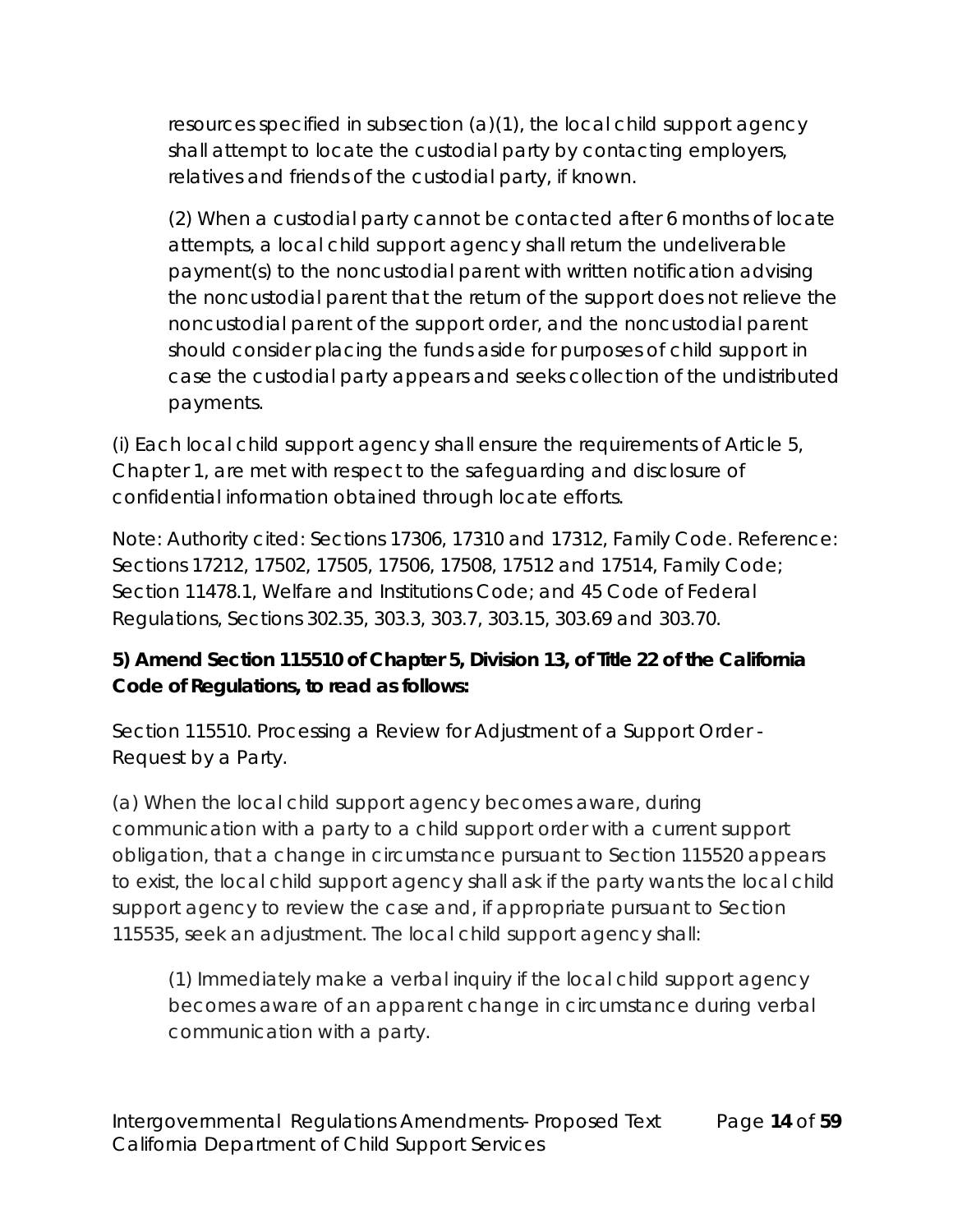(2) Make a verbal or written inquiry within 15 business days of becoming aware of an apparent change in circumstance by written communication from a party.

(b) Within 180 days from the date of a request for review for adjustment; or the date a non-requesting party has been located, whichever is later, the local child support agency shall conduct a review of the order and obtain an adjusted order, or determine that the order should not be adjusted. The date of receipt of the request is the date the requesting party provides current and complete income and expense Judicial Council forms and requested documents to the local child support agency.

(c) A local child support agency may, but is not required, to review a case for adjustment if the case has been reviewed for adjustment within the last six months and nothing has changed. If the local child support agency exercises its discretion not to review a case based upon this subsection, the local child support agency shall terminate the review and adjustment process in accordance with Section 115545(c).

(d) [begin strikethrough] Interstate [end strikethrough] [begin underline] Intergovernmental [end underline] cases shall be handled pursuant to Title 22 California Code of Regulations, Section [begin strikethrough] 117403. [end strikethrough] [begin underline] 117300. [end underline]

(e) Within 15 business days of receiving an oral or written request for review for adjustment, the local child support agency shall:

(1) Determine whether one of the following appears to exist:

(A) A change in circumstance pursuant to Section 115520 is reasonably expected to last for more than three months.

(B) The parties stipulated to a child support order below the amount established by the statewide uniform guideline. No change of circumstance need be demonstrated to obtain an adjustment of the child support order to the applicable guideline level or above.

(C) A request is based upon the need to include a provision for medical support in the child support order.

Intergovernmental Regulations Amendments- Proposed Text Page **15** of **59** California Department of Child Support Services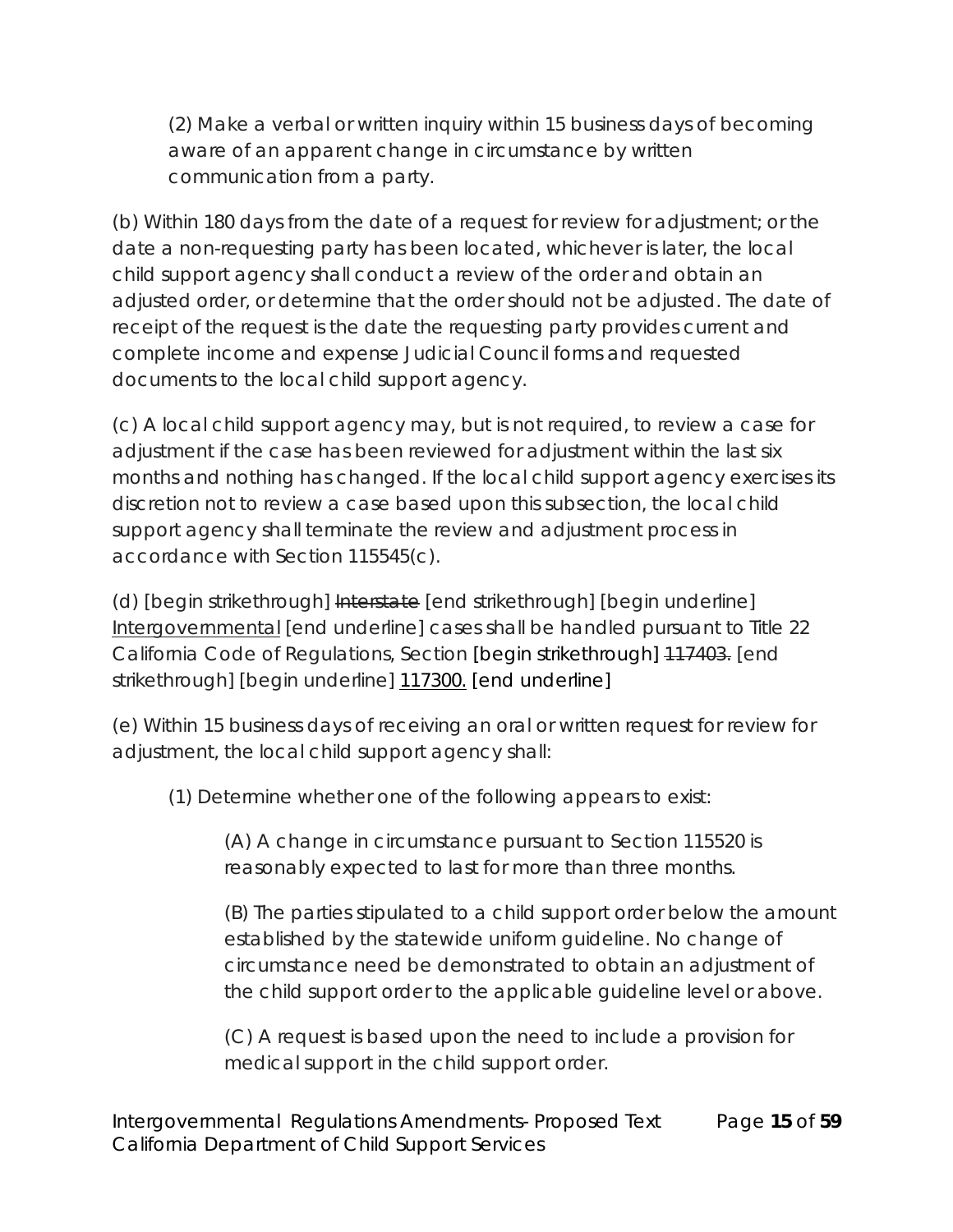(2) Terminate the review and adjustment process in accordance with Section 115545(c) if none of the three situations set forth in Section 115510(e)(1) appears to exist.

(3) Proceed pursuant to 22 California Code of Regulations, Section 116114 if a request is based upon the need to include a provision for medical support in the child support order.

(4) Take the following actions if a change in circumstance appears to exist pursuant to Section 115520 and is reasonably expected to last for more than three months, or the parties stipulated to a child support order below the amount established by statewide uniform guideline:

(A) Determine whether the non-requesting party's location is known.

(B) Determine whether a requesting party, who is a non-custodial parent, has multiple cases within the county. If so, the local child support agency shall proceed pursuant to Section 115510(e)(6)(E).

(5) Follow the procedure set forth in Section 115550 if the location of a non-requesting party is unknown.

(6) Provide to all parties, on the same date, by mail or personal delivery, the appropriate income and expense Judicial Council forms and/or a written notice as follows if the non-requesting party's location is known:

(A) A requesting party, who is a parent, shall be provided with the appropriate income and expense Judicial Council forms and a written notice. The written notice shall include the following information:

(i) The requesting party's current and complete income and expense Judicial Council forms, and requested documents are required to process the request for review for adjustment.

(ii) No action will be taken by the local child support agency until the requesting party provides current and complete income and expense Judicial Council forms and requested documents to the local child support agency.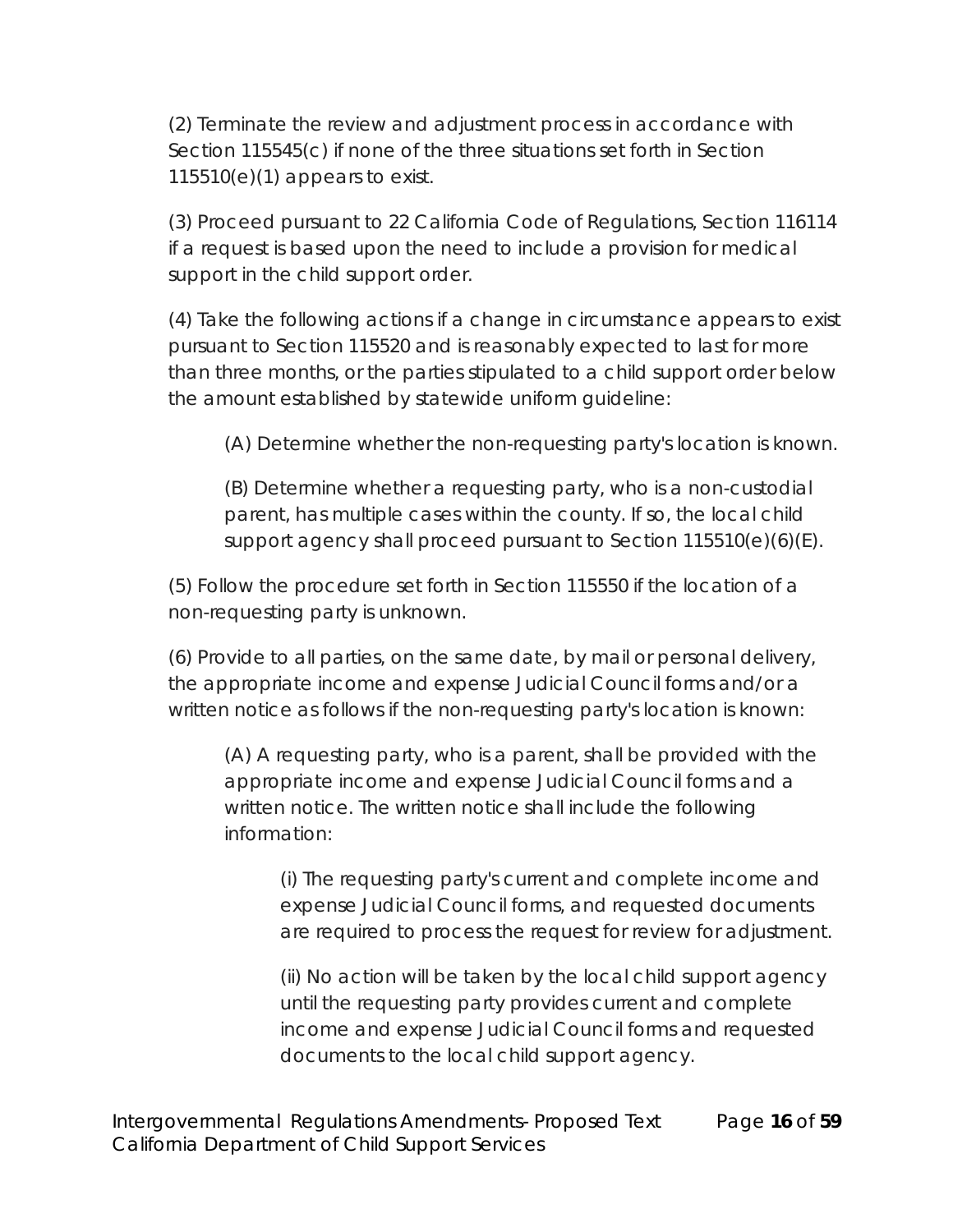(iii) The requesting party's failure to submit current and complete income and expense Judicial Council forms and requested documents to the local child support agency within 20 business days from the date of the notice will result in the local child support agency terminating the review and adjustment process.

(iv) The date of receipt of the request for review for adjustment is the date the requesting party provides current and complete income and expense Judicial Council forms, and requested documents to the local child support agency.

(B) A requesting party, who is not a parent, shall be provided with a written notice. The written notice shall include the following information:

(i) An acknowledgement of receipt of the request for review for adjustment.

(ii) The local child support agency's request that the requesting party provide information, which may affect a child support determination, within 20 business days of the date of the notice.

(C) A non-requesting party, who is a parent, shall be provided with the appropriate income and expense Judicial Council forms and a written notice. The written notice shall include all of the following information:

(i) A request for a review for adjustment has been made by another party.

(ii) The local child support agency requests that the nonrequesting party provide his or her current and complete income and expense Judicial Council forms and requested documents.

(iii) The non-requesting party's failure to submit current and complete income and expense Judicial Council forms and requested documents to the local child support agency

Intergovernmental Regulations Amendments- Proposed Text Page **17** of **59** California Department of Child Support Services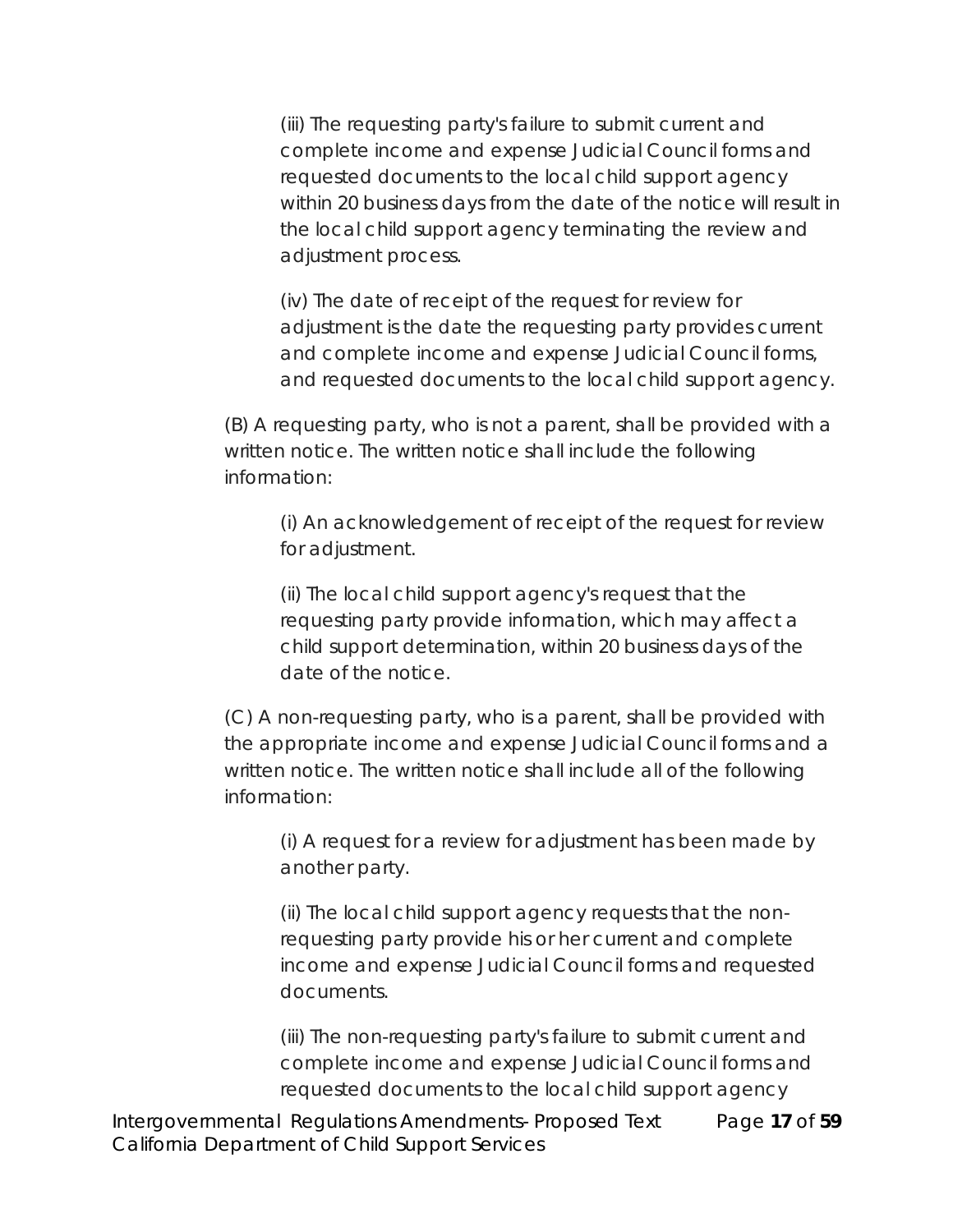within 20 business days from the date of the notice will result in the local child support agency proceeding with the review for adjustment based upon the information provided by the other party and/or other verified information obtained by the local child support agency.

(D) A non-requesting party, who is not a parent, shall be provided with a written notice. The written notice shall include the following information:

(i) A request for a review for adjustment has been made by another party.

(ii) The local child support agency's request that the nonrequesting party provide information, which may affect a child support determination, within 20 business days of the date of the notice.

(E) When a requesting party is a non-custodial parent who has multiple cases with the local child support agency, the local child support agency shall:

(i) Provide the forms and notice as discussed in Section 115510(e)(6)(A) to the requesting party and add a provision to the notice which states that a request for review for adjustment will be construed as a request for review of all of the party's cases within the county.

(ii) Process each of the custodial parties' cases collectively, if possible. If the location of a non-requesting party is unknown, the local child support agency shall follow the procedure set forth in Section 115550 for that particular non-requesting party. If the location of a non-requesting party is known, the local child support agency shall continue to process the request for review for adjustment by providing the forms and/or written notices to the non-requesting party as set forth in Section  $115510(e)(6)(C)$  and  $(D)$ .

Intergovernmental Regulations Amendments- Proposed Text Page **18** of **59** California Department of Child Support Services (f) Within 15 business days of receipt of the requesting party's income and expense Judicial Council forms and requested documents, the local child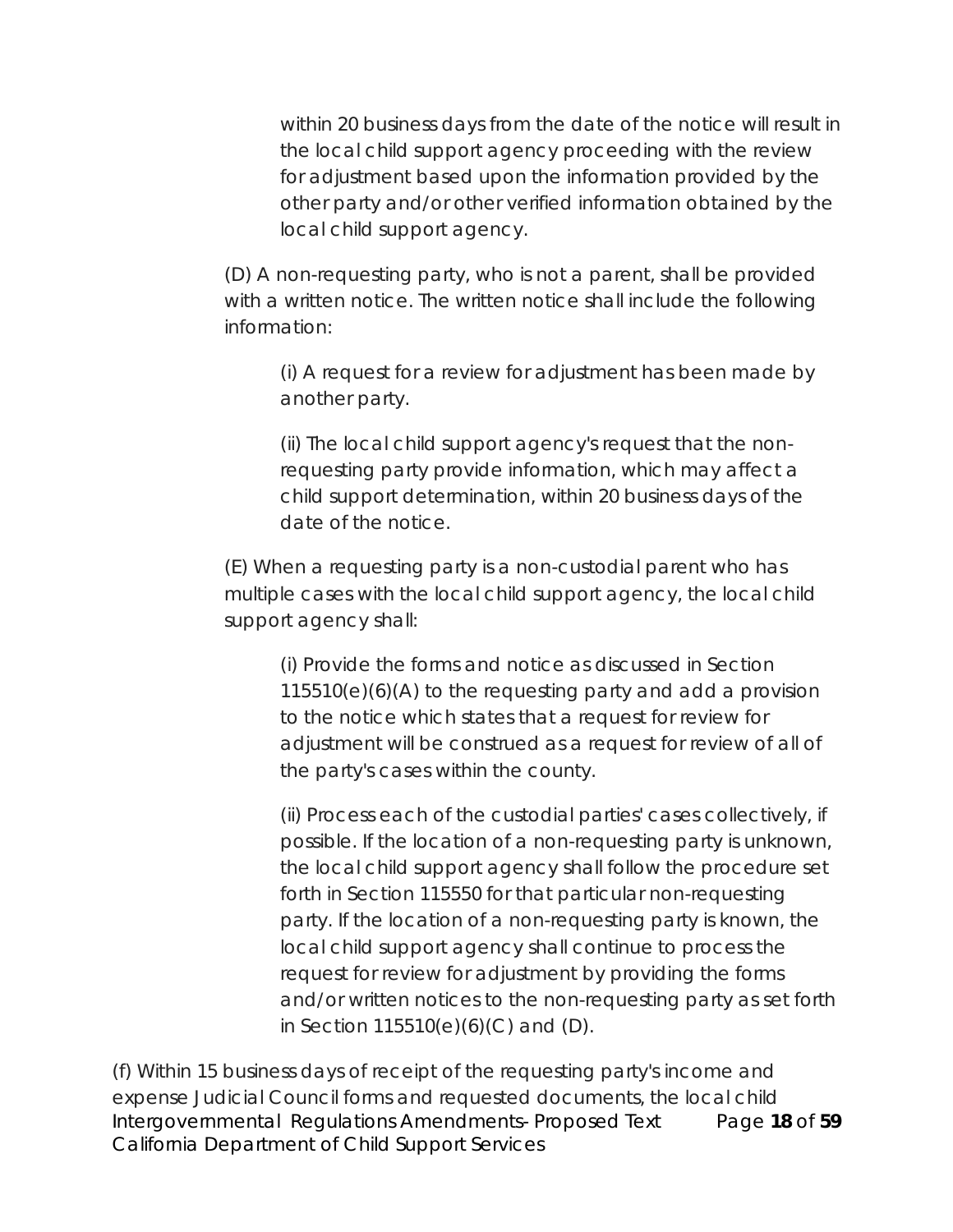support agency shall review the requesting party's income and expense Judicial Council forms and requested documents for completeness and, if incomplete, notify the requesting party, verbally or in writing, of the following:

(1) The requesting party's complete income and expense Judicial Council forms and requested documents are required before commencement of the review for adjustment.

(2) The specific deficiencies of the income and expense forms and/or failure to submit the forms or requested documents.

(3) Failure to correct the deficiencies within 35 business days of the date of the initial notice set forth in Section 115510(e)(6)(A) will result in the local child support agency terminating the review and adjustment process.

(g) Any alteration(s) to the requesting party's income and expense Judicial Council forms requires the requesting party's signature prior to a hearing.

(h) If the requesting party fails to correct the deficiencies within 35 business days of the date of the initial notice set forth in Section 115510(e)(6)(A), the local child support agency shall terminate the review and adjustment process pursuant to Section 115545(c).

(i) If the requesting party completes and submits income and expense Judicial Council forms and requested documents, the local child support agency shall review for adjustment as set forth in Section 115535 using the following, if applicable:

(1) The non-requesting party's complete and current income and expense Judicial Council forms and requested documents if the non-requesting party submitted such forms and requested documents within 20 business days of the date of the written notices as set forth in Section 115510(e)(6). (2) The presumption as discussed in Section 115540 if the non-requesting party failed to submit current income and expense Judicial Council forms and requested documents within 20 business days of the date of the written notices as set forth in Section 115510(e)(6) and the presumption criteria is met.

(3) The court findings pursuant to Family Code Section 4058(b).

Intergovernmental Regulations Amendments- Proposed Text Page **19** of **59** California Department of Child Support Services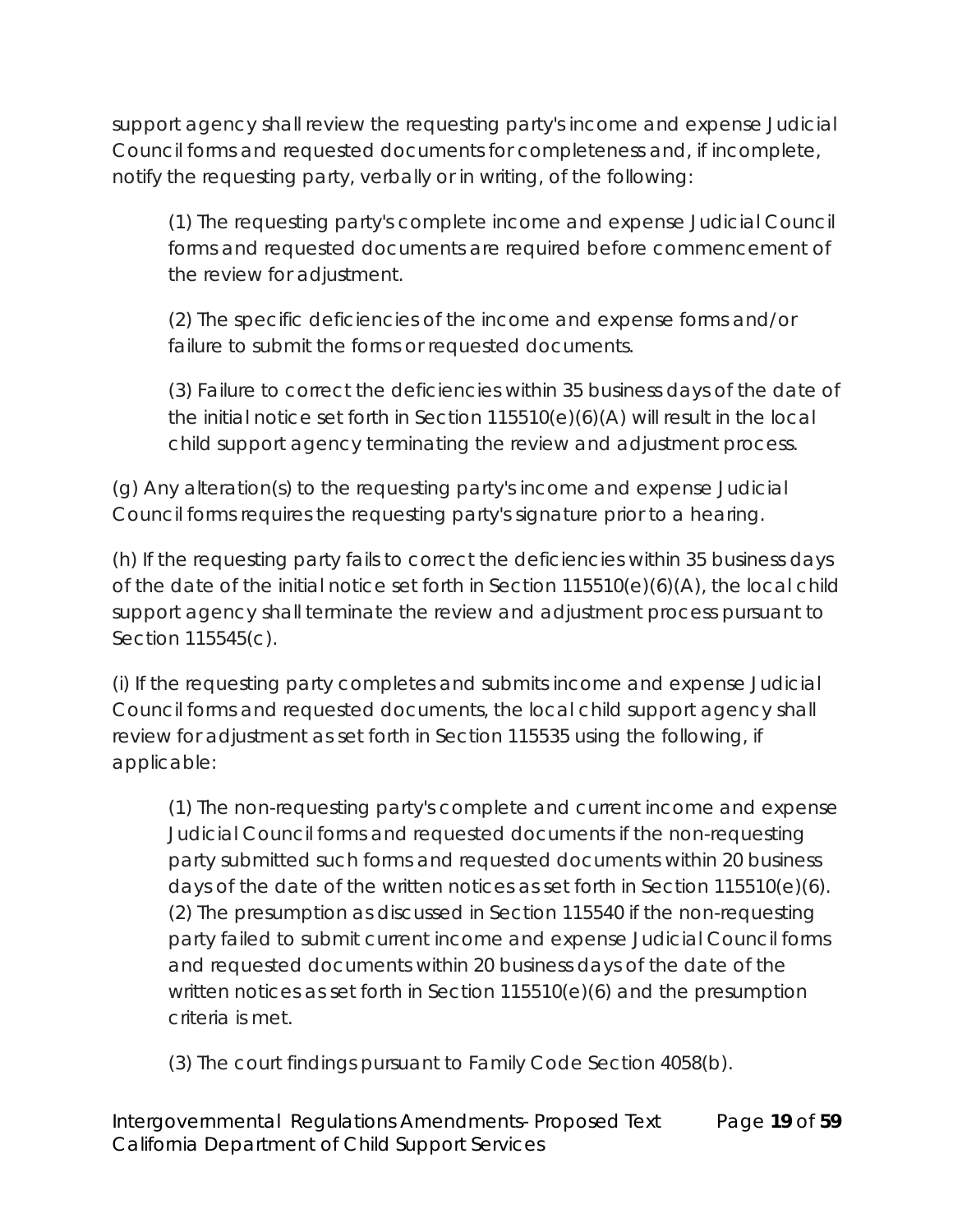(4) The non-requesting party's current income and expense information contained within the case file and/or information obtained through automated locate tools and the Federal Case Registry.

Note: Authority cited: Sections 17306, 17310 and 17312, Family Code. Reference: Sections 3680.5, 4065 and 17304, Family Code; 22 CCR [begin strikethrough] 117403 [end strikethrough] [begin underline] 117300 [end underline]; 42 U.S.C. 666(a)(10); and 45 CFR 302.70(a)(10) and 303.8.

**6) Amend Section 116100 from Article 1 of Subchapter 6.1. Chapter 6, Division 13 of Title 22 of the California Code of Regulations, to read as follows:**

Section 116100. Preparing and Serving an Income Withholding Order -General Requirements and Timeframes.

(a) If a child support order exists, a local child support agency shall serve an income withholding order on an obligor's employer, unless a court has ordered that service be stayed. The income withholding order shall specify the following amounts, as applicable, to be withheld from the obligor's disposable earnings whether for child, family, spousal, and/or medical support:

(1) The amount(s) of current support specified in the most recent support order.

(2) The amount specified in the court order to be withheld for the liquidation of any support arrearage.

(3) An amount to be withheld for the liquidation of any support arrearage, if no amount(s) of payment toward any arrearage is specified in the court order, or additional arrears have accrued after the date of a court order for support. If both current support and arrearages exist, the amount to be withheld from salary or wages towards the liquidation of arrearages shall not exceed 25 percent of the current support order, or when combined with the current support amount, the maximum amount withheld cannot exceed 50 percent of the obligor's disposable earnings.

(A) In addition to the amount specified in (a)(3) above, when an obligor's current support obligation for a child terminates by operation of law but an arrearage balance exists, the local child support agency shall serve an amended income withholding order

Intergovernmental Regulations Amendments- Proposed Text Page **20** of **59** California Department of Child Support Services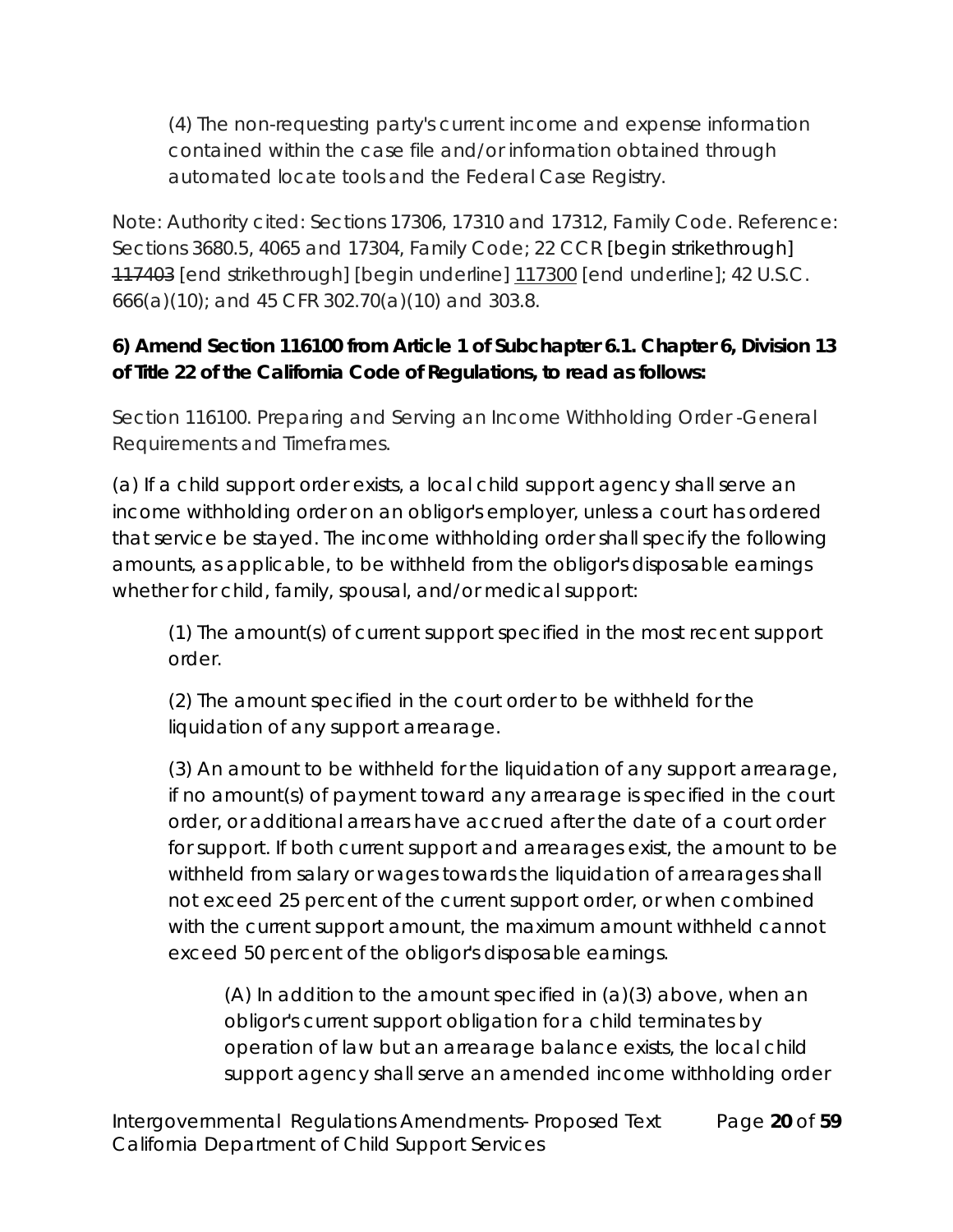on the obligor's employer within 30 days that provides for a monthly payment that is equal to the current support payment that has terminated for each child, to be applied towards the liquidation of arrearages not to exceed the maximum amount withheld cannot exceed 50 percent of the obligor's disposable earnings.

(B) An income withholding order issued by a local child support agency for the liquidation of arrearages, shall not exceed five percent of a disabled obligor's total monthly Social Security Disability Insurance (SSDI) benefits pursuant to Title II of the Social Security Act, if the obligor provides the local child support agency with proof that the obligor meets the Supplemental Security Income (SSI) resource test and is receiving SSI/State Supplementary Program (SSP) benefits and/or SSDI, or, but for excess income, would be eligible to receive SSI/SSP. Proof that the obligor is otherwise eligible for SSI/SSP, but for excess income, includes SSDI check stubs and self certification by the obligor declaring under penalty of perjury that the obligor meets the SSI resource limits.

(b) In addition to the original income withholding order served on an employer, a local child support agency also shall serve, the following on the obligor's employer to deliver to the obligor:

(1) A second copy of the income withholding order.

(2) A blank request for hearing regarding wage and earnings assignment, and the information sheet for request for hearing regarding wage and earnings assignment.

(c) An income withholding order and the documents specified in subsection (b) shall be served on an obligor's employer:

(1) Within 15 days of any of the following:

(A) The date the support order is received by the local child support agency, if the address of the obligor's employer is known on that date.

(B) The date the obligor's employer is located. If the obligor's employer is located through the State Directory of New Hires, the

Intergovernmental Regulations Amendments- Proposed Text Page **21** of **59** California Department of Child Support Services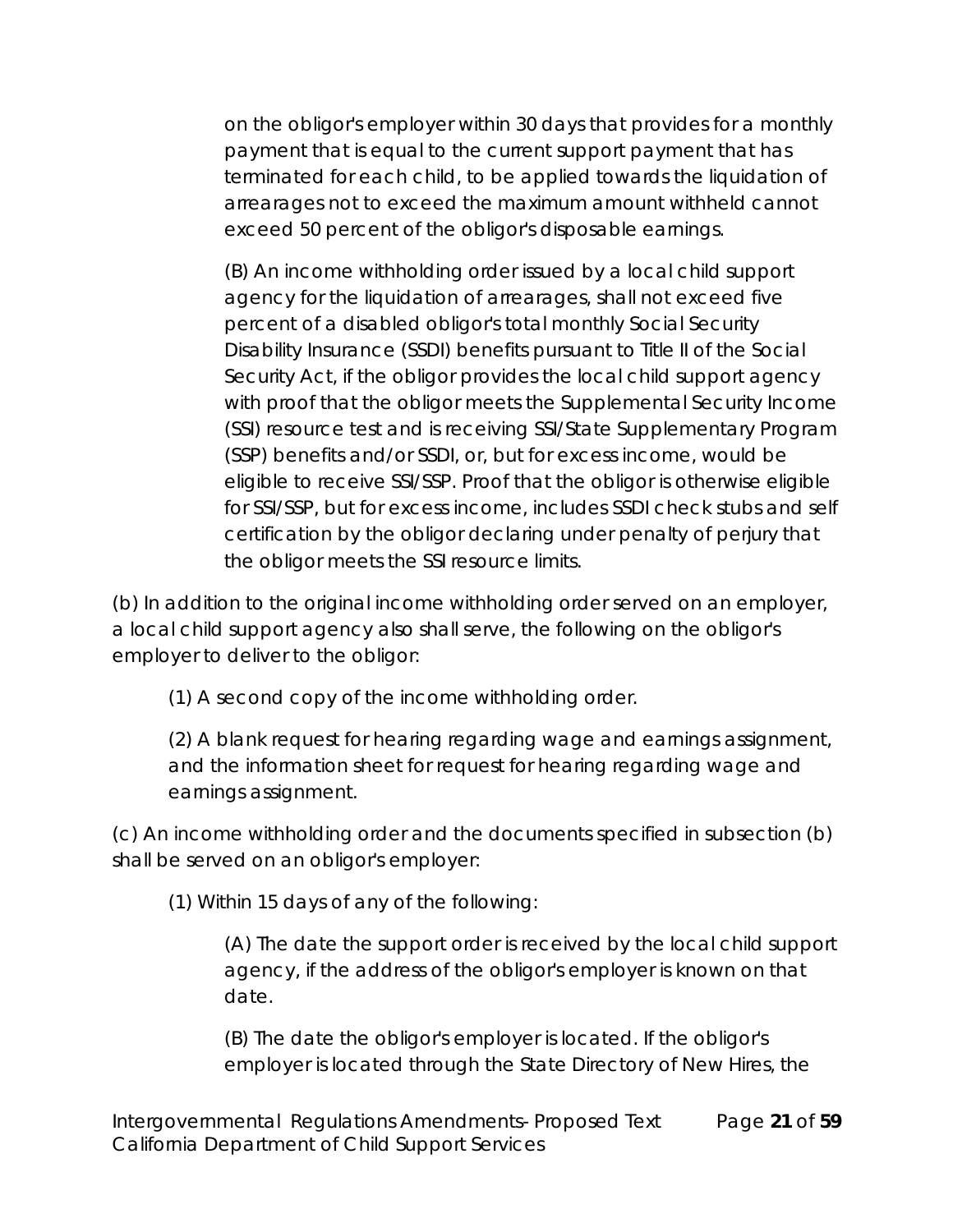income withholding order shall be served within the timeframe specified in subparagraph (2), below.

(C) The date the local child support agency opens a case, if the address of the obligor's employer is known on that date and the support order was entered prior to case opening, and the local child support agency confirms the existence of the court order. The local child support agency shall take appropriate action to confirm the existence of the court order within 10 days of opening the case.

(D) The date information is received from the Independent Contractor Registry.

(E) The date the [begin strikethrough] foreign state [end strikethrough] [begin underline] support [end underline] order is registered by the local child support agency in California pursuant to Section 117503 and the employer is known.

(2) Within two business days after the date information regarding a newly hired employee is entered into the State Directory of New Hires.

(d) Service on an employer of the documents specified in subsections (a) and (b) may be made by either:

- (1) Electronic means, such as fax or email.
- (2) First class or express mail.

Note: Authority cited: Sections 17306, 17310 and 17312, Family Code. Reference: Sections 5206, 5232 and 5246, Family Code; 15, United States Code, Section 1673(b); 42 United States Code, Sections 653a(g), 666(a)(8) and (b); and 45 Code of Federal Regulations, Section 303.100.

**7) Amend Chapter 7. Interstate Cases, Division 13, of Title 22 to read as follows:**

Chapter 7. [begin strikethrough] Interstate [end strikethrough] [begin underline] Intergovernmental [end underline] Cases.

**8) Adopt Section 117000 to Article 1. Definitions, Chapter 7, Division 13, of Title 22 of the California Code of Regulations, to read as follows:**

[begin underline] Section 117000. Intergovernmental Definitions.

Intergovernmental Regulations Amendments- Proposed Text Page **22** of **59** California Department of Child Support Services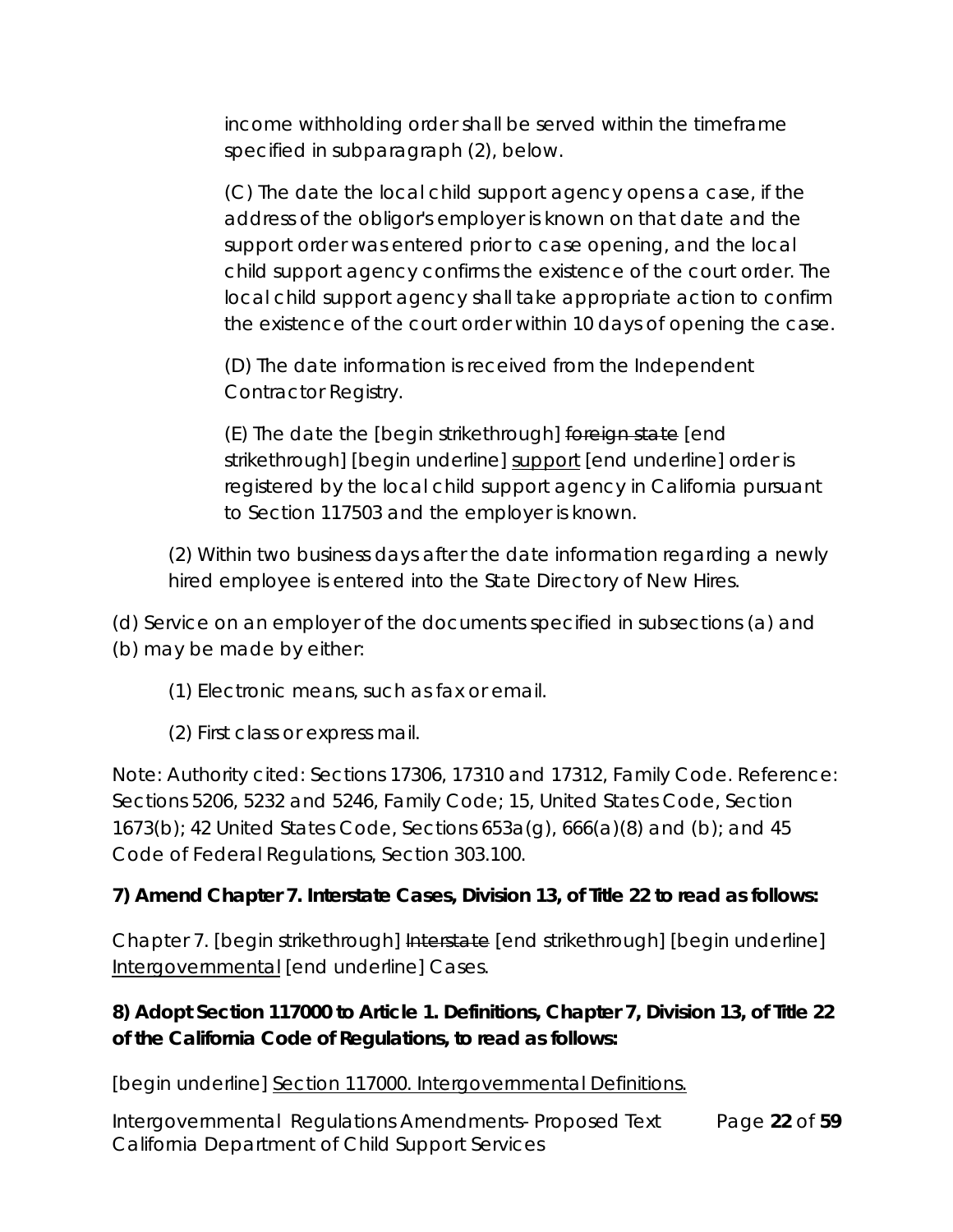Unless specifically defined under Article 1. Definitions, Subchapter 1, Chapter 1, Division 13, of Title 22 of the California Code of Regulations, Family Code Section 5700.102, Family Code Section 5700.701, or Title 45 of the Code of Federal Regulations Section 301.1, words shall have their usual meaning.

Note: Authority cited: Sections 17306, 17310 and 17312, Family Code. Reference: 22 CCR Sections 110004 et seq.; Sections 5700.102, and 5700.701, Family Code; and 45 Code of Federal Regulations, Section 301.1. [end underline]

**9) Amend Section 117200 from Article 2, Chapter 7, Division 13, of Title 22 of the California Code of Regulations, to read as follows:**

Section 117200. General Requirements [begin underline] for Long Arm Jurisdiction [end underline].

(a) [begin underline] Subject to the discretion of the local child support agency a A [end underline and the word a was made lowercase] local child support agency shall establish parentage and/or a child support order by exercising long arm jurisdiction if [begin strikethrough] paternity [end strikethrough] [begin underline] parentage [end underline] and support have not been established, [begin underline] and [end underline] [begin strikethrough] but [end strikethrough] the facts of the case indicate that the requirements for asserting personal jurisdiction over the alleged parent in another state [begin underline] or a foreign country [end underline] are met.

(b) In cases in which [begin strikethrough] paternity [end strikethrough] [begin underline] parentage and/or a child support order [end underline] must be established, [a comma was inserted following the word established] and an alleged [begin strikethrough] father [end strikethrough] [begin underline] parent [end underline] does not reside in California, a local child support agency shall obtain sufficient information to determine whether any basis exists upon which California can assert long arm jurisdiction over the alleged [begin strikethrough] father [end strikethrough] [begin underline] parent [end underline].

(c) In making the determination described in subsections (a) and (b), the local child support agency shall review the case for any [begin strikethrough] of the following [end strikethrough] factors [begin underline] as defined in Family Code Section 5700.201 which may give a tribunal personal jurisdiction. [end underline] [begin strikethrough] which may give a tribunal personal jurisdiction:

Intergovernmental Regulations Amendments- Proposed Text Page **23** of **59** California Department of Child Support Services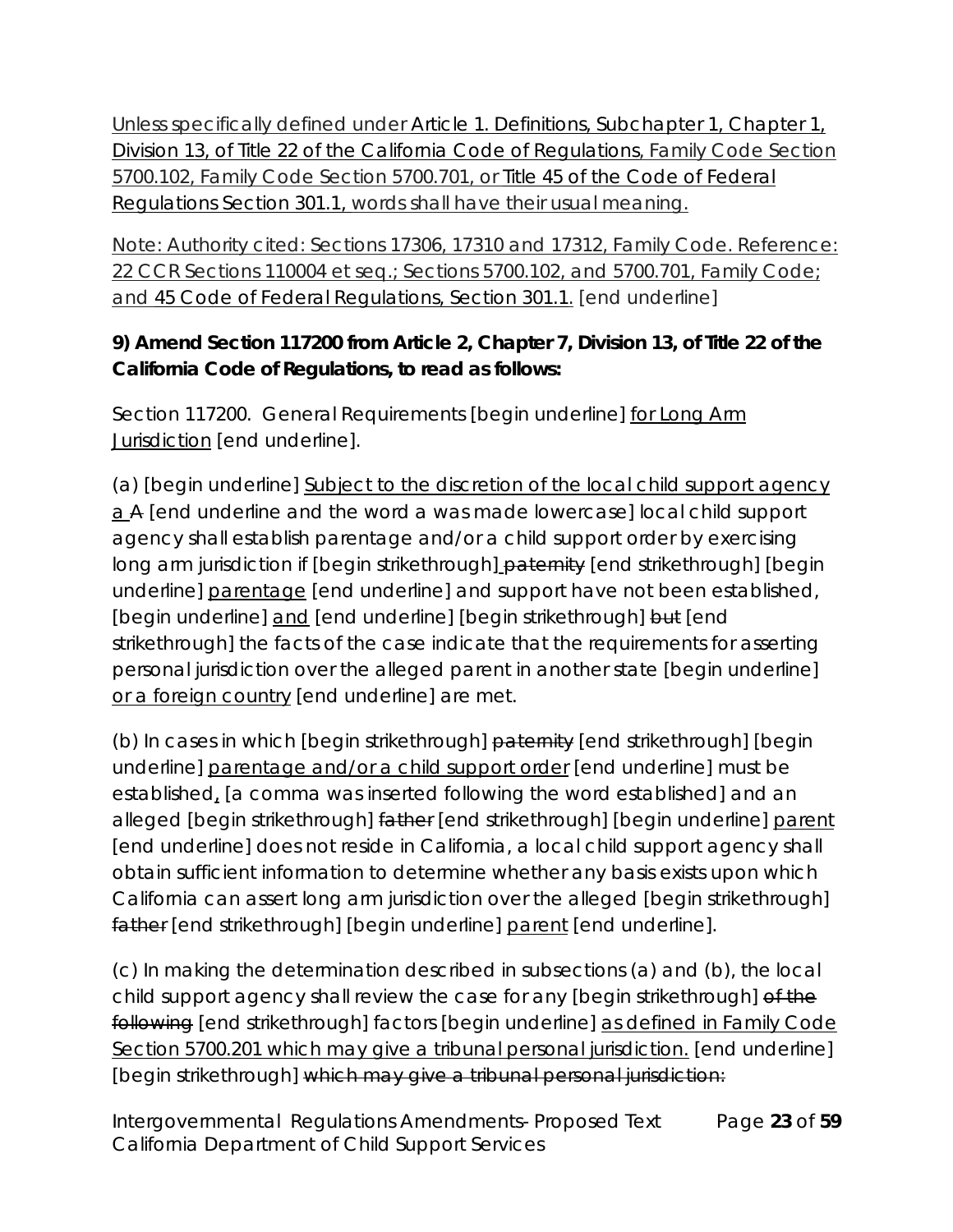(1) The noncustodial parent is personally served with notice within California.

(2) The noncustodial parent submits to the jurisdiction of California by consent, by entering a general appearance, or by filing a responsive document having the effect of waiving any contest to personal jurisdiction.

(3) The noncustodial parent resided with the child in California.

(4) The noncustodial parent formerly resided in California and provided prenatal expenses or support for the child.

(5) The child resides in California as a result of the acts or directives of the noncustodial parent.

(6) The noncustodial parent engaged in sexual intercourse in California and the child may have been conceived by that act of intercourse.

(7) The noncustodial parent has signed a voluntary declaration of paternity in California.

(8) Any other basis consistent with the constitutions of California and the United States for the exercise of personal jurisdiction.

(d) A local child support agency seeking to establish an order through the exercise of long arm jurisdiction shall be subject to the same due process requirements as cases where the noncustodial parent resides in California. [end strikethrough]

Authority cited: Sections 17306, 17310 and 17312, Family Code. Reference: Section [begin strikethrough] 4905 [end strikethrough] [begin underline] 5700.201 [end underline], Family Code.

**10) Amend Sections 117300, 117301, 117302, and 117303 of Article 3, Chapter 7, Division 13, of Title 22 of the California Code of Regulations, to read as follows:**

Section 117300. Continuing, Exclusive Jurisdiction to Modify a Support Order.

(a) Except as specified in subsections [the previous word subsection was amended to subsections] (b), [begin underline] (f), (j), and (l), [end underline]

Intergovernmental Regulations Amendments- Proposed Text Page **24** of **59** California Department of Child Support Services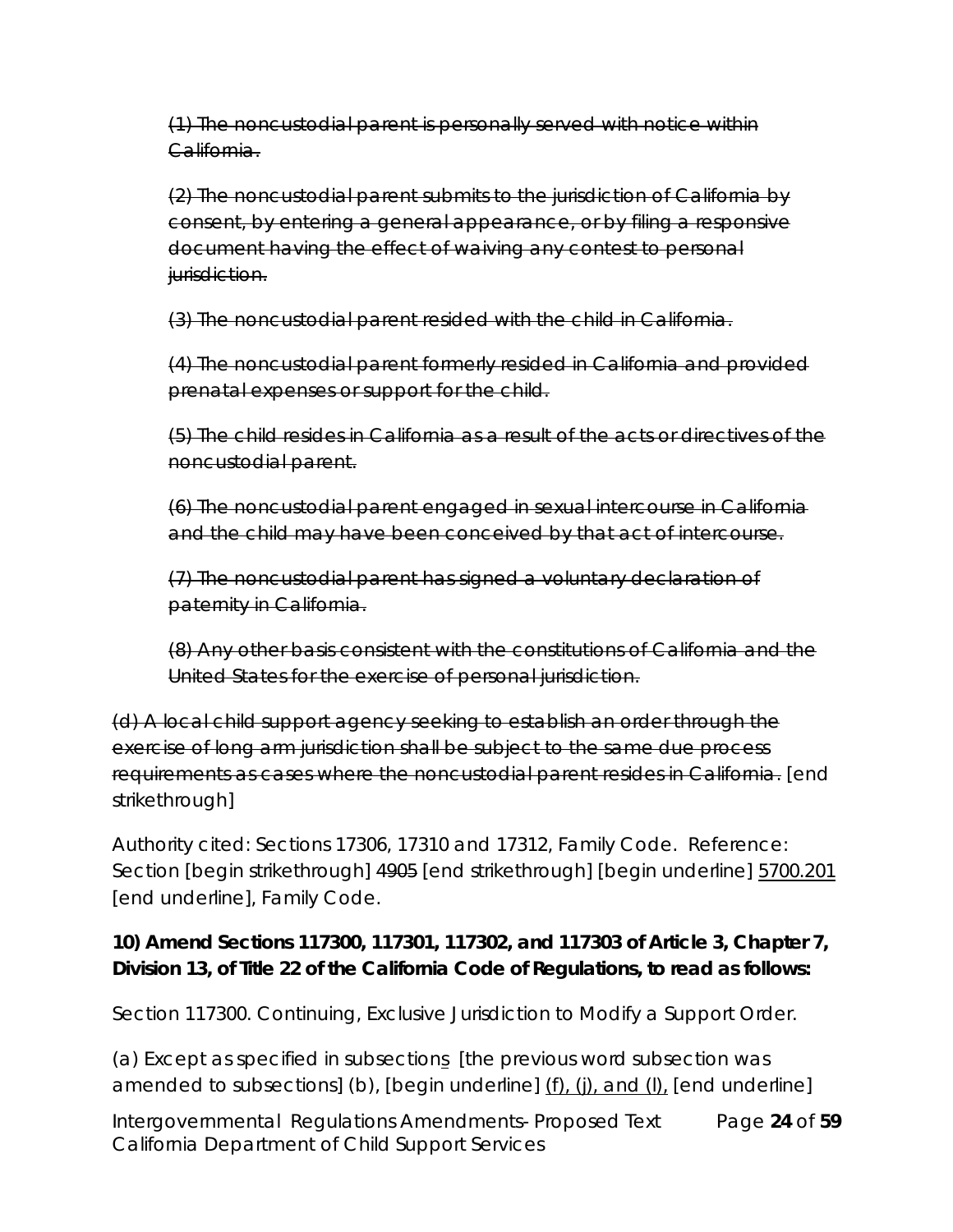only the [begin strikethrough] issuing [end strikethrough] state [begin underline] that issued the order [end underline] shall have continuing, exclusive jurisdiction to modify a support order.

(b) In determining whether it believes California or another state has continuing, exclusive jurisdiction to modify a support order, the local child support agency shall apply the following rules:

(1) Only one state shall have continuing, exclusive jurisdiction to modify a support order at any given time.

(2) If the child, the obligee who is an individual, or the obligor resides in the state that issued the controlling order, that state has continuing, exclusive jurisdiction to modify.

(3) Once a state has continuing, exclusive jurisdiction, it shall retain jurisdiction as long as any one of the parties or children in the case still resides in the state, unless the parties [begin strikethrough] file a written [end strikethrough] [begin underline] express [end underline] consent [begin underline] in a record or in open court [end underline] in the issuing tribunal allowing another state [begin underline] or foreign country [end underline], with personal jurisdiction over any of the parties, to assume continuing, exclusive jurisdiction to modify the order.

(c) When an obligee or obligor requests review and modification of a child support order, the local child support agency shall determine whether California has continuing, exclusive jurisdiction to modify the order, or whether the local child support agency must forward the request to another state [begin underline] or foreign country [end underline] for modification.

(d) If there is a state [begin underline] or foreign country [end underline] that has continuing, exclusive jurisdiction, a local child support agency shall forward the request for modification [begin underline] , to the extent practicable, [end underline] to the state [begin underline] or foreign country [end underline] that has continuing, exclusive jurisdiction.

Intergovernmental Regulations Amendments- Proposed Text Page **25** of **59** California Department of Child Support Services (e) If a local child support agency determines that no state has continuing, exclusive jurisdiction, a local child support agency shall forward the request for review and modification to the state of the non-requesting [begin strikethrough] parent [end strikethrough] [begin underline] party [end underline].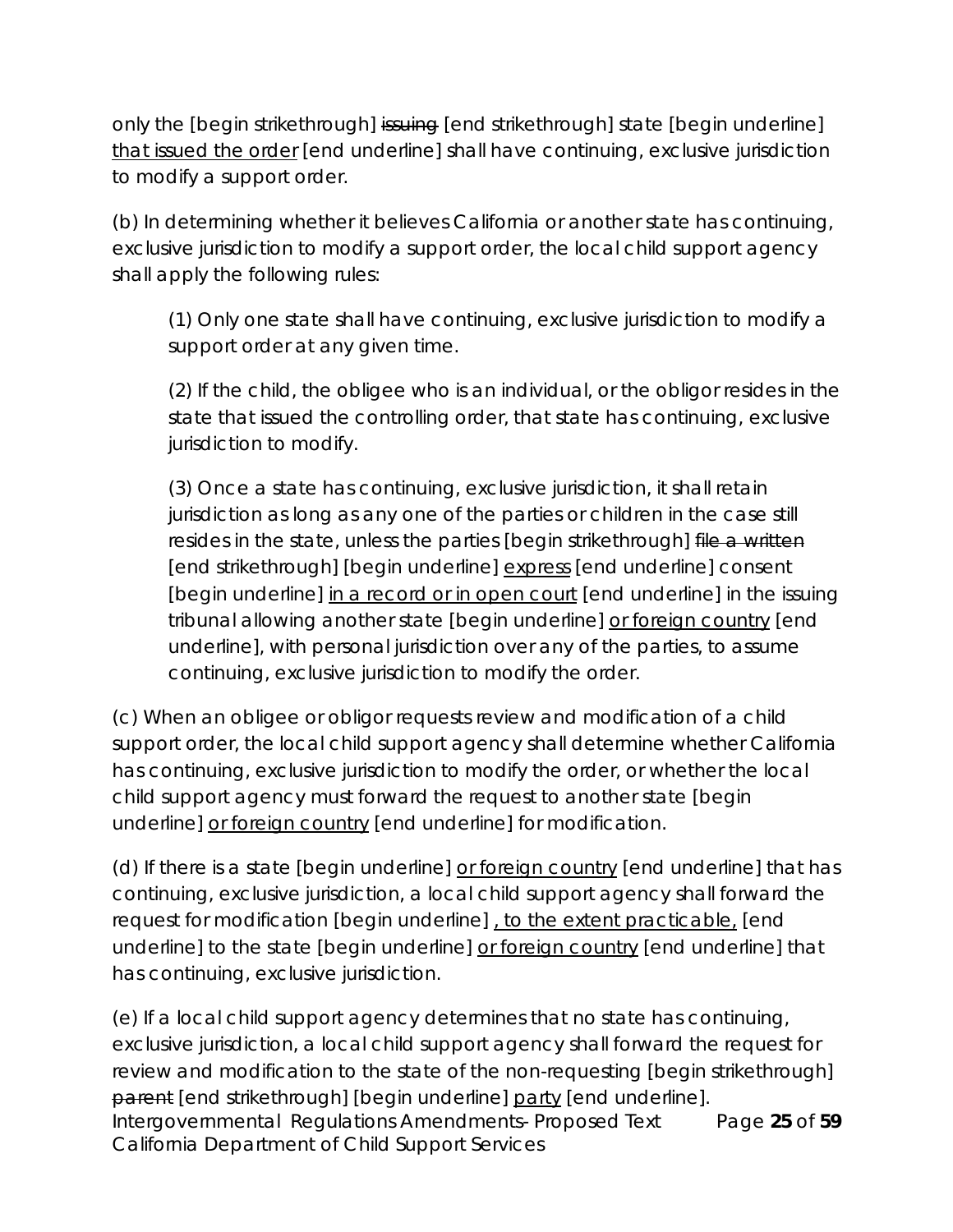(f) [repeal the word A and begin underline] A If the child or any individual party to an action resides in California, a [end underline] California tribunal may review and modify [begin strikethrough] the [end strikethrough] [begin underline] an [end underline] order [begin strikethrough] when it does not have continuing, exclusive jurisdiction, [end strikethrough] [begin underline] issued by another state [end underline] if both [begin strikethrough] parents [end strikethrough] [begin underline] parties [end underline] [begin strikethrough] file a written consent form [end strikethrough] [begin underline] express consent in a record or in open court [end underline] with the tribunal [begin strikethrough] in [end strikethrough] [begin underline] of [end underline] the state that issued the order [begin strikethrough] and the California court has personal jurisdiction over at least one of the parents [end strikethrough] [begin underline] for this state to assume continuing, exclusive jurisdiction and modify the order [end underline].

(g) In formulating its determination of whether California or another state [begin underline] or foreign country [end underline] has continuing, exclusive jurisdiction to modify the order, the local child support agency should make diligent efforts to determine whether there is any other entity having jurisdiction.

(h) If California [begin strikethrough] was the issuing [end strikethrough] [begin underline] is the [end underline] state [begin underline] that issued the order [end underline], and [begin strikethrough] Californias [end strikethrough] [begin underline] California [end underline] loses jurisdiction, a local child support agency may not bring a request to modify the support order once another tribunal has properly assumed continuing, exclusive jurisdiction and modified the order.

(i) If a tribunal of another state has [begin underline] appropriately [end underline] assumed continuing, exclusive jurisdiction [begin underline] pursuant to UIFSA [end underline], and has modified the order, the local child support agency loses its authority to enforce the order prospectively, but retains jurisdiction to enforce the order as to amounts that accrued prior to the modification and as to nonmodifiable aspects of the order.

[begin underline] (j) If California is the state that issued the order, and all parties no longer reside in this state, California may retain continuing, exclusive jurisdiction to modify the order if all parties express consent in a record or in open court in a California tribunal that California may continue to exercise jurisdiction to modify its order.

Intergovernmental Regulations Amendments- Proposed Text Page **26** of **59** California Department of Child Support Services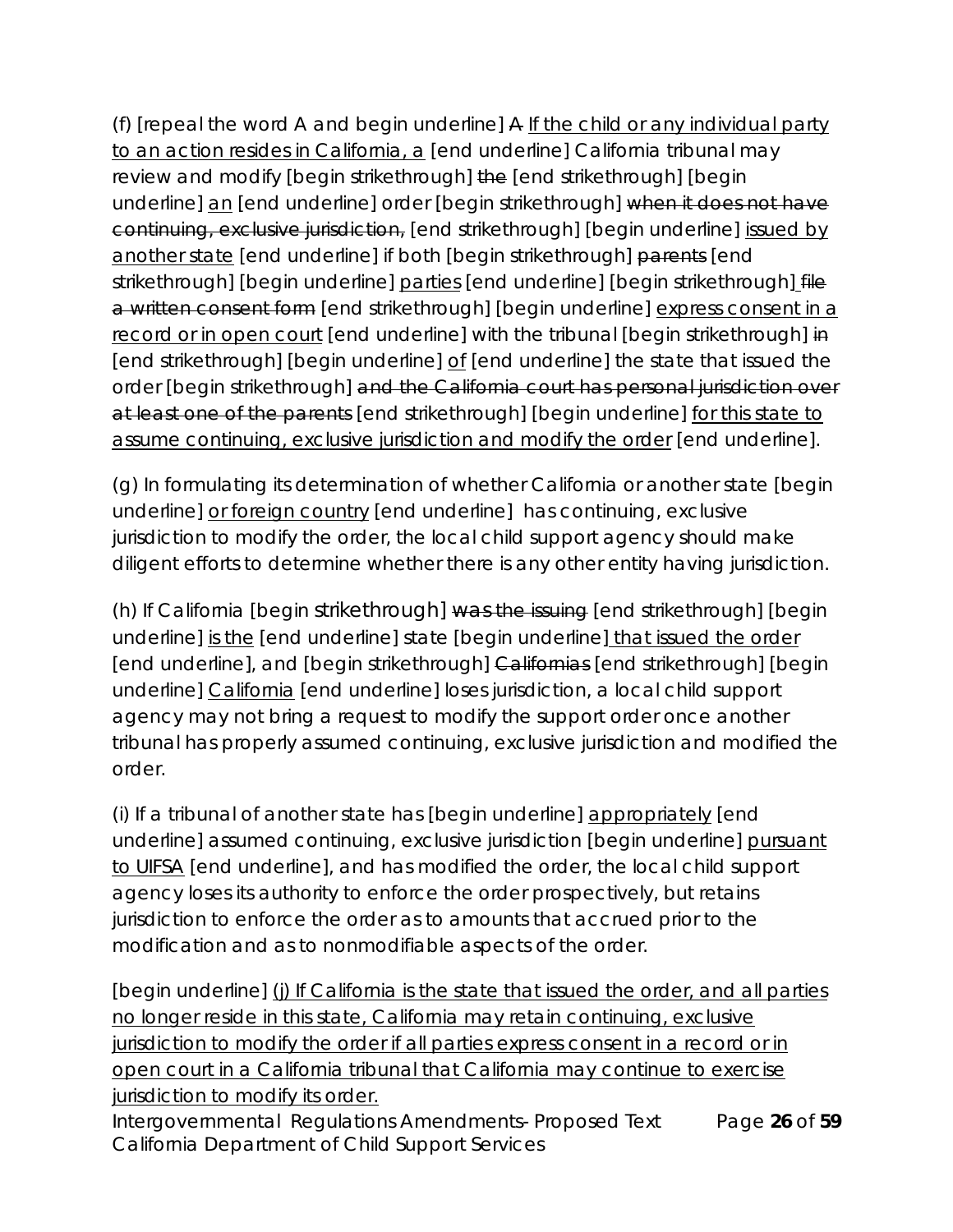(k) Pursuant to FC 5700.611(f), California retains jurisdiction to modify an order issued in California, if all parties reside outside of California, only when requested by a party, and one party resides in another state and the other party resides outside the United States, and no other state has assumed continuing, exclusive jurisdiction.

(l) Pursuant to Family Code section 5700.615, if a foreign country either cannot or refuses to modify an order issued in its tribunal and this state may exercise personal jurisdiction over both parties, a tribunal of this state may modify the support order. Consent from a party residing in California is not required. A request to this state from a resident of the foreign country to modify in this state constitutes submission to the jurisdiction of this state for purposes of modification of support only.

(m) A local child support agency may proceed with a motion to modify support that has been served, even if a party leaves the state while the motion is pending, unless both parties agree to terminate the modification proceeding. [end underline]

Authority cited: Sections 17306, 17310 and 17312, Family Code. Reference: Sections [begin strikethrough] 4909, 4959, 4960 and 4962 [end strikethrough] [begin underline] 5700.205, 5700.610, 5700.611, 5700.613 and 5700.615 [end underline], Family Code.

Section 117301. Duration of Support.

The duration of a support order is determined by the [begin strikethrough] issuing state's [end strikethrough] law [begin underline] of the state or foreign country that issued the order [end underline] which defines the age of majority and/or emancipation. The duration of a support order may be modified only to the degree it could be modified under the law of the [begin strikethrough] issuing [end strikethrough] state [begin underline] or foreign country that issued the order [end underline].

Authority cited: Sections 17306, 17310 and 17312, Family Code. Reference: Section [begin strikethrough] 4953 [end strikethrough] [begin underline] 5700.604 [end underline], Family Code.

Section 117302. Interest.

Intergovernmental Regulations Amendments- Proposed Text Page **27** of **59** California Department of Child Support Services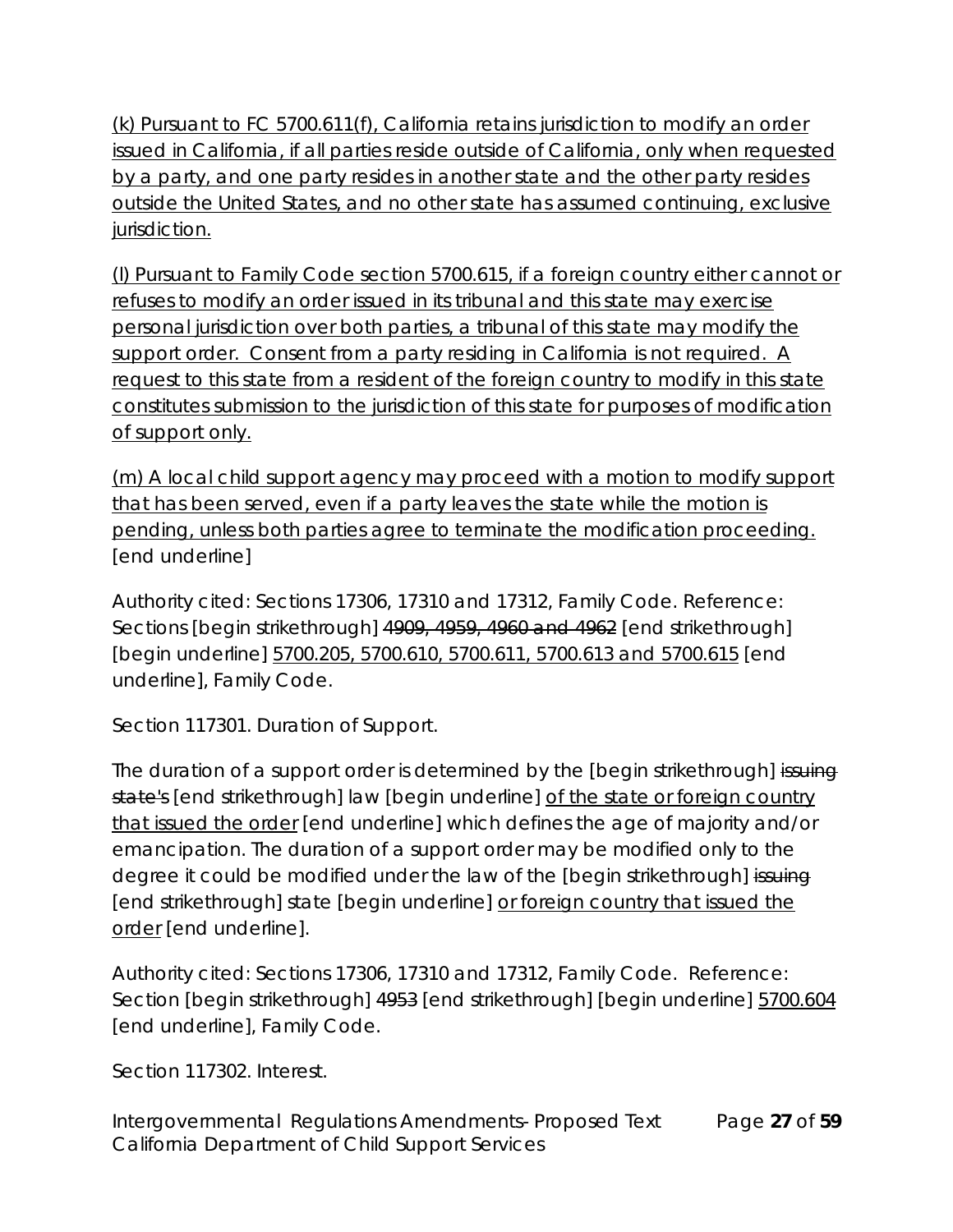(a) [begin underline] To the extent the court finds there are two or more conflicting orders with ongoing current support, the court shall determine the controlling order and consolidate arrears accrued under all valid orders. Upon determination of controlling order, the law of the jurisdiction that issued the controlling order governs the accrual of interest, if any. [end underline] [begin strikethrough] If a tribunal in the state of California issued the controlling order, a local child support agency shall:

(1) Calculate and document how much interest has accrued on arrears.

(2) Request a responding state to collect accrued interest.

(3) Update the balances on arrears and interest and provide those balances to a responding state for collection upon the request of a responding state. [end strikethrough]

(b) [begin underline] After proper assumption of continuing, exclusive jurisdiction by a California tribunal of an order issued by another state or foreign country, the modified order shall accrue interest prospectively pursuant to California law. Any interest accrued at the time of modification shall be consolidated and enforced, upon request. [end underline] [begin strikethrough] If a tribunal in a state other than California issued the controlling order, a local child support agency shall:

(1) Collect interest based upon calculations and documentation provided by the issuing state, provided both of the following criteria are met:

(A) The issuing state's law authorizes the accrual and collection of interest on support arrears.

(B) The issuing state requests collection of arrears and interest.

(2) Request a certified statement of the balances on arrears and interest from the issuing state when needed to proceed with further action on a case. [end strikethrough]

Authority cited: Sections 17306, 17310 and 17312, Family Code. Reference: Section [begin strikethrough] 4909 and 17524, [end strikethrough] [begin underline] 5700.604 and 5700.611, [end underline] Family Code.

Intergovernmental Regulations Amendments- Proposed Text Page **28** of **59** California Department of Child Support Services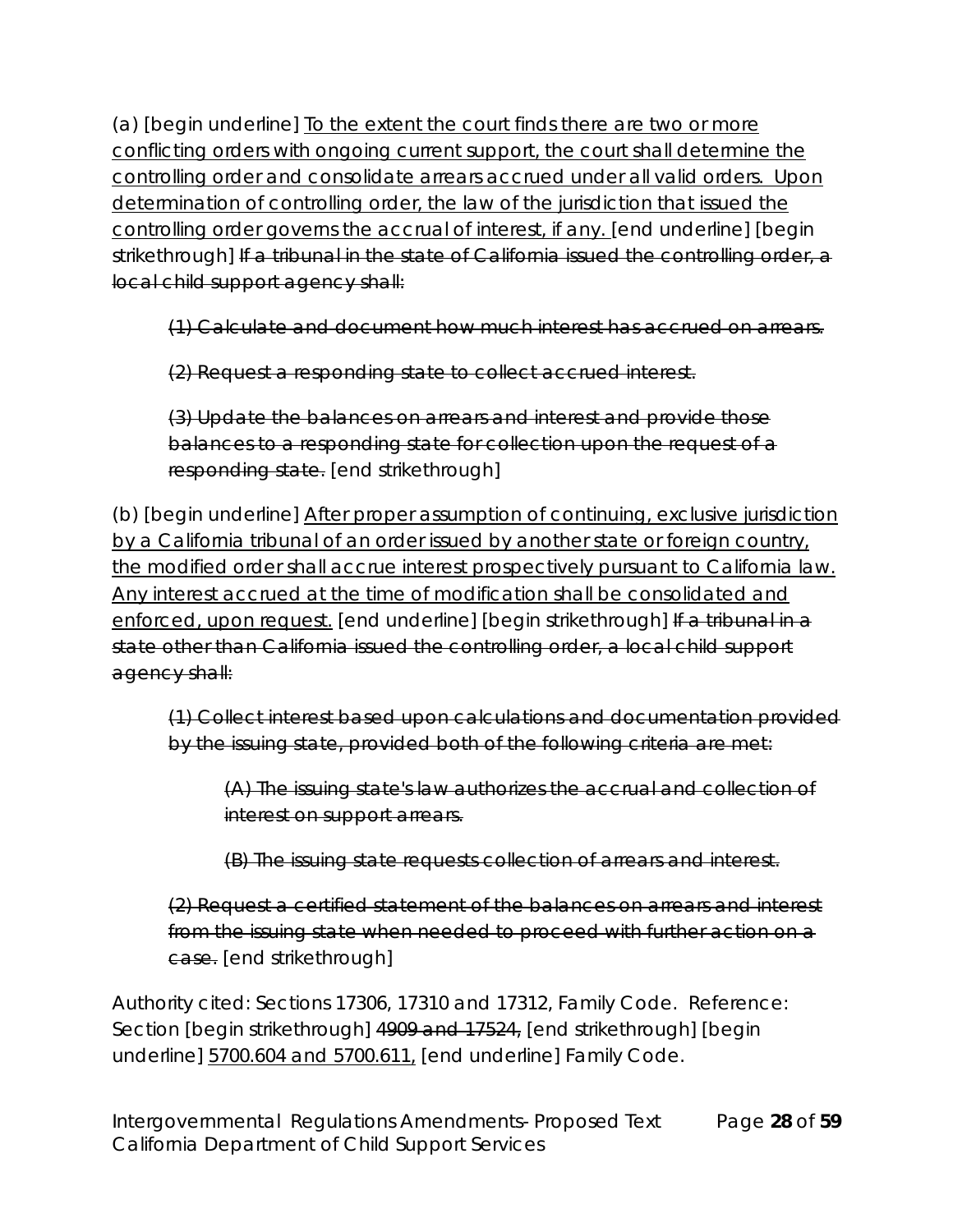Section 117303. Reconciling Multiple Orders/Determination of Controlling Order.

(a)[begin strikethrough] A local child support agency shall identify and obtain copies of all child support orders in each case. [end strikethrough] [begin underline] Where multiple orders were issued after the enactment of the Full Faith and Credit for Child Support Orders Act (28 U.S.C. § 1738B) (FFCCSOA), the provisions for Determination of Controlling Order, found at Family Code section 5700.207 do not apply. Instead, if a local child support agency discovers the existence of more than one support order for a family, made in more than one state and issued post-FFCCSOA, the agency shall:

# (1) Obtain copies of all child support orders in the case, and

(2) Petition or assist in the petition of the tribunal of another state to reconcile and determine the validity of the later-issued orders. [end underline]

(b) [begin strikethrough] If there are multiple orders, all orders issued by a tribunal having subject matter jurisdiction to hear and issue the order, and personal jurisdiction over the parties, shall be enforceable until a determination of the controlling order is made. Any payments collected under one support order for a particular period shall be credited against amounts accruing for the same period under a support order issued by another state. Once the tribunal having personal jurisdiction over the parties determines the controlling order, arrearages on all other orders shall stop accruing, and only the controlling order may be enforced prospectively. [end strikethrough] [begin underline] Where more than one support order for a family exists, each issued prior to the enactment of FFCCSOA and subject to ongoing support, the court shall apply the provisions for Determination of Controlling Order, found at Family Code section 5700.207. After determination and consolidation of arrears, and accrued interest, if any, the law of the state that issued the controlling order shall control the prospective accrual of interest on all accrued arrears. [end underline]

(c) [begin strikethrough] In developing a recommendation for the tribunal, a local child support agency shall use the following rules for determining the controlling order:

## (1) If there is only one order, that is the controlling order.

Intergovernmental Regulations Amendments- Proposed Text Page **29** of **59** California Department of Child Support Services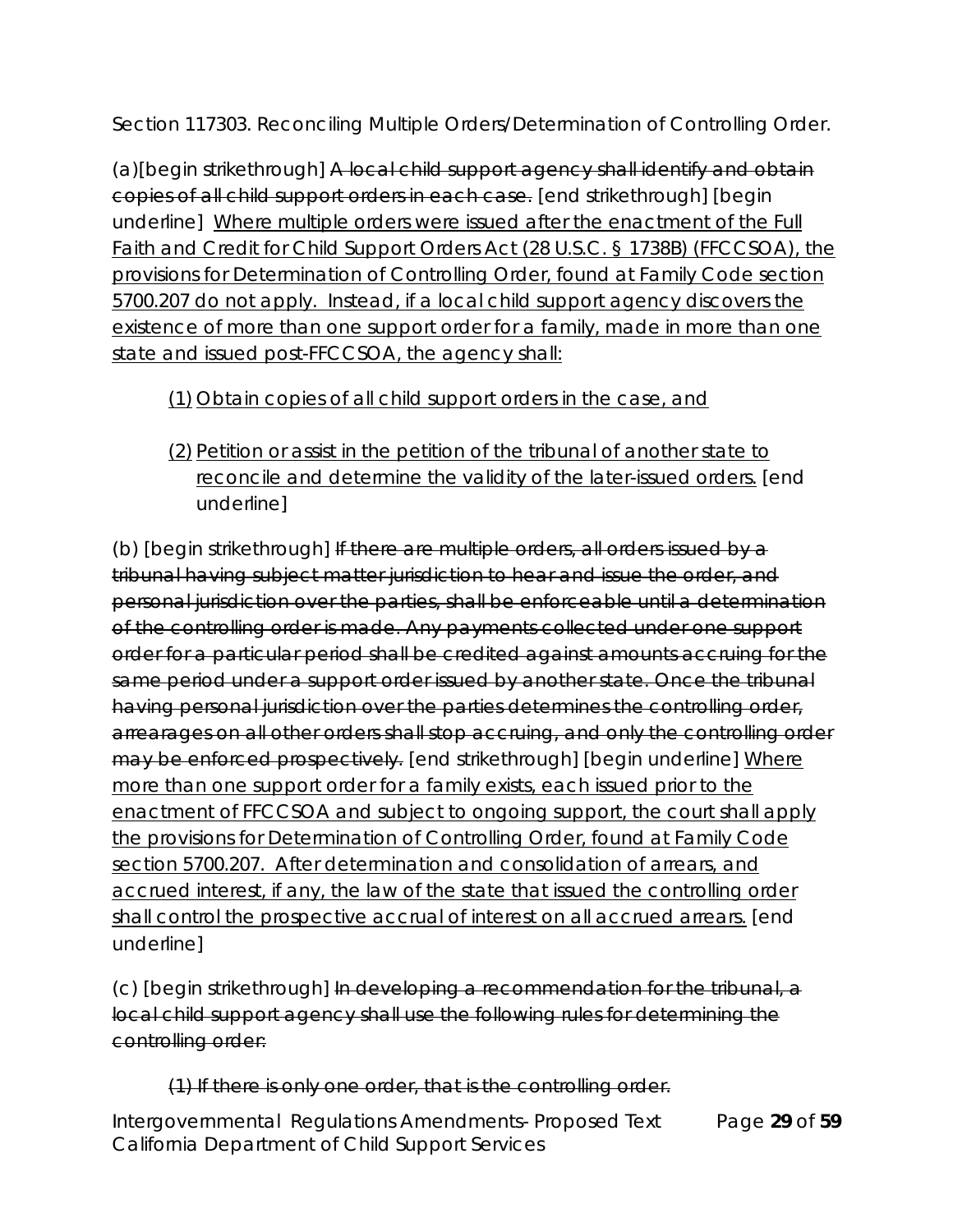(2) If two or more tribunals have issued child support orders but only one of the tribunals has continuing, exclusive jurisdiction, the order of that tribunal controls and shall be so recognized.

(3) If two or more tribunals have issued child support orders and more than one of the tribunals has continuing, exclusive jurisdiction, an order issued by a tribunal in the current home state of the child controls and shall be so recognized.

(4) If two or more tribunals have issued child support orders and more than one has continuing, exclusive jurisdiction, but none of the orders has been issued in the current home state of the child, the order most recently issued in a state having continuing, exclusive jurisdiction controls and shall be so recognized.

(5) If none of the tribunals has continuing, exclusive jurisdiction, a tribunal of this state may issue the controlling child support order if the tribunal has jurisdiction over the parties. [end strikethrough]

[begin underline] Where more than one support order for a family exists, each issued prior to the enactment of FFCCSOA, but not subject to ongoing support, the provisions for Determination of Controlling Order, found at Family Code Section 5700.207 do not apply. Instead, if a local child support agency discovers the existence of more than one support order for a family made in more than one state issued pre FFCCSOA the agency shall:

- (1) Obtain copies of all child support orders in the case, and
- (2) Petition the local tribunal, or assist the tribunal in another state, to reconcile accounts and determine arrears. [end underline]

[begin strikethrough] (d) If a local child support agency discovers a new order after the determination of controlling order has been made, a local child support agency shall review the case to determine if the newly discovered order affects the controlling order determination or the arrears determination.

(1) If the newly discovered order affects the controlling order determination or the arrears determination, and California has personal jurisdiction over the parties, a local child support agency shall petition the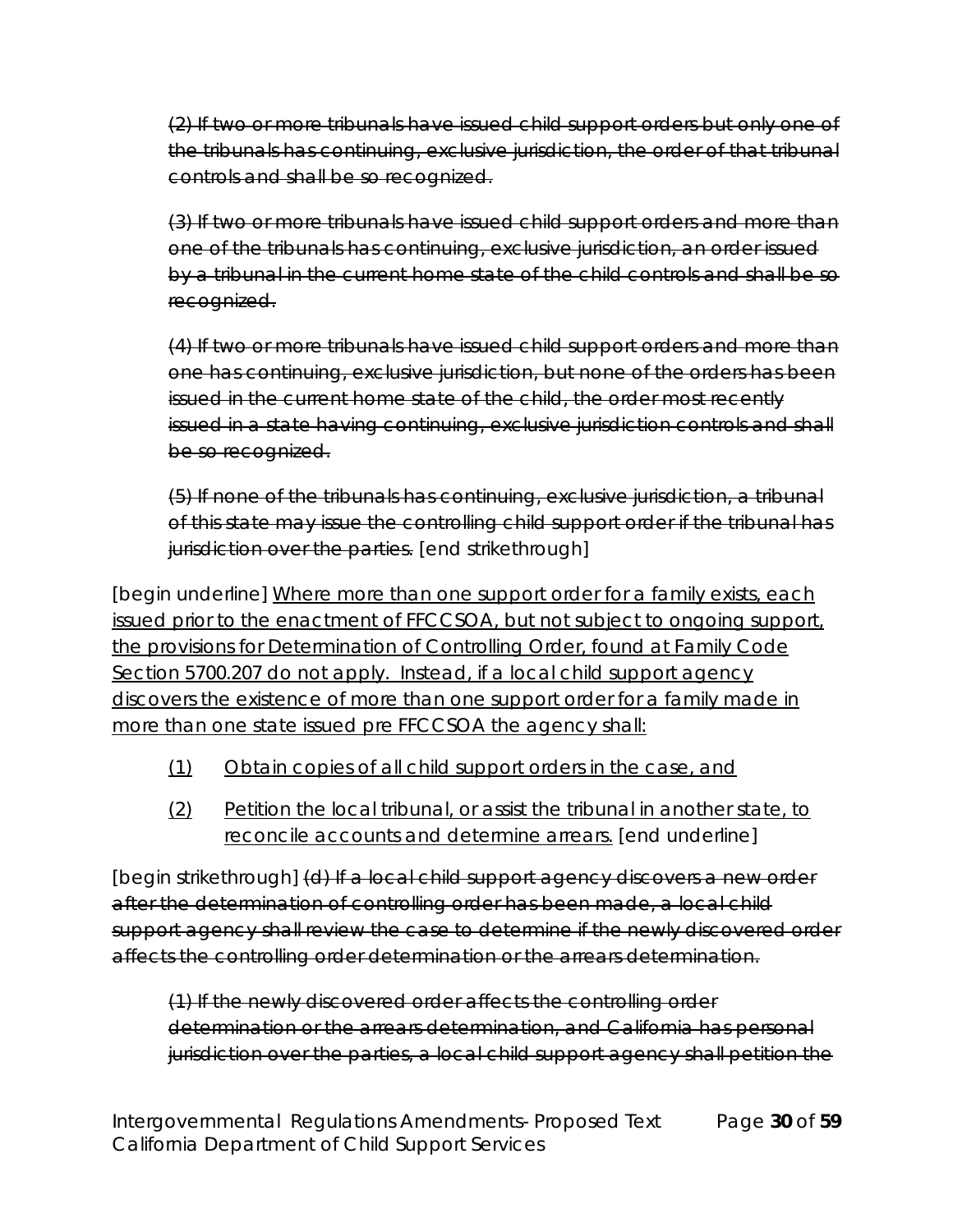tribunal for a new determination of controlling order, based upon the newly discovered order.

(2) If California does not have personal jurisdiction over the parties, a local child support agency shall petition the tribunal with personal jurisdiction over the parties to make a new determination of controlling order, based upon the newly discovered order.

(e) Within 30 days of issuance of an order determining the controlling order, a local child support agency shall send a certified copy of the order to each tribunal that issued or registered an earlier order of child support. [end strikethrough]

Authority cited: Sections 17306, 17310 and 17312, Family Code. Reference: Section [begin strikethrough] 4911 [end strikethrough] [begin underline] 5700.207 [end underline], Family Code; and 28 United States Code, Section 1738B.

**11) Amend Sections 117400, 117401, 117402, and 117405 of Article 4, Chapter 7, Division 13, of Title 22 of the California Code of Regulations, to read as follows:**

Section 117400. General Requirements and Timeframes. [repeal period before and begin underline] as an Initiating Jurisdiction.

## (a) Comply with all regulations in 45 CFR 303.7. [end underline]

[change former subsection (a) into subsection (b)]  $(a b)$  A local child support agency shall establish [begin strikethrough] paternity [end strikethrough] [begin underline] parentage [end underline] , and establish and enforce support orders when the noncustodial [begin strikethrough] parent [end strikethrough] [begin underline] party [end underline] resides in a state other than California [begin underline] or a foreign country, to the extent possible, [end underline] and the custodial party resides in California, or when neither [begin strikethrough] parent [end strikethrough] [begin underline] party [end underline] resides in California and one [begin strikethrough] parent [end strikethrough] [begin underline] party [end underline] applies directly for Title IV-D services in California.

[change former subsection (b) into subsection (c)]  $(\theta \circ c)$  A local child support agency shall:

Intergovernmental Regulations Amendments- Proposed Text Page **31** of **59** California Department of Child Support Services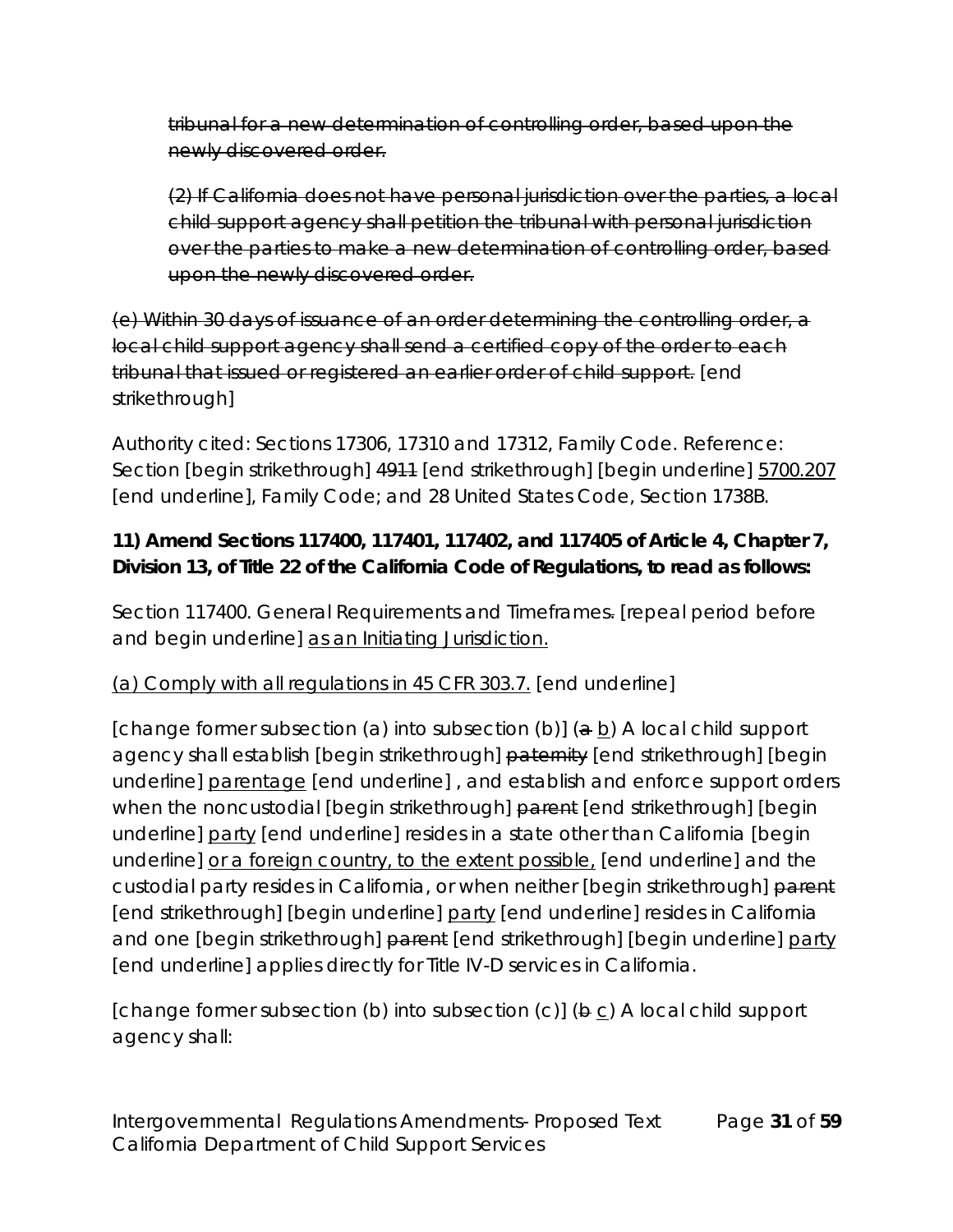(1) Use long arm jurisdiction when establishing judgments of parentage and child support orders in accordance with Article 2, Long Arm Jurisdiction (commencing with Section 117200 of this Chapter) [repeal period and begin underline]  $\frac{1}{2}$  or [end underline]

(2) Initiate an [begin strikethrough] interstate [end strikethrough] [begin underline] intergovernmental [end underline] case action if utilization of long arm jurisdiction is not [begin strikethrough] possible [end strikethrough] [begin underline] practicable [end underline].

[change former subsection (c) into subsection (d)]  $(\in \underline{d})$  A local child support agency shall identify the case status as public assistance, non-public assistance, [begin strikethrough] never assistance, [end strikethrough] or foster care, at the time of initiating the [begin strikethrough] interstate [end strikethrough] [begin underline] intergovernmental [end underline] referral and notify the responding jurisdiction of the case status. A local child support agency shall subsequently notify the responding jurisdiction at any time the case status changes.

[begin strikethrough] (d) Whenever a local child support agency initiates an interstate case it shall:

(1) Refer the case to the responding state's central registry for action within 20 days of determining that an interstate action is necessary. As part of the referral, a local child support agency shall submit the appropriate Child Support Enforcement Transmittal forms specified in Section 117407 and any additional necessary documentation sufficient to allow the responding state to act on the case.

(2) Provide requested information to the responding state or notify the responding state when the information will be provided, within 30 days of receiving a request for additional information from the responding state.

(3) Notify the responding state of any new information regarding the case within 10 business days of receiving such information.

(4) Provide a payment record showing a month-by-month breakdown of amounts owed and paid at the time the case is referred.

Intergovernmental Regulations Amendments- Proposed Text Page **32** of **59** California Department of Child Support Services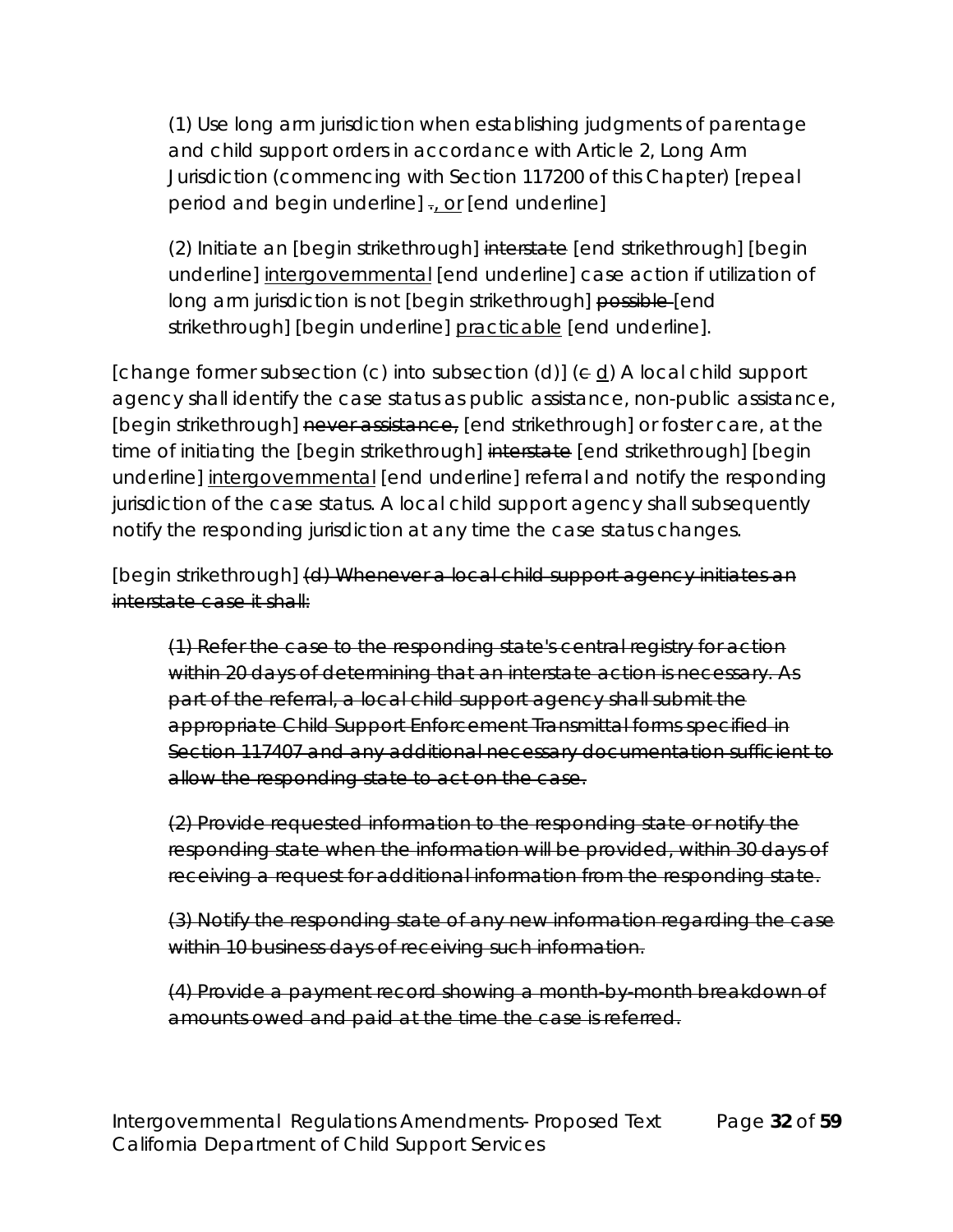(e) A local child support agency shall determine the amount of arrears owed under multiple orders. When computing arrears under multiple orders, a local child support agency shall:

(1) Begin with the order with the earliest date.

(2) Continue with the order with the highest child support amount in effect in any given month.

(3) Include accrual of interest on arrears to the extent the issuing state charges interest.

(4) Credit payments collected under one support order for a particular period against amounts accruing for the same period under different support orders.

(f) A local child support agency shall request responding states to enforce valid orders for accrued arrears, even though the family is no longer on public assistance and no ongoing support order is sought. [end strikethrough]

Authority cited: Sections 17306, 17310 and 17312, Family Code. Reference: 45 Code of Federal Regulations, Section 303.7.

Section 117401. Paternity [repeal period and begin underline] - as an Initiating Jurisdiction. [end underline]

When California is the initiating state and paternity must be established, a local child support agency shall:

[begin strikethrough] (a) Pay for the costs of genetic testing in actions to establish paternity. [end strikethrough]

[change subsection (b) into subsection (a)]  $(\frac{b}{d})$  Allow a responding state to select the laboratory, [begin underline] and [end underline] schedule the genetic tests and [begin strikethrough] cooperate in obtaining samples from the parent and child

(b) Cooperate in obtaining samples from the parent and child [end underline].

Intergovernmental Regulations Amendments- Proposed Text Page **33** of **59** California Department of Child Support Services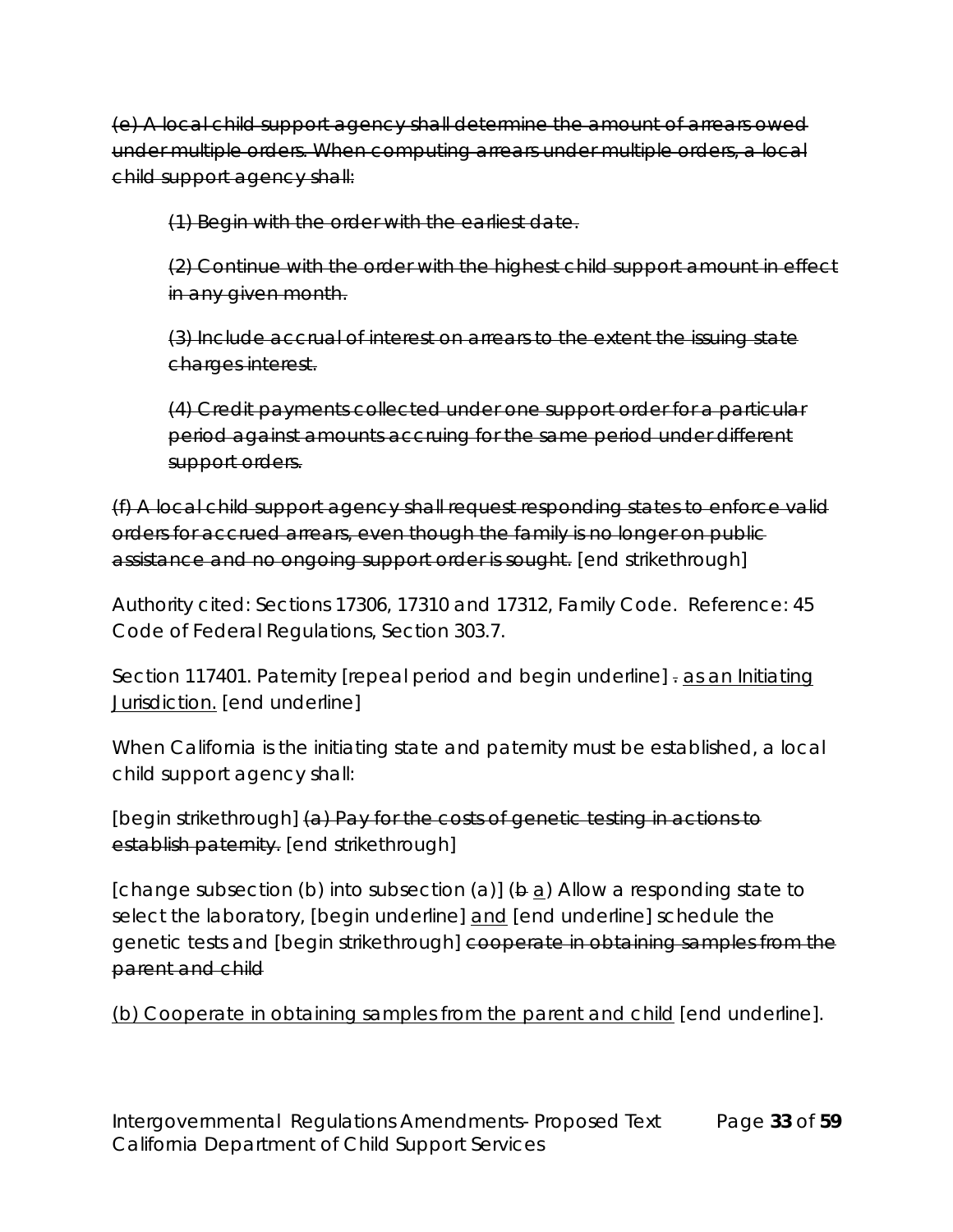[begin strikethrough] (c) Request that the responding jurisdiction attempt to secure a judgment against the noncustodial parent to recover a local child support agency's costs for the genetic testing. [end strikethrough]

Authority cited: Sections 17306, 17310 and 17312, Family Code. Reference: Sections [begin strikethrough] 4905 [end strikethrough] [begin underline] 5700.201 [end underline] and 5604, Family Code; and 45 Code of Federal Regulations Section 303.7.

Section 117402. Disclosure of Information on Uniform Interstate Family Support Act Pleadings.

(a) A local child support agency shall advise the custodial party of the requirement to disclose [begin strikethrough] his/her residence address [end strikethrough] [begin underline] their personal information, as defined in Civil Code of Procedures Section 1798.3(a), [end underline] on pleadings in Uniform Interstate Family Support Act cases and the right of the custodial party to [begin strikethrough] obtain a nondisclosure order [end strikethrough] [begin underline] sign an "Affidavit of Non-Disclosure," DCSS 0722 (Rev. 11/15/16), which is incorporated by reference, [end underline] to keep [begin strikethrough] the address [end strikethrough] [begin underline] their personal information [end underline] off the documents, if disclosure may put at risk the health, safety or liberty of a party.

[begin strikethrough] (b) A local child support agency shall instruct the custodial party to notify the local child support agency of any previously obtained protective or restraining orders or whether a good cause exception has been granted pursuant to Section 14008.6 or 11477.04, Welfare and Institutions Code. If such orders have been obtained or good cause has been granted, the local child support agency shall inform the custodial party that upon request, it shall seek an order of nondisclosure on behalf of the custodial party. [end strikethrough]

Intergovernmental Regulations Amendments- Proposed Text Page **34** of **59** California Department of Child Support Services [change subsection (c) into subsection (b)]  $(e b)$  A local child support agency shall use the term "nondisclosure" on the Uniform Interstate Family Support Act documents upon [begin strikethrough] a finding by a tribunal [end strikethrough] [begin underline] receipt of a signed "Affidavit of Non-Disclosure," DCSS 0722 (Rev. 11/15/16) stating [end underline] that the health, safety, or liberty of a party or child would be unreasonably put at risk by the disclosure of identifying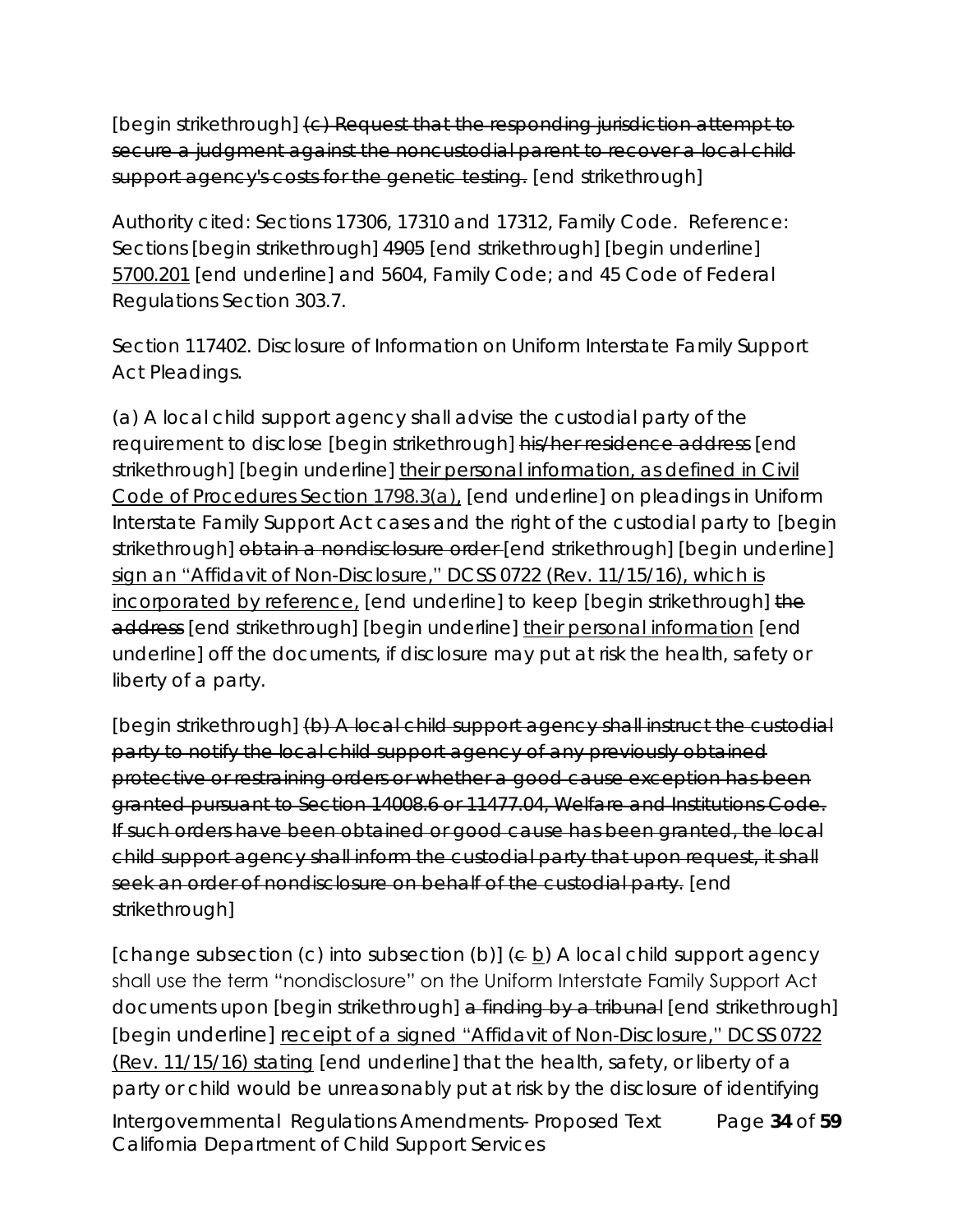information. The local child support agency shall attach [begin strikethrough] all orders for nondisclosure of information [end strikethrough] [begin underline] the "Affidavit of Non-Disclosure," DCSS 0722 (Rev. 11/15/16) [end underline] to the appropriate action form when transmitting a case to another state.

Authority cited: Sections 17306, 17310 and 17312, Family Code. Reference: Sections [amended the word Sections to Section and begin strikethrough] 4926, 4977 and 4978 [end strikethrough] [begin underline] 5700.312 [end underline], Family Code.

Section 117405. Direct Income Withholding [begin underline] Orders [end underline].

(a) [begin strikethrough] Except [end strikethrough] [begin underline] To enforce an order issued by or made payable to California, and except [end underline] as specified in (b) below, a local child support agency shall send the Federal Form (OMB NO.: 0970-0154) [begin strikethrough] "Order/Notice to Withhold Income for Child Support," [end strikethrough] [begin underline] "Income Withholding for Support," directly to an employer, as defined in Section [being] strikethrough] 110250 [end strikethrough] [begin underline] 110311 [end underline], in another state when the obligor resides outside of California, the employer is known, and a local child support agency has not initiated an [begin strikethrough] interstate [end strikethrough] [begin underline] intergovernmental [end underline] case.

(b) A local child support agency shall use an [begin strikethrough] interstate [end strikethrough] [begin underline] intergovernmental [end underline] process rather than direct income withholding when it has reason to believe [begin underline] one or more of the following, non-inclusive list applies [end underline]:

(1) The obligor has more than one family and another state has sent an [the word a was amended to the word an] income withholding order to the obligor's employer.

(2) The obligor's arrears are in dispute.

(3) [begin strikethrough] There are multiple support orders and the controlling order and arrears determinations have not been made [end strikethrough] [begin underline] The order was issued by and is payable to another state [end underline].

Intergovernmental Regulations Amendments- Proposed Text Page **35** of **59** California Department of Child Support Services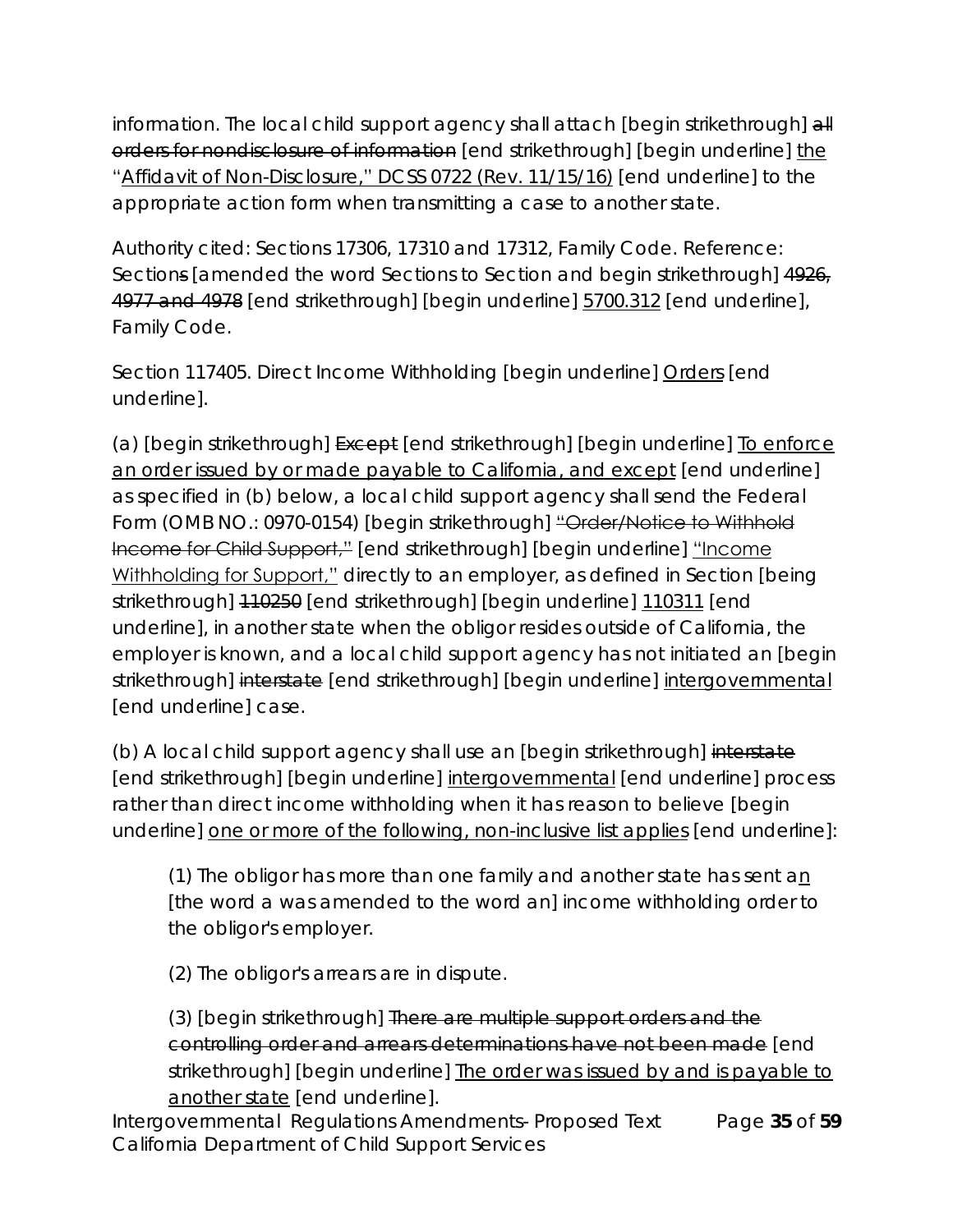- (4) The obligor has declared bankruptcy.
- (5) The obligor has a history of short term employment or job hopping.
- (6) The obligor is unemployed.
- (7) The obligor is incarcerated.
- (8) The obligor is self-employed.

## [begin underline] (9) The obligor is receiving compensation such as unemployment insurance and/or workers' compensation and direct enforcement is not possible. [end underline]

(c) When there is an active [begin strikethrough] interstate [end strikethrough] [begin underline] intergovernmental [end underline] case in progress and the local child support agency decides to file a direct income withholding order, the local child support agency shall notify the responding state to close its case.

(d) When a local child support agency has a direct income withholding order in place, and wishes to initiate an [begin strikethrough] interstate [end strikethrough] [begin underline] intergovernmental [end underline] case, a local child support agency shall advise the responding state of the direct income withholding order and coordinate withdrawal of the direct income withholding order with service of the responding state's withholding order.

(e) If the obligor contests the direct income withholding order, a local child support agency shall:

(1) Contact the Title IV-D agency in the responding state to request its assistance in appearing on behalf of the local child support agency.

(2) Comply with a responding state's request to withdraw the direct income withholding order and file an [begin strikethrough] interstate [end strikethrough] [begin underline] intergovernmental [end underline] action to authorize the responding state to appear on behalf of the initiating state, if the responding state determines such action is necessary.

Intergovernmental Regulations Amendments- Proposed Text Page **36** of **59** California Department of Child Support Services (f) A local child support agency shall contact the employer if an employer does not comply with the direct income withholding order and attempt to resolve the issue informally. If that effort fails, a local child support agency shall initiate an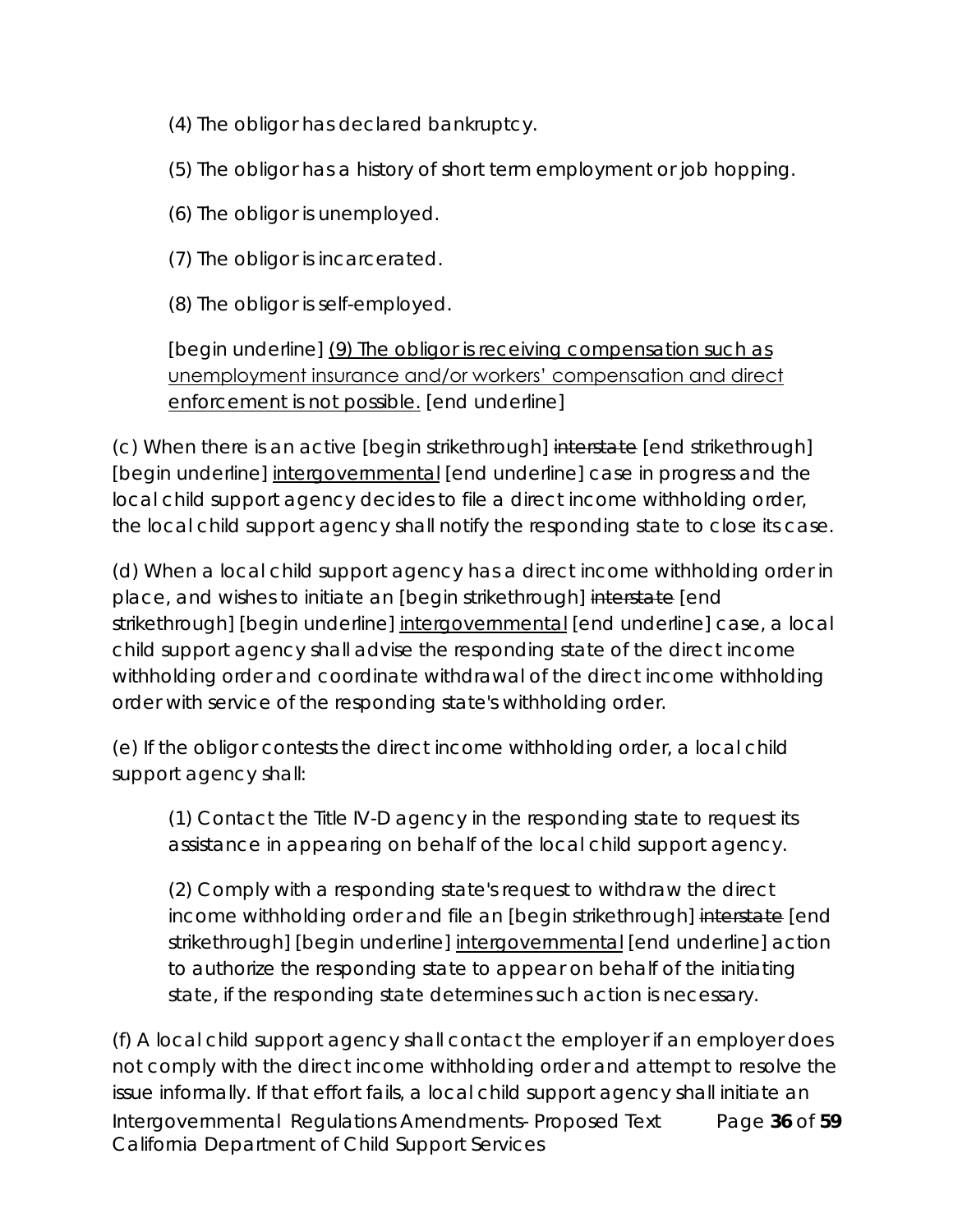[begin strikethrough] interstate [end strikethrough] [begin underline] intergovernmental [end underline] case requesting the responding state to register and serve an income withholding order.

(g) A local child support agency shall open a case and assist an obligor in registering a support order or direct income withholding order that is being contested if an obligor requests Title IV-D services, which includes the right to initiate a contest.

Authority cited: Sections 17306, 17310 and 17312, Family Code. Reference: Sections [begin strikethrough] 4940-4942 and 4944-4946 [end strikethrough] [begin underline] 5700.501-5700.503 and 5700.505-5700.507 [end underline], Family Code.

**12) Repeal Sections 117403, 117404, 117406, and 117407 of Article 4, Chapter 7, Division 13, of Title 22 of the California Code of Regulations, to read as follows:**

[begin strikethrough] Section 117403. Modification of Child Support Orders.

(a) Within 20 days of receiving information necessary to conduct a review, and determining that a request for review and adjustment of a support order should be sent to the state that has continuing, exclusive jurisdiction to modify the order, a local child support agency shall request that the other state conduct a review and adjustment of a child support order.

(b ) If there is no state with continuing, exclusive jurisdiction to modify a support order, a local child support agency shall transmit a request for registration and modification by the obligee or obligor to the state where the non-requesting party resides.

(c) A local child support agency shall proceed with a modification of a child support order even if a party leaves the state while the proceedings are pending, if a motion to modify support has been filed and served, unless both parties agree to terminate the modification proceeding.

Authority cited: Sections 17306, 17310 and 17312, Family Code. Reference: Sections 4910 and 4960-4962, Family Code; and 45 Code of Federal Regulations, Sections 303.7 and 303.8.

Section 117404. Modification of Spousal Support Orders.

Intergovernmental Regulations Amendments- Proposed Text Page **37** of **59** California Department of Child Support Services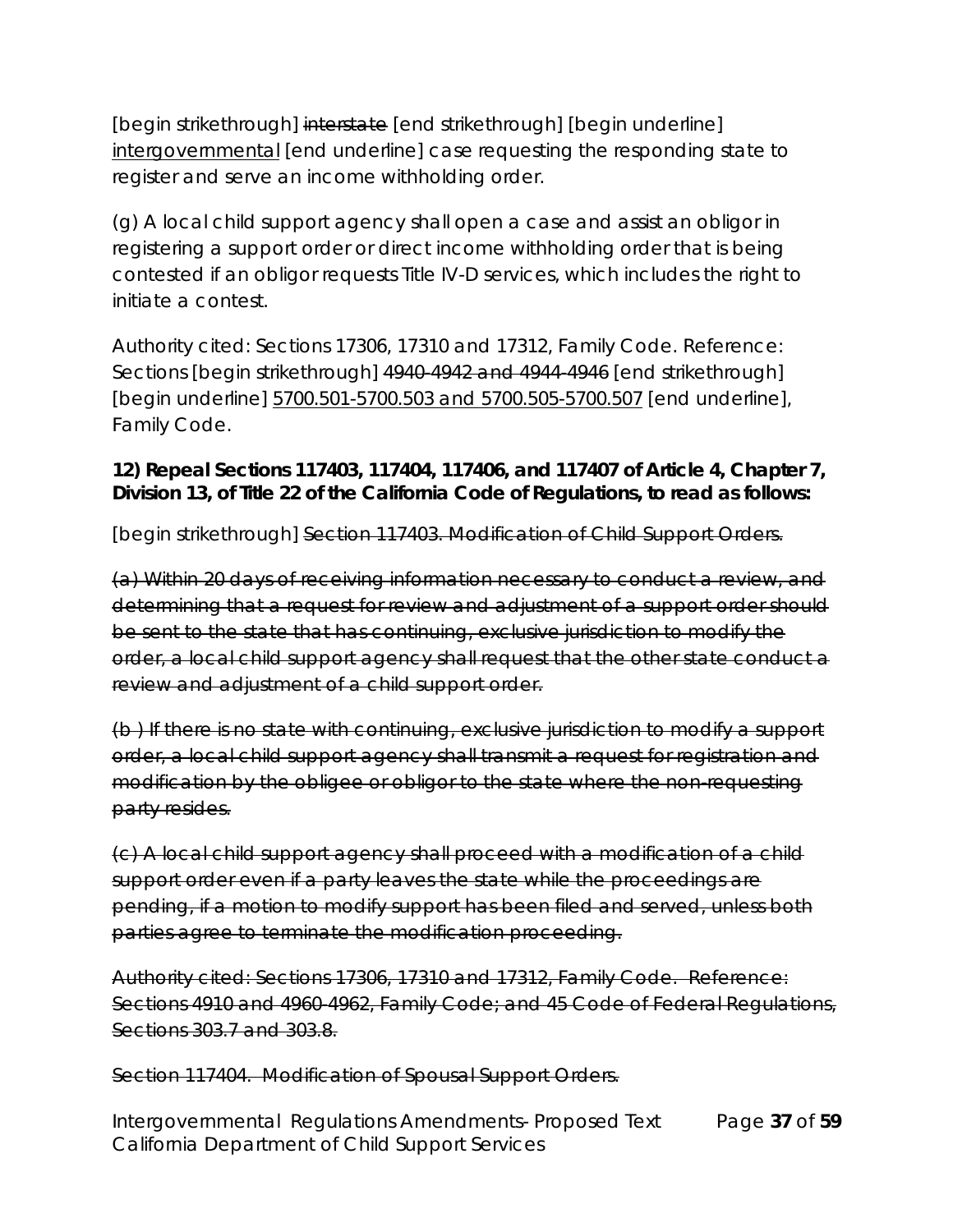Only a tribunal in a state which issued a spousal support order shall have continuing, exclusive jurisdiction to modify the spousal support order. A local child support agency may serve as an initiating state to request the issuing state to enforce or modify a spousal support order.

Authority cited: Sections 17306, 17310 and 17312, Family Code. Reference: Sections 4909 and 4910, Family Code.

Section 117406. Administrative Enforcement Without Registration.

A local child support agency shall not request a responding state to register an order if it can be enforced in the responding state through administrative remedies without registration.

Authority cited: Sections 17306, 17310 and 17312, Family Code. Reference: Sections 4915, 4940 and 4946, Family Code.

Section 117407. Interstate Forms.

A local child support agency shall complete and send to the responding state the appropriate parts of the Federal Form (OMB NO.: 0970-0085) as specified below when requesting the responding state to:

(a) Establish paternity and child support.

(1) Child Support Enforcement Transmittal #1. (2) Uniform Support Petition.

(3) Affidavit in Support of Establishing Paternity.

(4) General Testimony.

(b) Establish child support.

(1) Child Support Enforcement Transmittal #1.

(2) Uniform Support Petition.

(3) General Testimony.

(c) Modify an existing responding state order.

Intergovernmental Regulations Amendments- Proposed Text Page **38** of **59** California Department of Child Support Services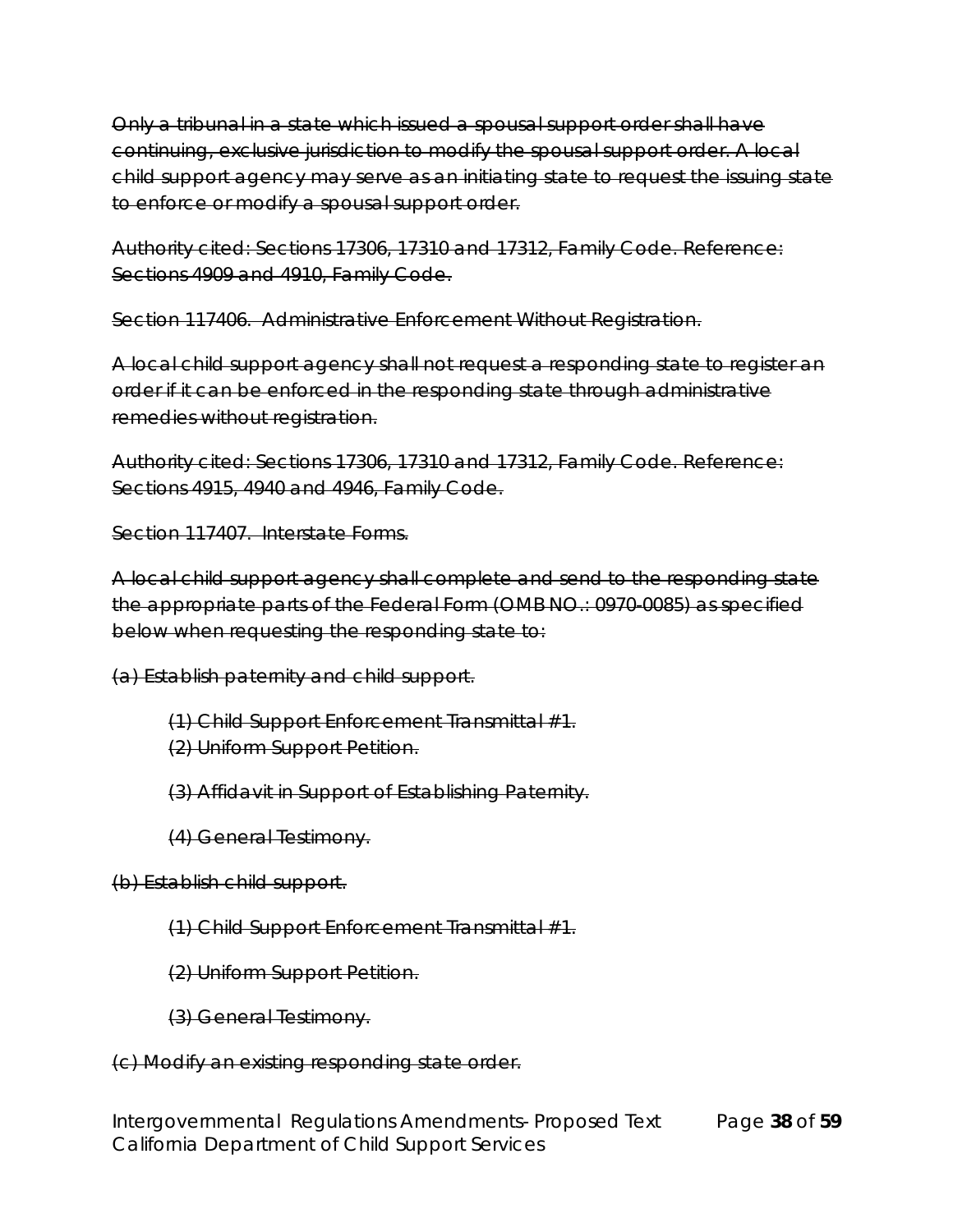(1) Child Support Enforcement Transmittal #1.

(2) General Testimony.

(d) Modify an existing order that the responding state did not issue.

- (1) Child Support Enforcement Transmittal #1.
- (2) Uniform Support Petition
- (3) General Testimony.
- (4) Registration Statement.
- (e) Enforce an existing responding state order. Child Support Enforcement Transmittal #1.
- (f) Enforce an existing order that the responding state did not issue.

(1) Child Support Enforcement Transmittal #1.

(2) Registration Statement.

- (g) Respond to case inquiry or update on a previously referred case. Child Support Enforcement Transmittal #2.
- (h) Provide limited services. Child Support Enforcement Transmittal #3.
- (i) Provide Quick Locate. Locate Data Sheet.
- (j) Acknowledge Receipt of Interstate Requests. Page 3 of the Child Support Enforcement Transmittal #1.

Authority cited: Sections 17306, 17310 and 17312, Family Code. Reference: Section 4925, Family Code. [end strikethrough]

**13) Amend Sections 117500, 117501, and 117503 of Article 5, Chapter 7, Division 13, of Title 22 of the California Code of Regulations, to read as follows:**

Section 117500. General Requirements [begin strikethrough] *A* lime Frames. [end strikethrough] [begin underline] and Timeframes as a Responding Jurisdiction. [end underline]

Intergovernmental Regulations Amendments- Proposed Text Page **39** of **59** California Department of Child Support Services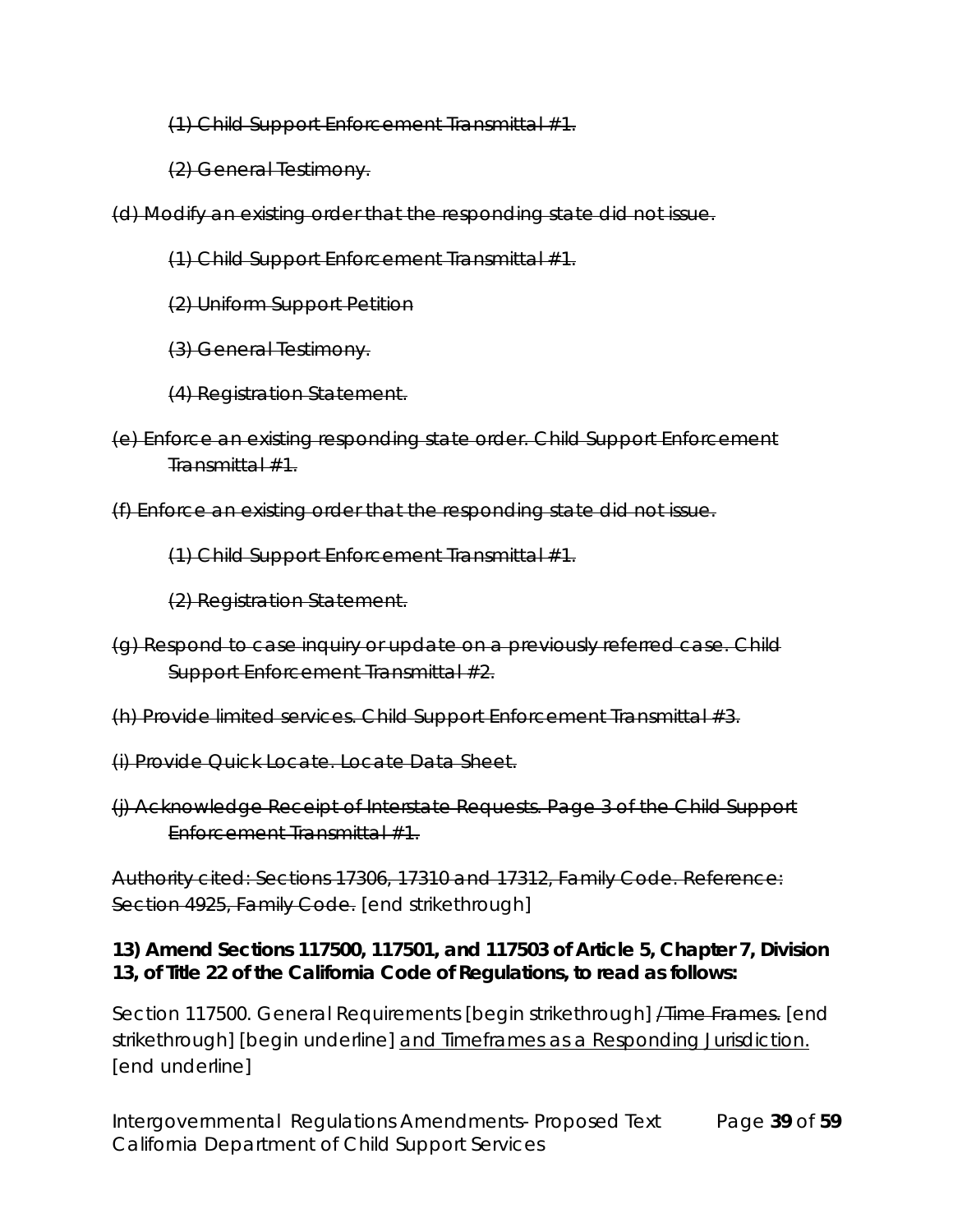(a) A local child support agency shall [begin underline] comply with all regulations in 45 CFR 303.7. [end underline] [begin strikethrough] provide Title IV-D interstate cases the same services required in Title IV-D intrastate cases including all of the following:

(1) Establishing paternity and attempting to obtain a judgment for genetic testing costs, should paternity be established.

(2) Establishing a child support order.

(3) Processing and enforcing orders using the same remedies applied in Title IV-D intrastate cases.

(4) Collecting and monitoring support payments and forwarding payments to the location specified by the initiating state's Title IV-D agency.

(5) Reviewing and modifying child support orders. [end strikethrough]

(b) [begin strikethrough] Within 75 days of receipt of an interstate case from the California Central Registry, the local child support agency shall do all of the following: [end strikethrough] [begin underline] In the case of a direct filing of a proceeding by a nonresident petitioner, California would function as the responding jurisdiction without an initiating tribunal. [end underline]

[begin strikethrough] (1) Provide locate services, if the request is for location services or the case does not include adequate information to locate the obligor and/or the obligor's assets.

(2) Request additional or corrected documentation from the initiating state's Title IV-D agency if the local child support agency is unable to proceed with the case because the provided documentation is insufficient.

(3) Process the case to the extent possible pending receipt of the necessary documentation from the initiating state, if the documentation initially received by a local child support agency is insufficient and cannot be remedied without assistance of the initiating state. [end strikethrough]

Intergovernmental Regulations Amendments- Proposed Text Page **40** of **59** California Department of Child Support Services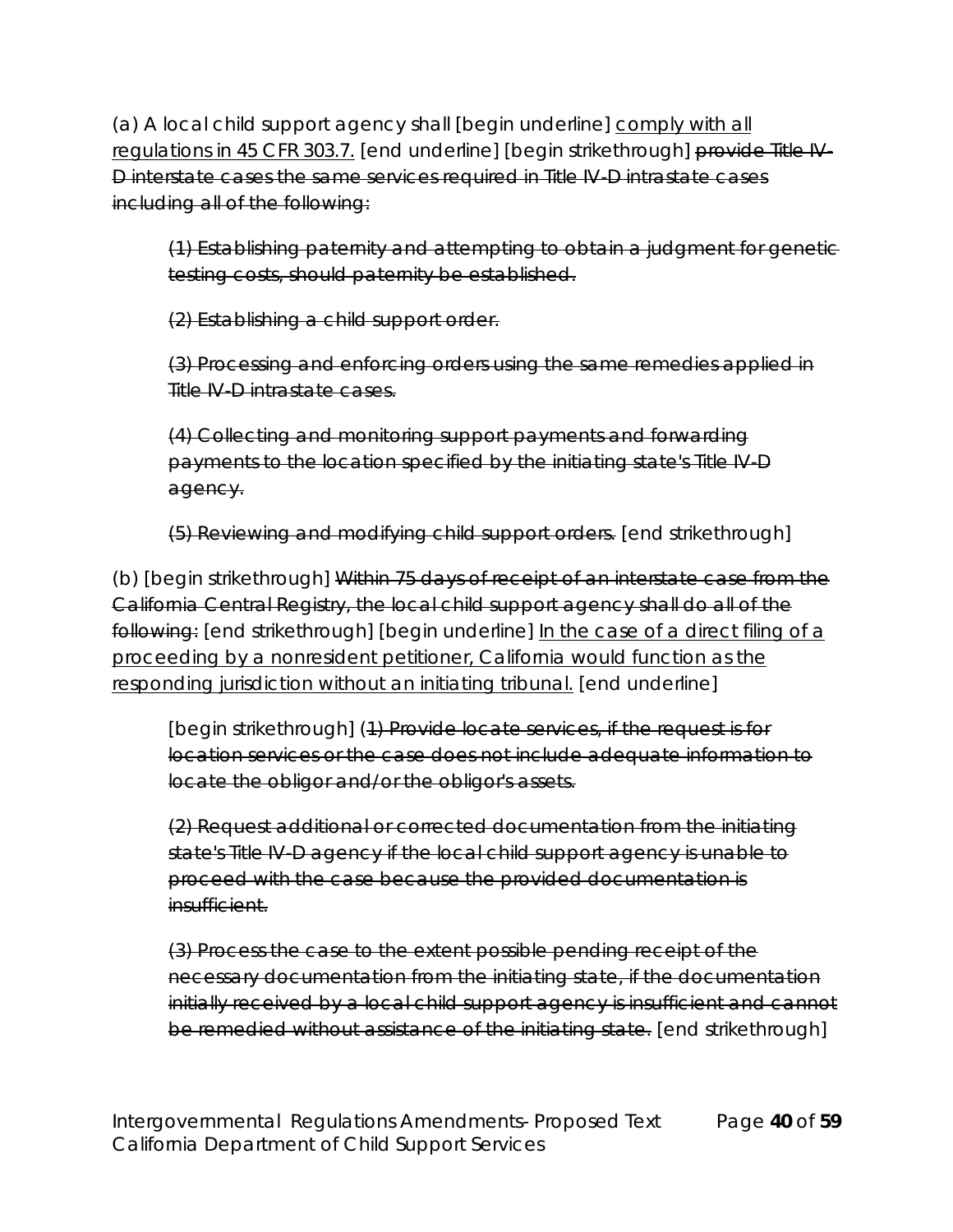(c) [begin strikethrough] A local child support agency shall provide notice of any hearings that might result in establishment or modification of an order to the initiating state's Title IV-D agency within 14 business days after notice of the time, date and location of a hearing. [end strikethrough] [begin underline] California is not a cost recovery state. When California is acting as the responding jurisdiction, a local child support agency must track and collect processing fees included in a court order. The lump sum of the amount ordered is collected and forwarded to the initiating jurisdiction. An obligor shall be given full credit for all payments made toward the obligation amount in the court order by both California and the initiating jurisdiction even if the initiating jurisdiction deducts a processing fee from the amount collected. [end underline]

[begin strikethrough](d) If the local child support agency receives a substantive written communication from the party against whom the order is being enforced, or that party's attorney, the local child support agency shall send a copy of that communication to the initiating state within 10 business days of receipt of the communication.

(e) A local child support agency shall notify an initiating state within 10 business days of receipt of new information by submitting an updated Federal Form OMB No.: 0970-0085.

(f) A local child support agency shall, to the extent allowed under Section 17402, Family Code, comply with another state's request to establish an order for a prior time period and collect assigned arrears only.

(g) A local child support agency shall enforce an issuing state's valid orders for accrued arrears, even in cases in which the obligee and child are no longer on public assistance. [end strikethrough]

Authority cited: Sections 17306, 17310 and 17312, Family Code. Reference: Sections [begin strikethrough] 4907, 4919 4921 and 17402 [end strikethrough] [begin underline] 5700.301 [end underline], Family Code; and 45 Code of Federal Regulations, Sections 303.2 and 303.7.

Section 117501. Paternity [begin underline] as a Responding Jurisdiction [end underline].

Intergovernmental Regulations Amendments- Proposed Text Page **41** of **59** California Department of Child Support Services (a) When California is the responding jurisdiction and genetic tests are requested to establish paternity, a local child support agency shall [repeal colon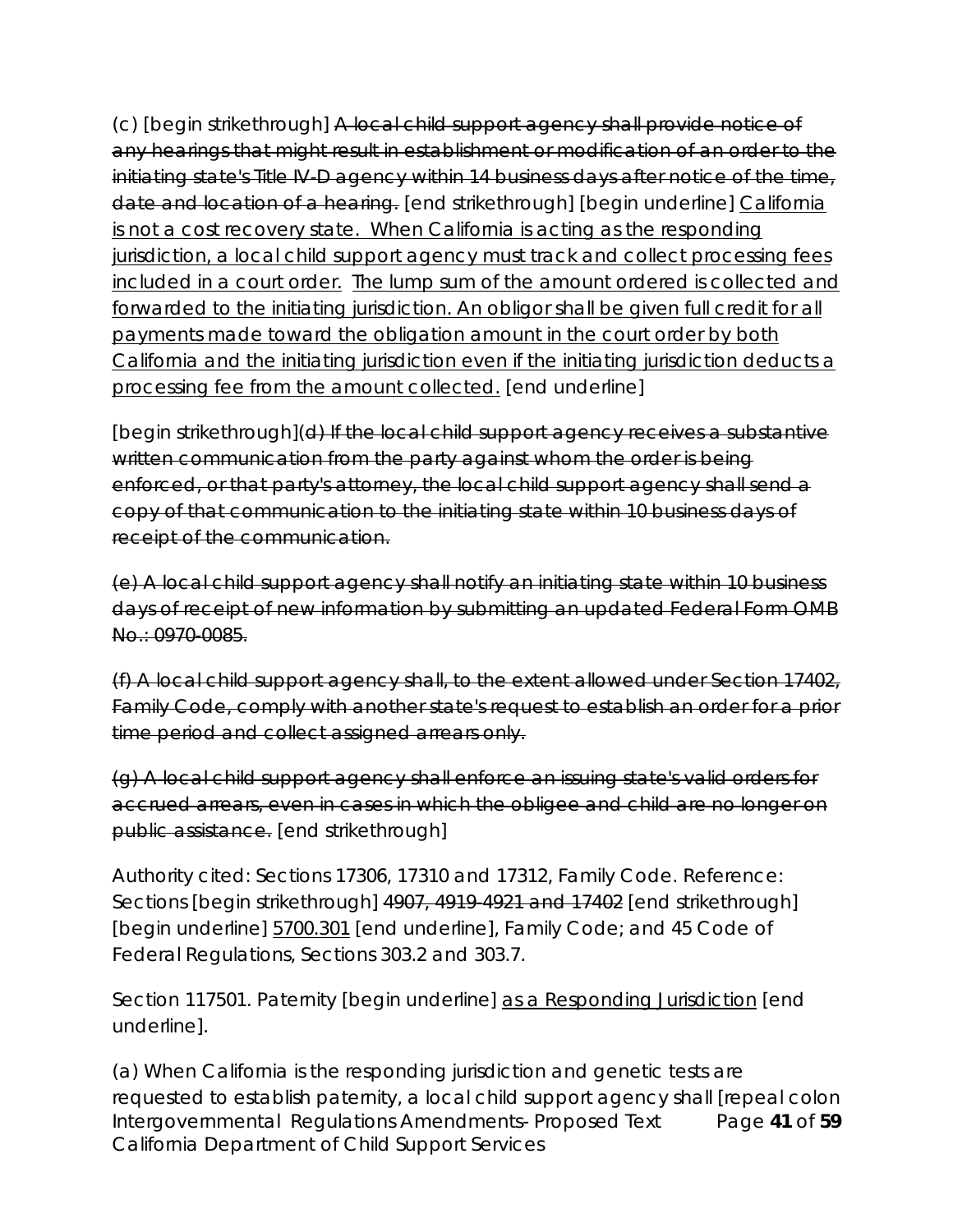and begin underline] : select the laboratory and provide the laboratory with sufficient information to schedule the genetic testing for the mother, child, and alleged father. [end underline]

[begin strikethrough] (1) Select the laboratory and provide the laboratory with sufficient information to schedule the genetic testing for the mother, child, and alleged father.

(2) Notify the initiating state of the genetic testing costs and request payment.

(3) Attempt to secure a judgment against the noncustodial parent to recover the costs of genetic testing.

(4) Reimburse the initiating state for costs of genetic testing, if the costs are recovered by a local child support agency. [end strikethrough]

(b) A local child support agency shall give full faith and credit to another state's [begin underline] or foreign country's [end underline] judgment of parentage and shall not order genetic tests unless the judgment is vacated in the [begin strikethrough] issuing [end strikethrough] state [begin underline] or foreign country that issued the order, or found to be unenforceable in this state [end underline].

Authority cited: Sections 17306, 17310 and 17312, Family Code. Reference: Section [begin strikethrough] 4905 [end strikethrough] [begin underline] 5700.201 [end underline] and 5604, Family Code; and 45 Code of Federal Regulations, Section 303.7.

Section 117503. Registration of [begin strikethrough] Foreign [end strikethrough] Orders.

(a) A local child support agency shall request an initiating state [begin underline] or foreign country [end underline] to provide certified copies of all orders to be registered, when the initiating state [begin underline] or foreign country [end underline] requests registration of an [amended the previous word a to an, and begin strikethrough] foreign [end strikethrough] order for enforcement and/or modification.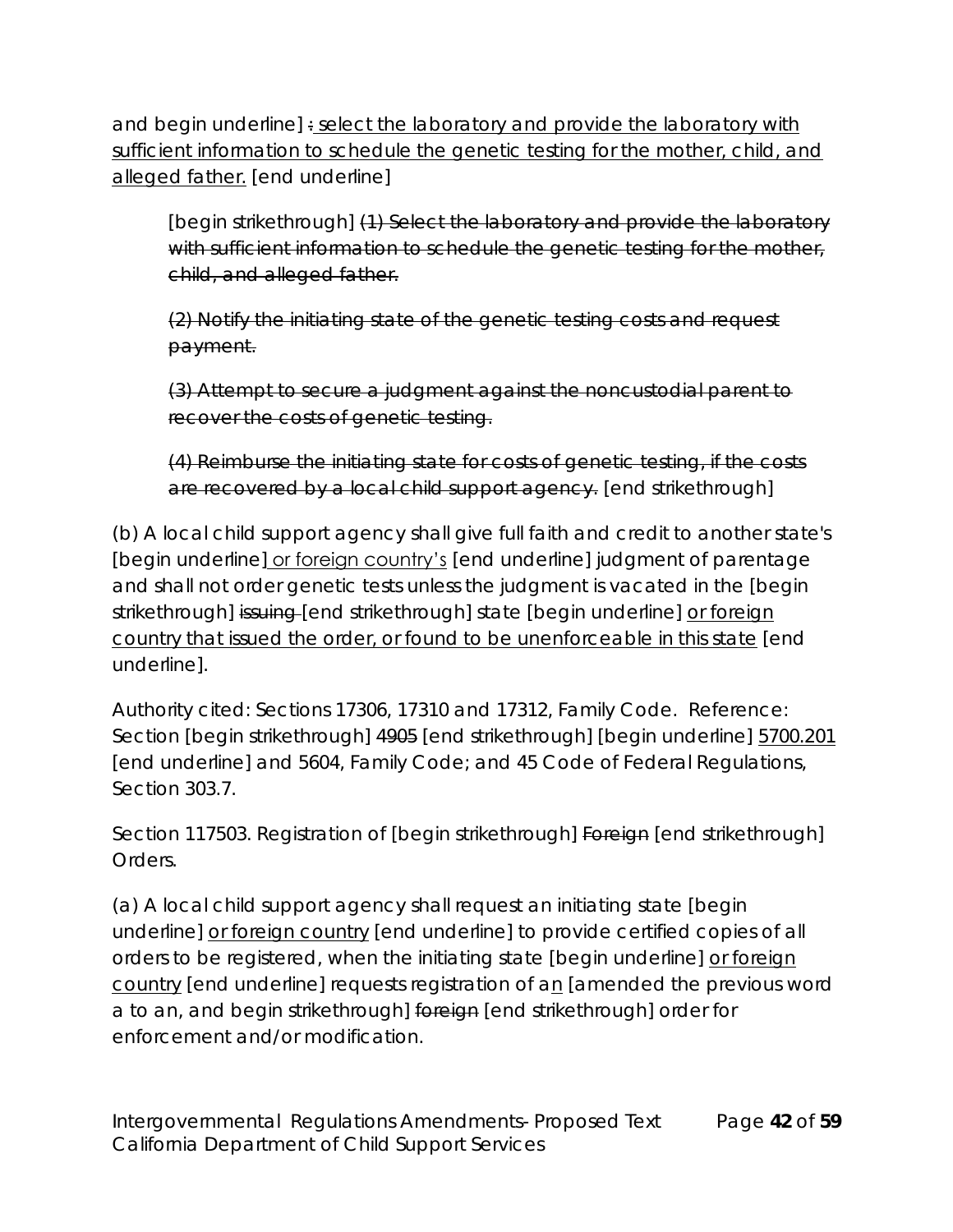(b) [begin strikethrough] A local child support agency shall register a support order or income withholding order if the following documents are received from the appropriate tribunal of the state requesting registration of the order: [end strikethrough] [begin underline] Where California is acting as the responding jurisdiction to a state as defined by UIFSA, a local child support agency is not required to register an order if it can be enforced in this state through administrative remedies without registration. An order issued outside the United States must be registered in this state prior to enforcement by a local child support agency. [end underline]

[begin strikethrough] (1) A letter of transmittal requesting registration and enforcement.

(2) One certified copy of all orders to be registered, including any modification of an order.

(3) A signed and notarized statement, sworn under penalty of perjury by the party seeking registration, or a certified statement by the custodian of the records, showing the amount of any arrearage.

(4) The name and address of the obligee and the agency to which support payments are to be remitted.

(5) The name of the obligor and if known, the obligor's address, social security number, employer and employer's address, other sources of income and a description and location of the obligor's property in California that is not exempt from execution.

(c) An order registered for enforcement shall be enforceable on the date of registration. The local child support agency shall enforce the order as of the effective date of registration. [end strikethrough] [begin underline] Where an order is issued in a country that does not qualify as a foreign country pursuant to Family Code section 5700.102(5), a local child support agency may seek recognition and enforcement of the order in this state based on comity. [end underline]

Intergovernmental Regulations Amendments- Proposed Text Page **43** of **59** California Department of Child Support Services [begin strikethrough] (d) If the obligor does not contest administrative enforcement, the order need not be registered. If the obligor contests the validity or administrative enforcement of the order, the local child support agency shall register the order. [end strikethrough]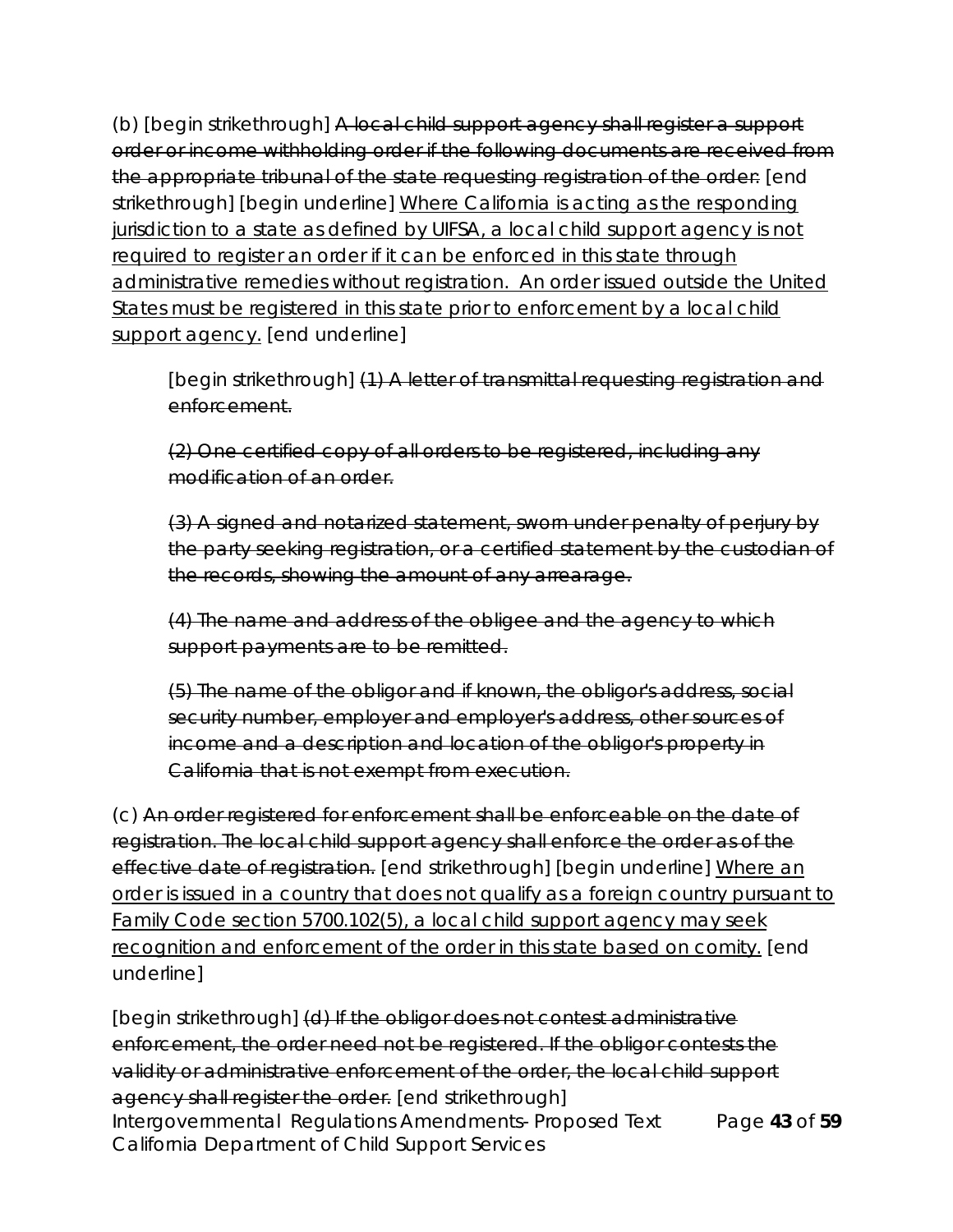Authority cited: Sections 17306, 17310 and 17312, Family Code. Reference: Sections [begin strikethrough] 4946 and 4950-4954 [end strikethrough] [begin underline] 5700.102, 5700.104, 5700.507, and 5700.601-5700.605 [end underline], Family Code.

**14) Repeal Sections 117502 and 117504 of Article 5, Chapter 7, Division 13, of Title 22 of the California Code of Regulations, to read as follows:**

[begin strikethrough] Section 117502. Transferring Interstate Cases.

(a) When California is the responding state, a local child support agency shall, within 10 business days of locating a noncustodial parent's residence in a different county within California, take all of the following actions using the Federal Forms specified in Section 117407 and California Rules of Court, Rule 1298.60:

(1) Transfer the case in accordance with Family Code, Section 5001.

(2) Notify the initiating state of the transfer and provide the initiating state with the new location information.

(3) Notify the California Central Registry of the case transfer.

(b) Within 10 business days of locating a noncustodial parent in a different state, a local child support agency shall take all of the following actions using the Federal Forms specified in Section 117407:

(1) Notify the initiating state of the noncustodial parent's new location.

(2) Return the form and documentation, including the new location, to the initiating state, or, if directed by the initiating state, forward the case documentation to the central registry in the state where the noncustodial parent has been located.

(3) Notify the California Central Registry of the case transfer.

Authority cited: Sections 17306, 17310 and 17312, Family Code. Reference: Section 5001, Family Code; and 45 Code of Federal Regulations, Section 303.7.

Section 117504. Modification of Child Support Orders.

Intergovernmental Regulations Amendments- Proposed Text Page **44** of **59** California Department of Child Support Services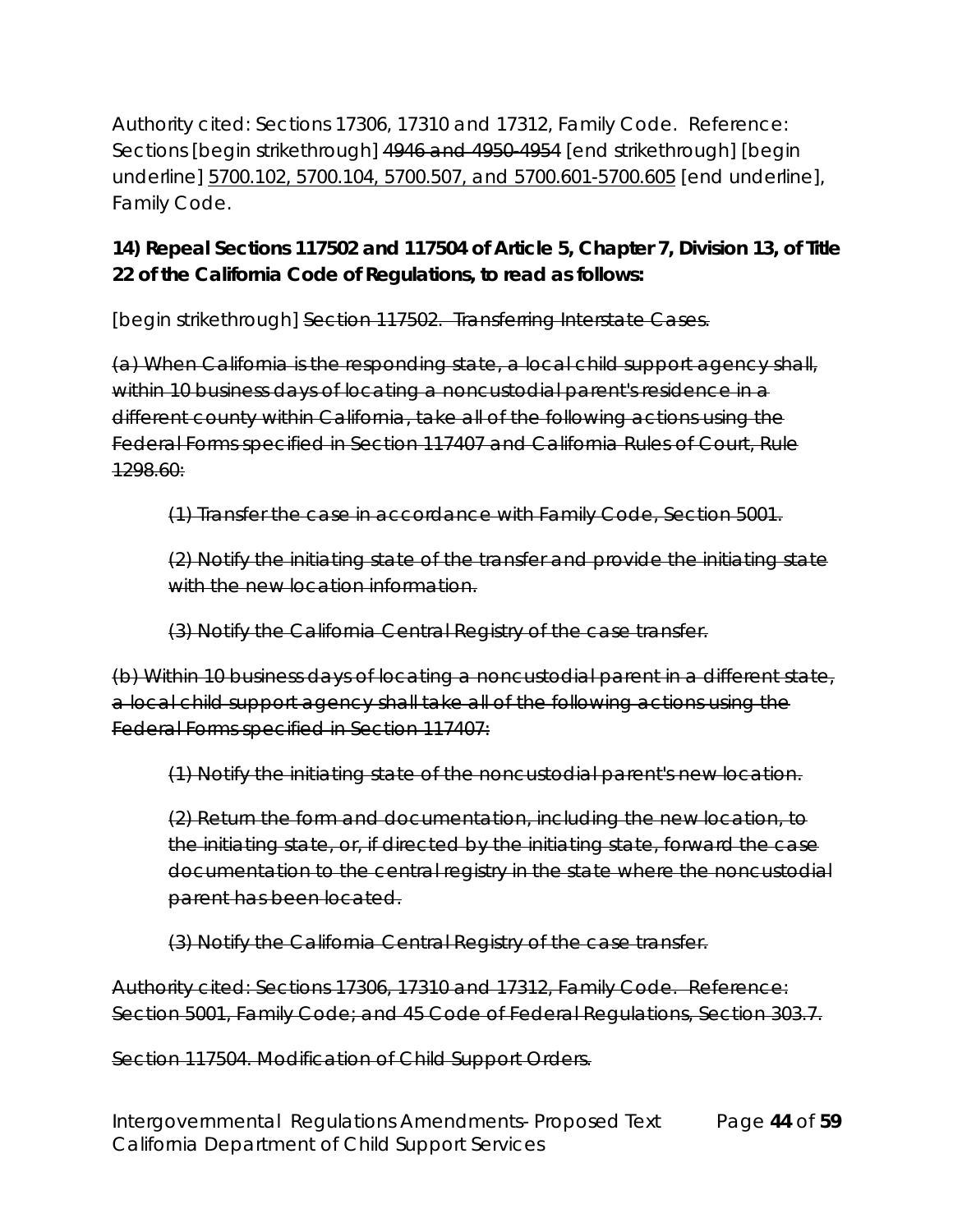(a) If a California tribunal modifies an order consistent with the provisions of Section 117300, a local child support agency shall send certified copies of the modified order to all tribunals in which orders have been entered or registered, and to all Title IV-D agencies and parties to the case.

(b) If an obligor or obligee requests a review and adjustment of an order and California is not the state with continuing, exclusive jurisdiction, a local child support agency shall transmit the request to the state with continuing, exclusive jurisdiction.

(c) If no state has continuing, exclusive jurisdiction, a local child support agency shall transmit the request to the state where the non-requesting party resides for registration and modification.

Authority cited: Sections 17306, 17310 and 17312, Family Code. Reference: Sections 4909, 4910, 4960, 4962 and 4963, Family Code. [end strikethrough]

**15) Amend Article 6, in Chapter 7, Division 13, of Title 22 of the California Code of Regulations, to read as follows:**

Article 6. Limited [begin strikethrough] Interstate [end strikethrough] [begin underline] Intergovernmental [end underline] Services.

**16) Amend Section 117600 of Article 6, Chapter 7, Division 13, of Title 22 of the California Code of Regulations, to read as follows:**

Section 117600. [begin strikethrough] Local Child Support Agency Responsibilities. [end strikethrough] [begin underline] Limited Intergovernmental Services. [end underline]

A local child support agency that receives a request for limited [begin strikethrough] interstate-[end strikethrough] [begin underline] intergovernmental [end underline] services shall not open a Title IV-D case, but shall provide only the limited services requested on Federal Form OMB NO.: 0970-0085. Limited [begin strikethrough] interstate [end strikethrough] [begin underline] intergovernmental [end underline] services include, but are not limited to, the following: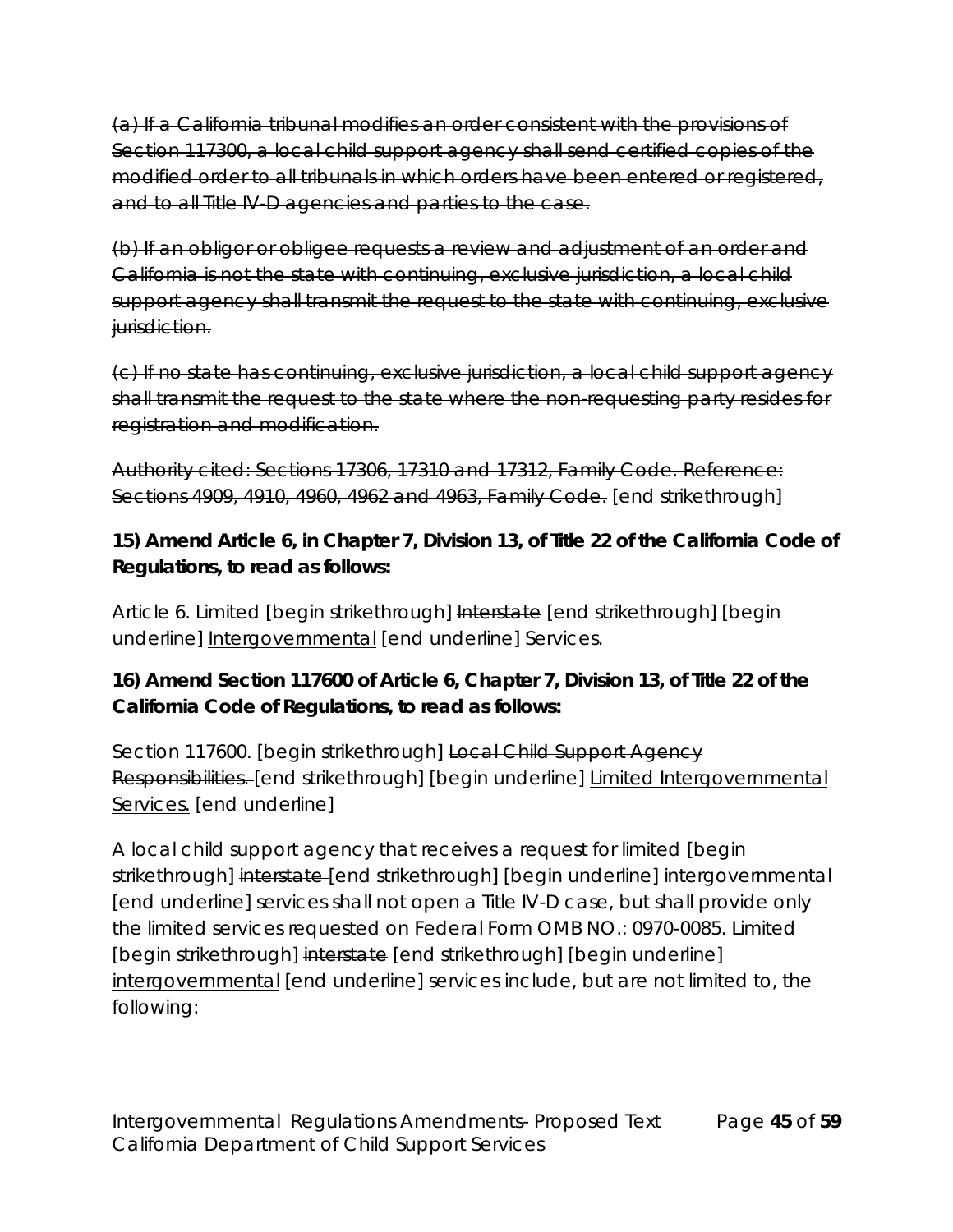(a) Providing copies of documentation such as certified copies of orders, payment records, financial statements, or any other documentation described under "other" on Federal Form OMB NO: 0970-0085.

(b) Providing assistance with service of process by providing information about agencies or process servers in the state.

(c) Providing assistance with genetic testing by providing information such as names of genetic testing laboratories and protocols to be followed.

(d) Obtaining answers for completing interrogatories.

(e) Providing assistance with long-distance testimony by telephone and, when available, video conferencing.

(f) Obtaining financial data/proof of respondent's income.

(g) Obtaining party's signature.

Authority cited: Sections 17306, 17310 and 17312, Family Code. Reference: Sections [begin strikethrough] 4930 4932 [end strikethrough] [begin underline] 5700.316-5700.319 [end underline], Family Code.

**17) Adopt Article 7, in Chapter 7, Division 13, of Title 22 of the California Code of Regulations, to read as follows:**

[begin underline] Article 7. Convention Proceedings. [end underline]

**18) Adopt Section 117700 to new Article 7, in Chapter 7, Division 13, of Title 22 of the California Code of Regulations, to read as follows:**

[begin underline] Section 117700. General Requirements for Convention Support Proceedings.

(a) In the management of all Convention support cases, the Department of Child Support Services and local child support agencies shall comply with all requirements set forth by the Hague Convention.

(b) Convention records sent electronically, including but not limited to a request for establishment or recognition of a Convention support order, sent to California

Intergovernmental Regulations Amendments- Proposed Text Page **46** of **59** California Department of Child Support Services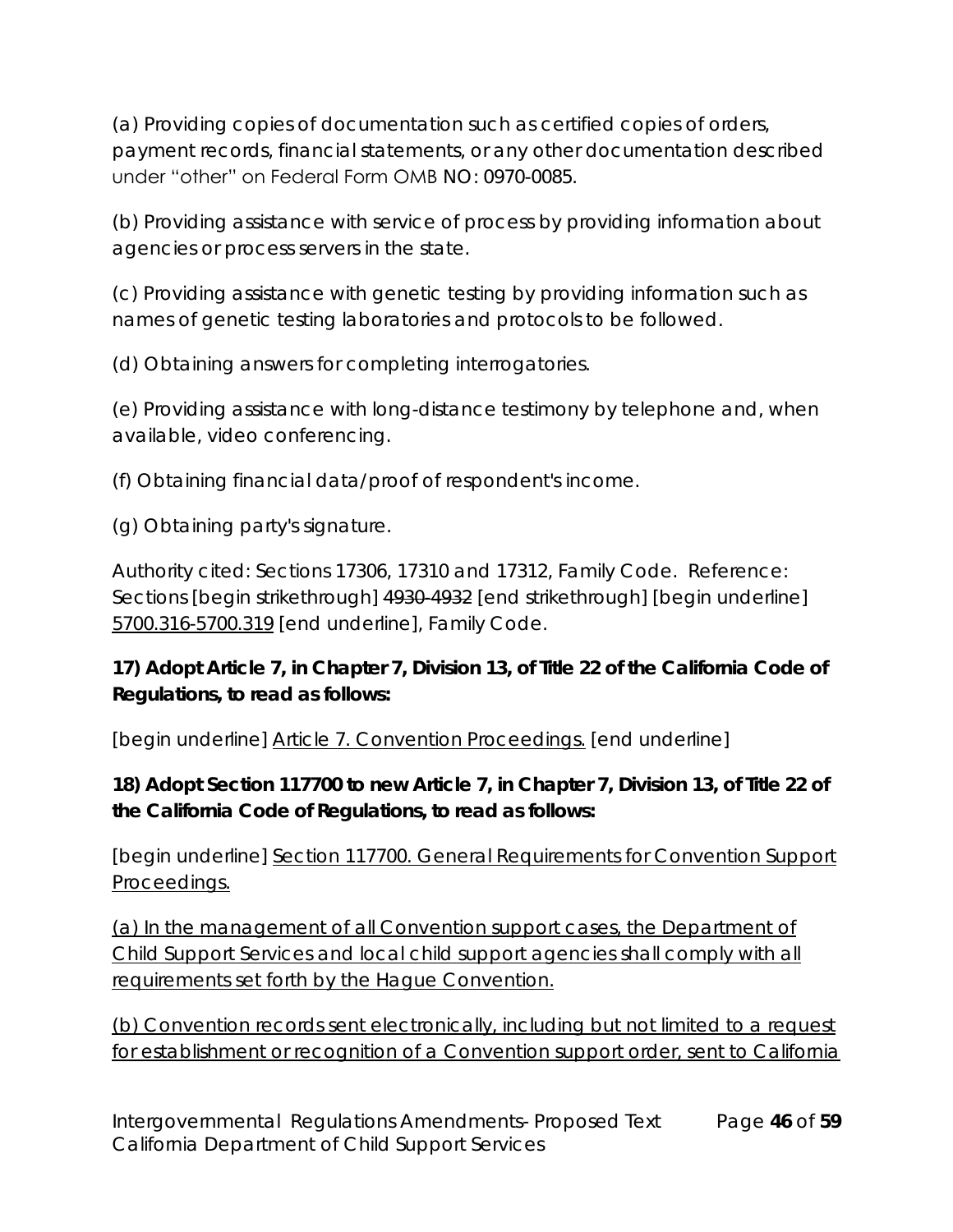electronically shall be treated as original records, and may be filed in a tribunal of this State without further requirement for original signature.

Authority cited: Sections 17306, 17310 and 17312, Family Code. Reference: Sections 5700.102, 5700.316, and 5700.701-5700.713, Family Code. [end underline]

**19) Amend Section 118203 to Article 2, in Chapter 8, Division 13 of Title 22 of the California Code of Regulations, to read as follows:**

Section 118203. Requirements for Case Closure.

(a) Each local child support agency shall establish and use a system for closing Title IV-D cases and shall close any case when it meets at least one of the following case closure criteria:

(1) There is no longer a current support order and no arrearage payments were made in the preceding twelve consecutive months, and assigned and unassigned arrears total less than \$500 or arrears are unenforceable under state law. Situations to which this criterion apply include, but are not limited to, the following:

- (A) Reconciliation of the family.
- (B) The death of a child for whom support is owed.

(C) Paternity is established and is the only Title IV-D service needed because both parents in a Title IV-A grant are living together.

(D) A child for whom support is sought dies before paternity can be established.

(E) Cases with medical support orders with specific dollar amounts and arrears which accrue under such orders.

(F) Emancipation of the youngest child.

(2) The noncustodial parent or alleged father is deceased and no further action can be taken, including a levy against the estate. The local child support agency shall:

Intergovernmental Regulations Amendments- Proposed Text Page **47** of **59** California Department of Child Support Services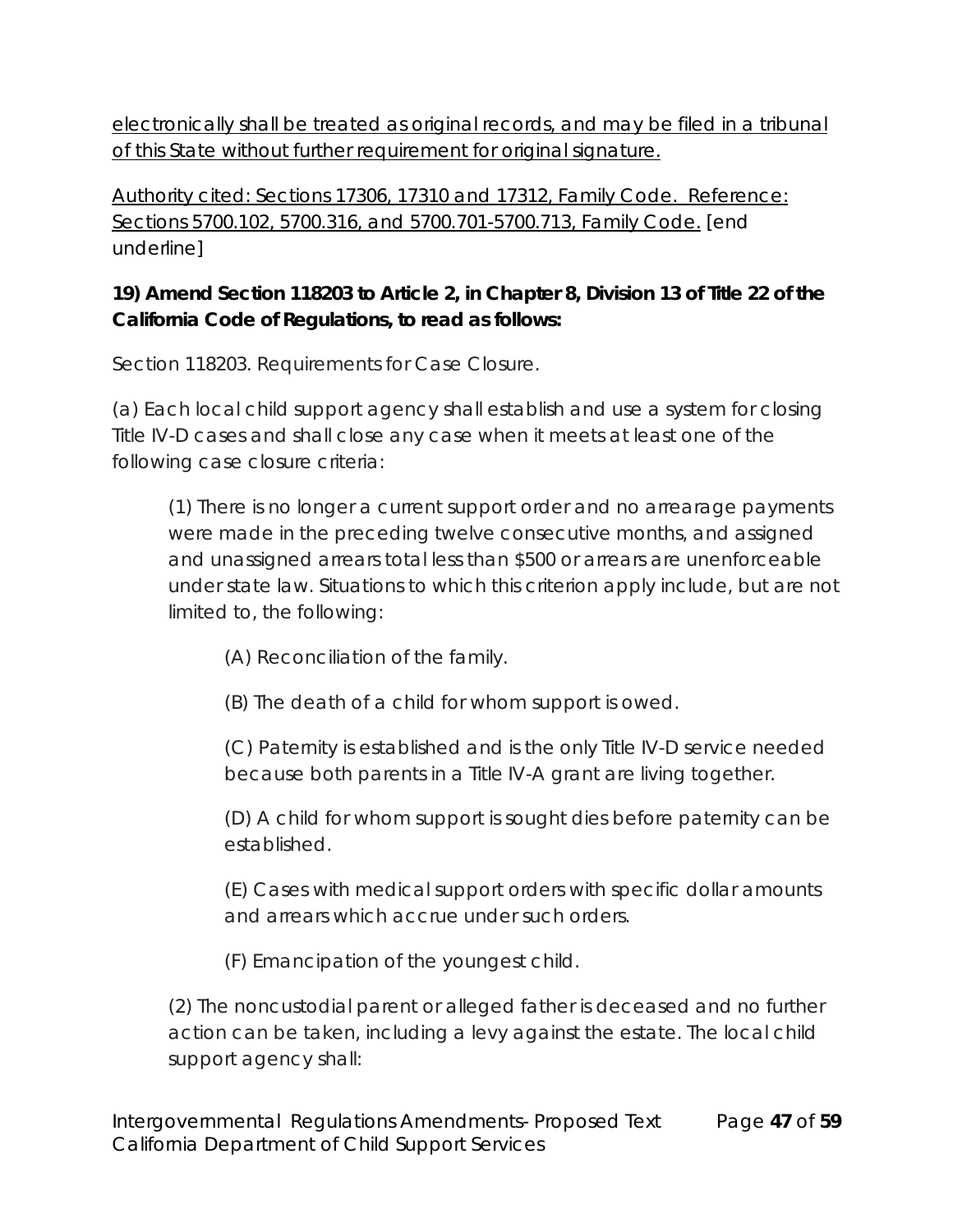(A) Verify the death of the noncustodial parent or alleged father.

(B) Document that attempts to identify assets in the estate that could be levied against were unsuccessful. The closure notice required by subsection (b) below, shall include information about possible Social Security Administration death benefits pursuant to subsection  $(b)(3)(C)$ .

(3) Paternity cannot be established because of one of the following:

(A) The youngest child requiring paternity establishment has reached 18 years of age and there is no pending judicial action to establish the child's paternity.

(B) A genetic test, or court, or administrative process has excluded the alleged father and the custodial party has attested under penalty of perjury that he or she does not know the identity of other individuals who could be the father.

(C) A local child support agency, in conjunction with the county welfare department, determines that the child's best interest will not be served by establishing paternity in a case involving incest or forcible rape, or a case where legal proceedings for adoption are pending.

(D) Either the first or the last name of the biological father is unknown and cannot be identified after diligent efforts, including at least one face-to-face interview by the local child support agency with the custodial party. For the purpose of this subparagraph "diligent efforts" means acting on leads the custodial party may provide that could help identify and locate the biological father, such as a last known address or employer. The interview required in this subparagraph may be conducted by telephone when the custodial party would have to travel at least 60 miles, or take time from work to be interviewed face-to-face, or is disabled, or lacks transportation.

(E) The child was conceived as the result of artificial insemination of a woman other than the donor's wife, and the husband of the woman, if any, did not consent to the insemination.

Intergovernmental Regulations Amendments- Proposed Text Page **48** of **59** California Department of Child Support Services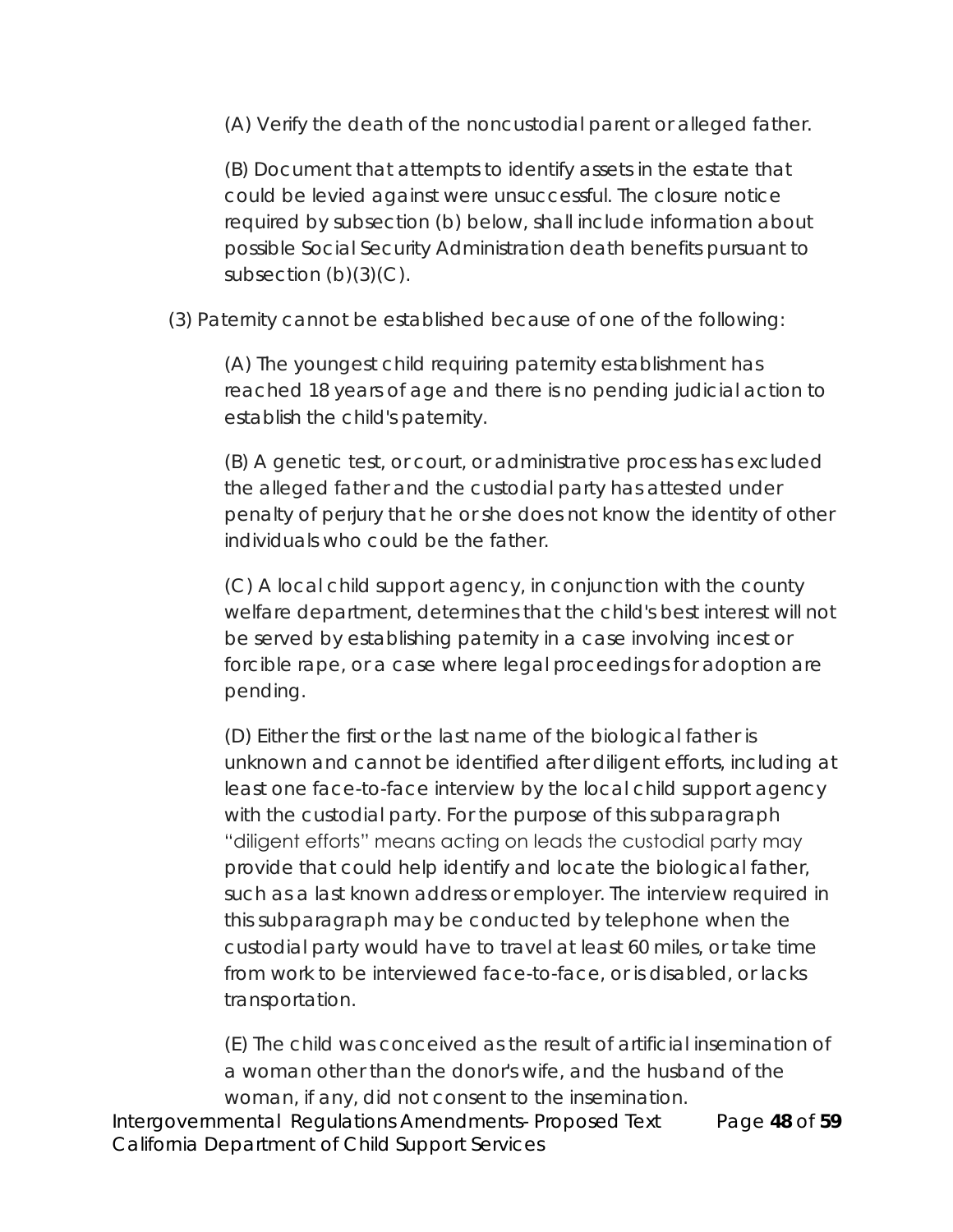(4) The noncustodial parent's or alleged father's residence, employment address, earnings and assets are unknown and the local child support agency has made diligent but unsuccessful quarterly attempts using all locate sources, pursuant to Section 113100, to locate the noncustodial parent or alleged father and his/her earnings or assets. Such efforts shall be made over a three-year period when there is sufficient information to initiate an automated locate effort, or over a one-year period when there is insufficient information to initiate an automated locate effort.

(A) For the purpose of this subparagraph, "sufficient information" means the first and last name and date of birth, and/or Social Security Number of the noncustodial parent or alleged father.

(B) For the purpose of this subparagraph, "diligent" means a local child support agency has done both of the following:

1. For the one-year period, contacted the custodial party at least once to ask for information which might serve to further identify and locate the noncustodial parent or alleged father.

2. Made every reasonable effort to obtain the missing or incomplete Social Security Number of the noncustodial parent or alleged father using all appropriate sources including, but not limited to, the California Parent Locator Service, the Department of Motor Vehicles, the Social Security Administration, and the Federal Parent Locator Service.

(5) The local child support agency determines that the noncustodial parent has no earnings or assets which could be levied or attached for support and the noncustodial parent cannot pay support for the duration of the child's minority for any of the following reasons:

(A) The noncustodial parent is institutionalized in a psychiatric facility.

(B) The noncustodial parent is incarcerated with no chance of parole.

(C) The noncustodial parent has a medically verified total and permanent disability with no evidence of support potential.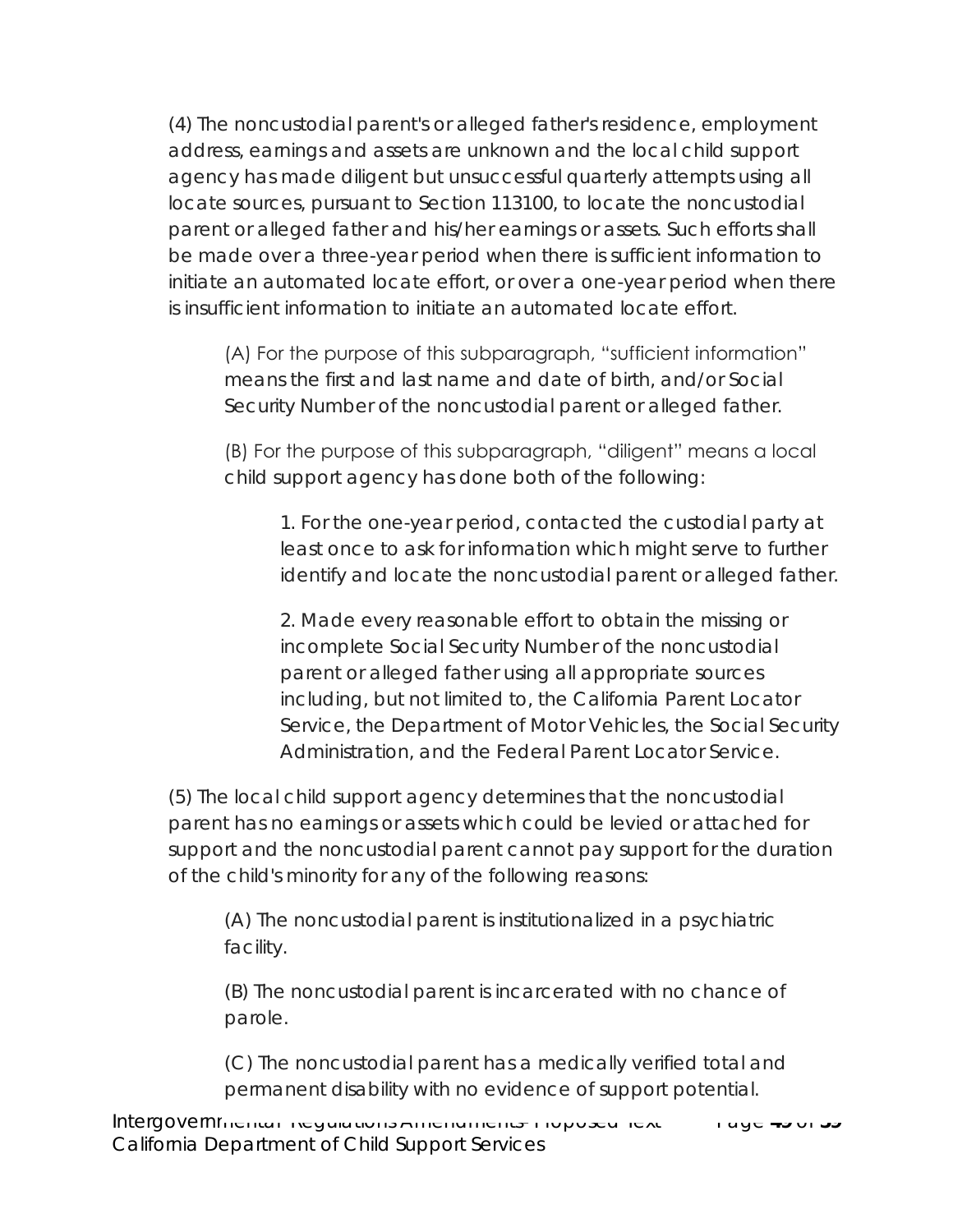(D) The noncustodial parent receives SSI/SSP and has no other attachable income or assets.

(6) The noncustodial parent lives in a foreign country.

(A) The noncustodial parent resides in a country other than Mexico and all of the following apply:

1. The noncustodial parent is a citizen of that country.

2. The noncustodial parent does not work for the United States government or a company which has its headquarters or offices in the United States.

3. The noncustodial parent has no reachable domestic earnings or assets.

4. California does not have reciprocity with the country.

(B) The noncustodial parent resides in Mexico and in addition to the criteria specified in (A)1. through 3. above, the case is a Californiainitiated request for reciprocal child support services with Mexico, and at least one of the following apply:

1. Paternity is at issue and either California does not have the basis to establish paternity using long-arm jurisdiction, specified in Section [begin strikethrough] 4905 [end strikethrough] [begin underline] 5700.201 [end underline], Family Code, or use of long-arm jurisdiction to establish paternity is appropriate and has been attempted but the local child support agency is unable to establish paternity.

2. The noncustodial parent's location is not known.

3. The noncustodial parent is not known to be working, or the local child support agency is unable to determine the noncustodial parent's employer.

4. The local child support agency cannot be provided with a photograph of the noncustodial parent.

Intergovernmental Regulations Amendments- Proposed Text Page **50** of **59** California Department of Child Support Services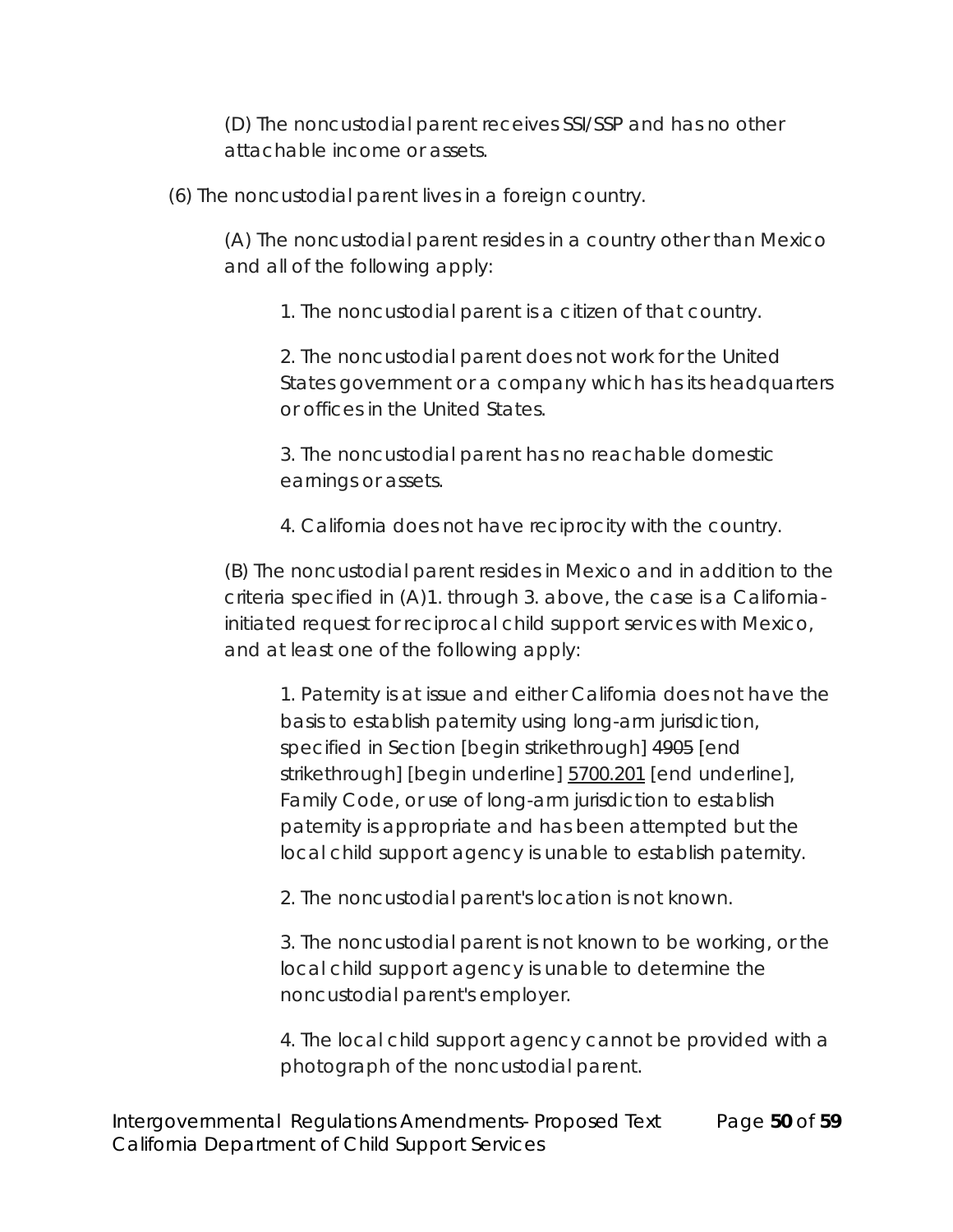5. The only issue in the case is retroactive support for past public assistance paid.

(7) A local child support agency has provided non-Title IV-D location-only services, pursuant to Section 113200, as requested by the custodial party, legal guardian, attorney, or agent, of a child who is not receiving public assistance, whether or not such services were successful.

(8) A recipient of services who is currently not receiving public assistance under Title IV-A, requests closure of a case and there is no assignment for medical support and no assigned arrears.

(9) The court determines it would be inappropriate to establish a child support order for a case in which retroactive child support for past assistance paid is the only issue.

(10) There has been a finding of good cause, as specified in Section 11477.04, or Section 14008.6, Welfare and Institutions Code, or other exceptions to cooperation with the local child support agency, and the State or county welfare department has determined that support enforcement may not proceed without risk of harm to the child or caretaker.

(11) Except as specified in subparagraph (C), a local child support agency is unable to contact a non-Title IV-A recipient of services over a 60-day period after having made at least one attempt to contact the recipient of services by telephone, sending a letter by first-class mail to the last known address of the recipient of services, and after using the Department of Motor Vehicles and other locate sources to locate the recipient of services.

(A) The 60-day period shall commence with the date that the contact letter is mailed to the last known address of the recipient of services.

(B) A local child support agency shall not mail the case closure letter required by subsection (b), below, until 60 days have elapsed from the date the contact letter was mailed to the recipient of services; and until all responses from queried locate sources have

Intergovernmental Regulations Amendments- Proposed Text Page **51** of **59** California Department of Child Support Services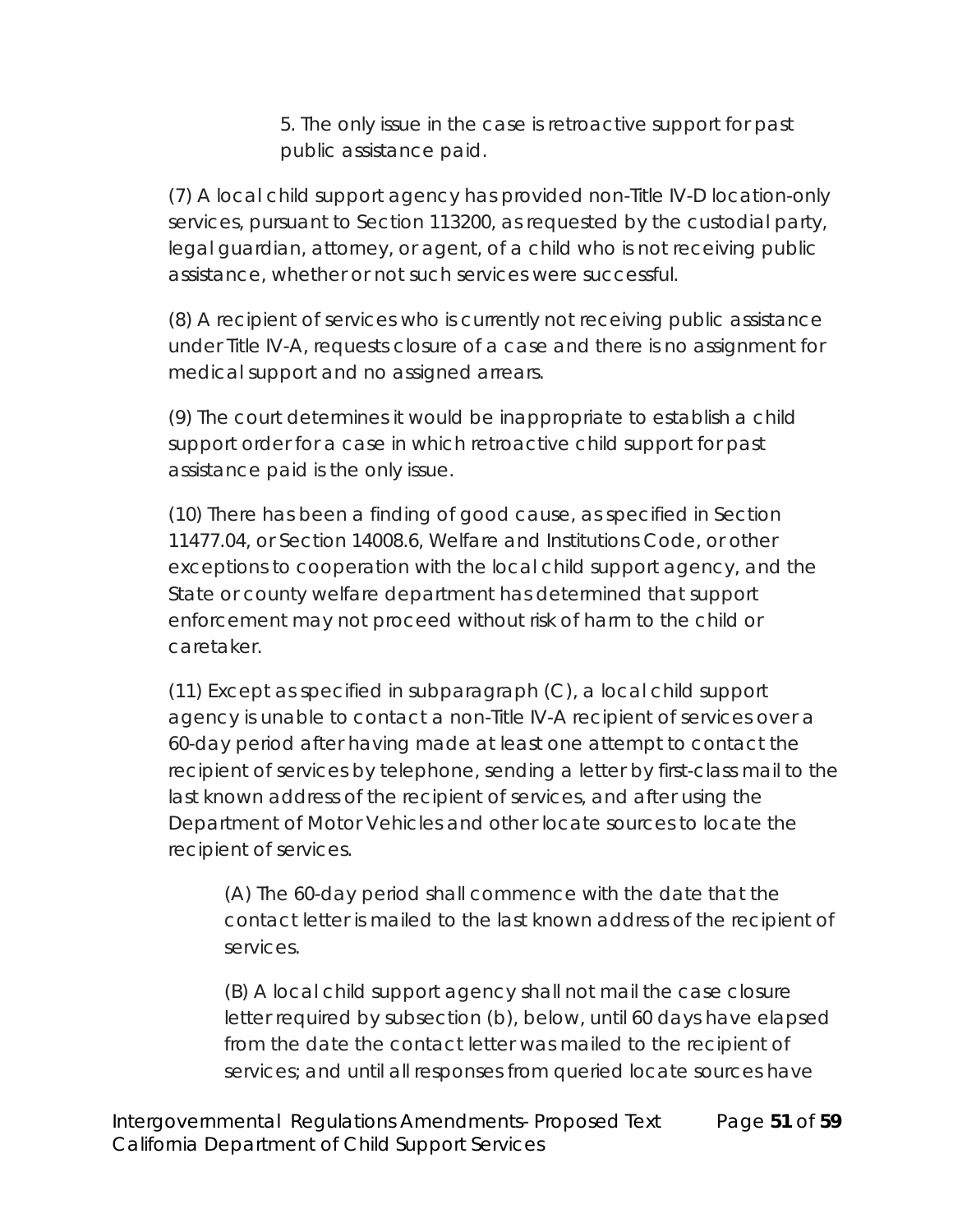been received indicating no new information is available that would allow the case to remain open.

(C) When the recipient of services is a custodial party and a local child support agency has a child support collection that needs to be distributed to that custodial party, the local child support agency shall attempt to locate the custodial party for six months, pursuant to Section 113100(g), before the case qualifies for closure under this criterion.

(D) A Medically Needy Only recipient's case shall not be closed under this closure criterion. A local child support agency shall contact the county welfare department for assistance in locating the recipient of services.

(12) A non-Title IV-A recipient of services, except a Medically Needy Only recipient, is uncooperative and an action by the recipient of services is essential for the next step in providing Title IV-D services. A local child support agency shall explain the incident of the noncooperation to the recipient of services in writing and warn the recipient of services that further noncooperation may result in case closure, and shall document circumstances of noncooperation in the case record. Noncooperation shall include any action or inaction by the recipient of services which is essential for the next step in providing Title IV-D services such as:

(A) Continuing to accept direct child support payments.

(B) Failing to attend hearings.

(C) Refusing to sign forms.

(D) Refusing to report private attorney actions.

(13) A recipient of services has moved to another county or state and both, subparagraphs (A) and (B) apply:

(A) The recipient of services applied for services in the other county or state.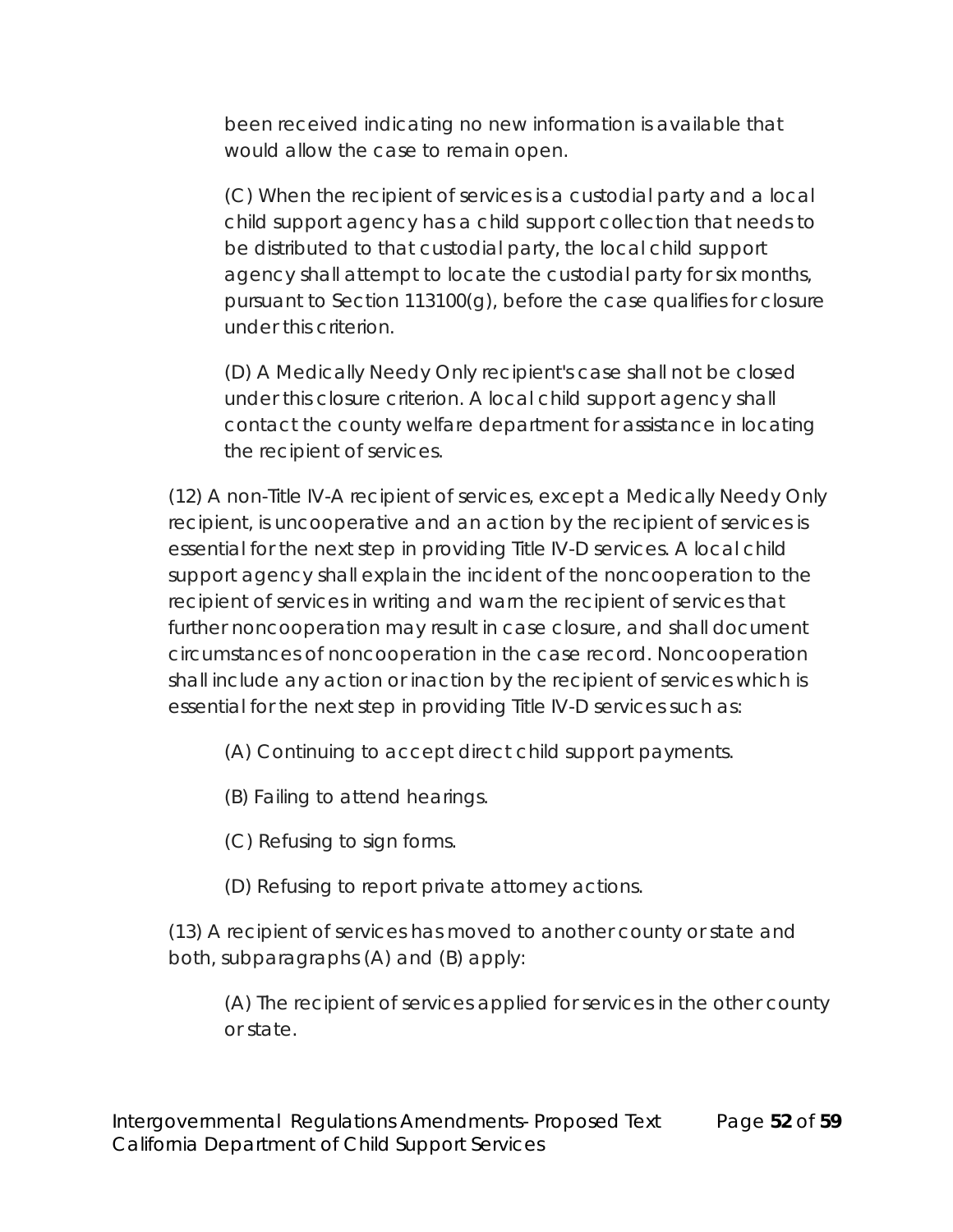(B) The local child support agency documents in the case record that contact was made with the other county or state to confirm that the recipient of services has applied for services in the other county or state; and, in the case of an inter-county transfer, to confirm that the case, with its support order and arrears, has been transferred.

(C) Notwithstanding subparagraphs (A) and (B), above, if there are assigned arrears, a case shall not be closed under this closure criterion until one of the following occurs:

1. The assigned arrears are collected.

2. The case is closed under another closure criterion.

3. Responsibility for collecting the assigned arrears is transferred to another county or state.

(14) A local child support agency documents failure by an initiating state in an [begin strikethrough] interstate [end strikethrough] [begin underline] intergovernmental [end underline] case to take an action which is essential for the next step in providing Title IV-D services.

(A) If California is the responding state and a local child support agency needs additional information to process an [begin strikethrough] interstate [end strikethrough] [begin underline] intergovernmental [end underline] case, that local child support agency shall send to the initiating state a notice requesting the initiating state to provide the information within 30 days, or provide a response within 30 days as to when the information shall be provided.

1. If the information or notice of when information will be provided is not received by the local child support agency after 30 days from mailing the request specified in subparagraph (A) above, the local child support agency shall notify the initiating state that the case will be closed in 60 days.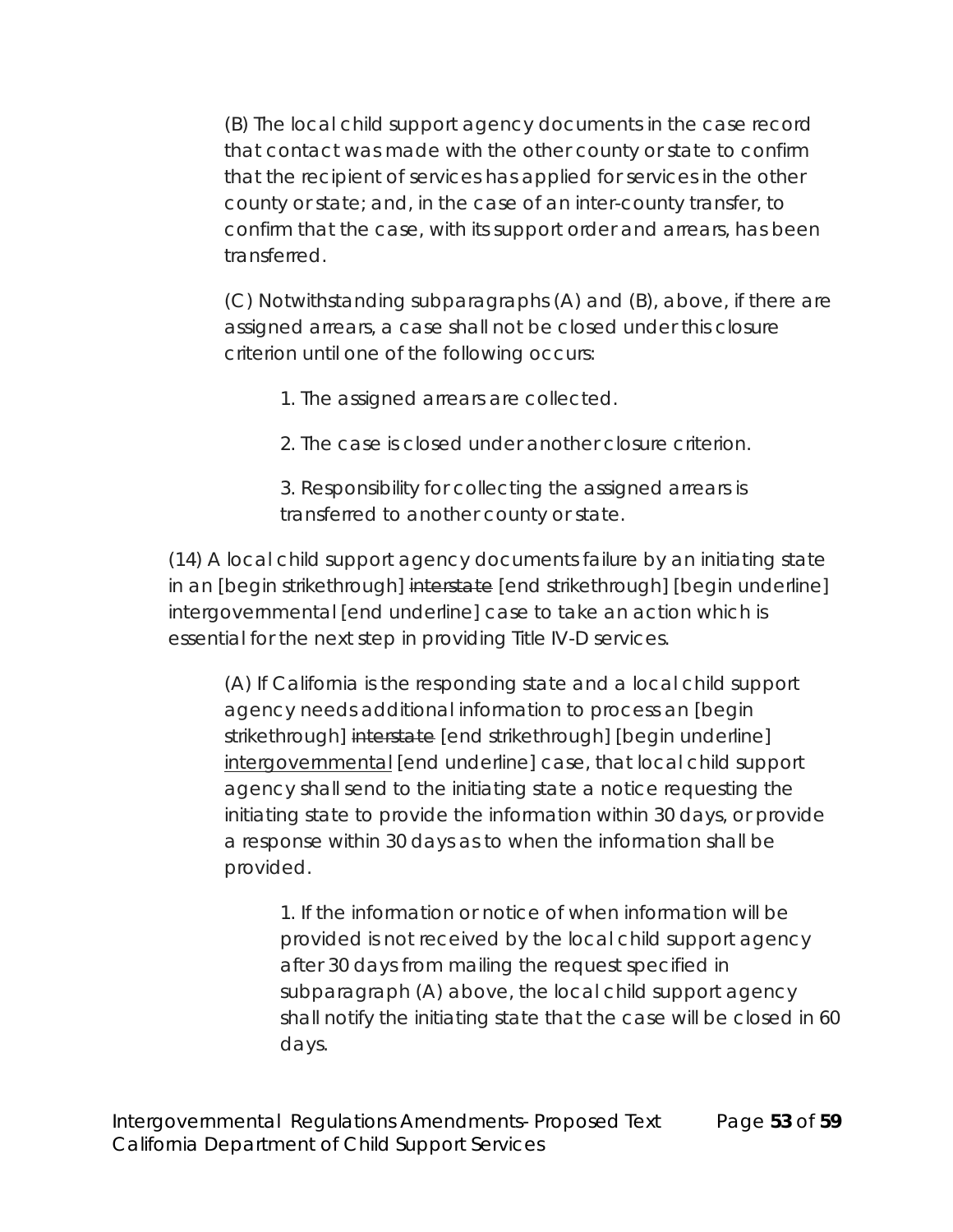2. The local child support agency shall also send a copy of the closure notification to the initiating state's central registry with a notation requesting any assistance the central registry can provide the initiating state's Title IV-D agency in obtaining information necessary to keep the case open.

(B) When the initiating state requests case closure and does not provide the case closure criterion, or provides a case closure criterion that is inconsistent with subparagraphs (1) through (13) and (15), the local child support agency shall send the initiating state a written notice of intent to close the case in 60 days, unless the initiating state provides a case closure criterion that is consistent with subparagraphs (1) through (13) and (15).

(C) The case shall be closed after 60 days have elapsed from the date of mailing the closure notice specified in subparagraph (A)1. and (B) above, if the initiating state does not provide the information needed to process the [begin strikethrough] interstate [end strikethrough] [begin underline] intergovernmental [end underline] case or a response stating when the information will be provided.

(15) A Title IV-D case is erroneously opened and both of the following apply:

(A) No Title IV-D services can be appropriately provided for the case.

(B) There is clear and complete documentation in the case file explaining why the case was erroneously opened and why no Title IV-D services can be provided.

(b) A local child support agency shall notify the recipient of services in writing when closing a case pursuant to subsections  $(a)(1)$  through  $(b)$  and  $(11)$  through (14), above, of the local child support agency's intent to close the case.

(1) Written notice shall not be provided for cases closed pursuant to subsections (a)(7), (8), (9), (10) or (15), above.

Intergovernmental Regulations Amendments- Proposed Text Page **54** of **59** California Department of Child Support Services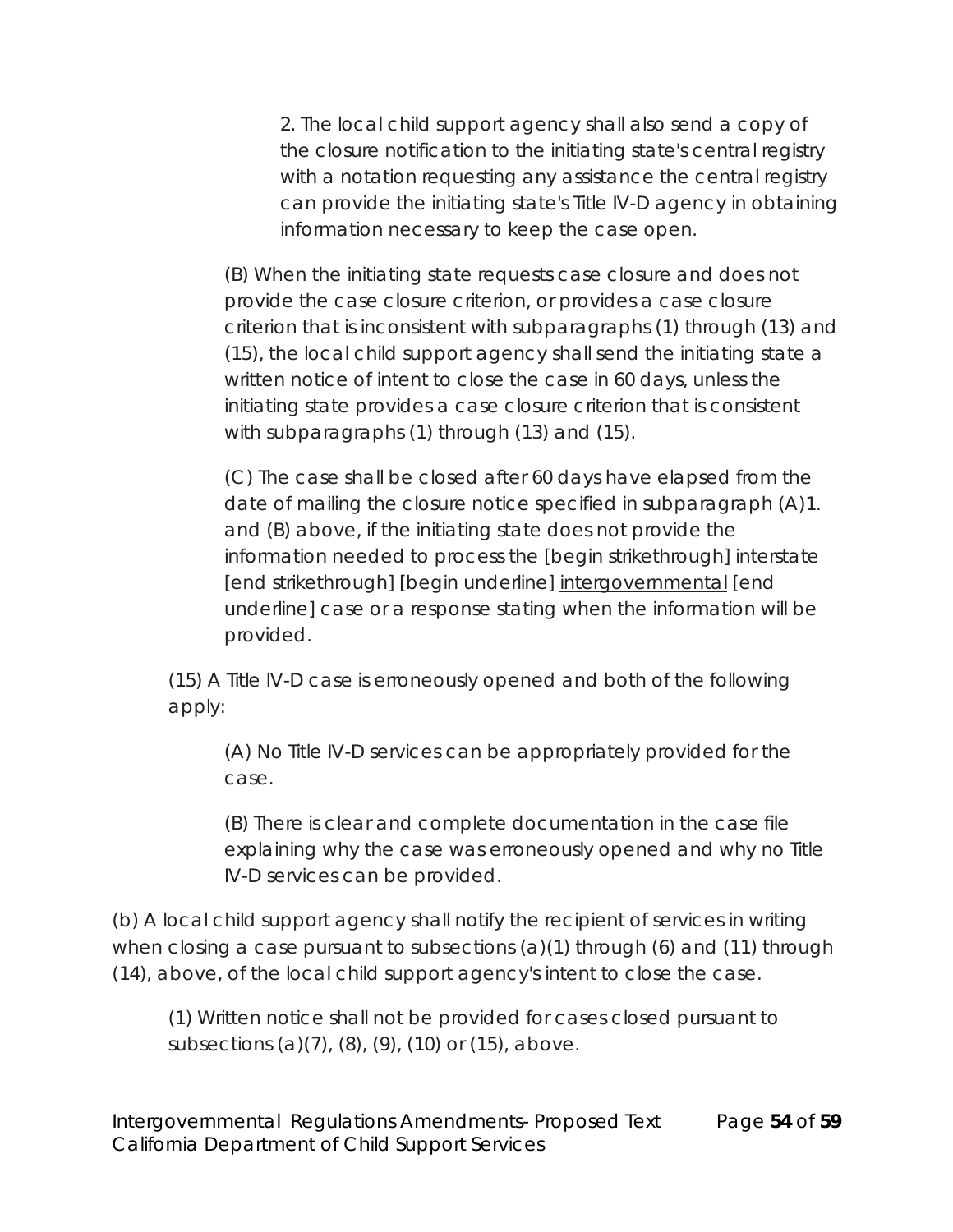(2) Written notice of case closure shall be mailed to the last known address of a recipient of services 60 days prior to closing a case. When the only address for a recipient of services is a Title IV-A agency, a local child support agency shall send the closure notice to that Title IV-A agency's address.

(3) A notice of intent to close the case shall, at a minimum, include the following information:

(A) The reason the case is being closed.

(B) The circumstances under which the case will be reopened, such as receipt of new information regarding the location of the noncustodial parent's or alleged father's residence or earnings or assets, as specified in subsection (c), below.

(C) Whom to contact to apply for possible Social Security death benefits for cases closed for the reasons specified in subsection (a)(2), above.

(4) When a case qualifies for closure pursuant to subsection (a)(1) because the parents have reconciled and the reconciliation makes the family ineligible for public assistance, and there are no arrears assigned to the state that are eligible for enforcement, a local child support agency shall mail a case closure notice to both the custodial party and noncustodial parent. The notice shall state both of the following:

(A) The case is being closed because the family has reconciled.

(B) Title IV-D service shall be terminated.

(5) A case shall remain open if:

(A) A recipient of services responds to a closure notice with information that could lead to the establishment of paternity or a support order or enforcement of an order; or

(B) Contact is re-established with a recipient of services within the timeframes specified in subsection (a)(11).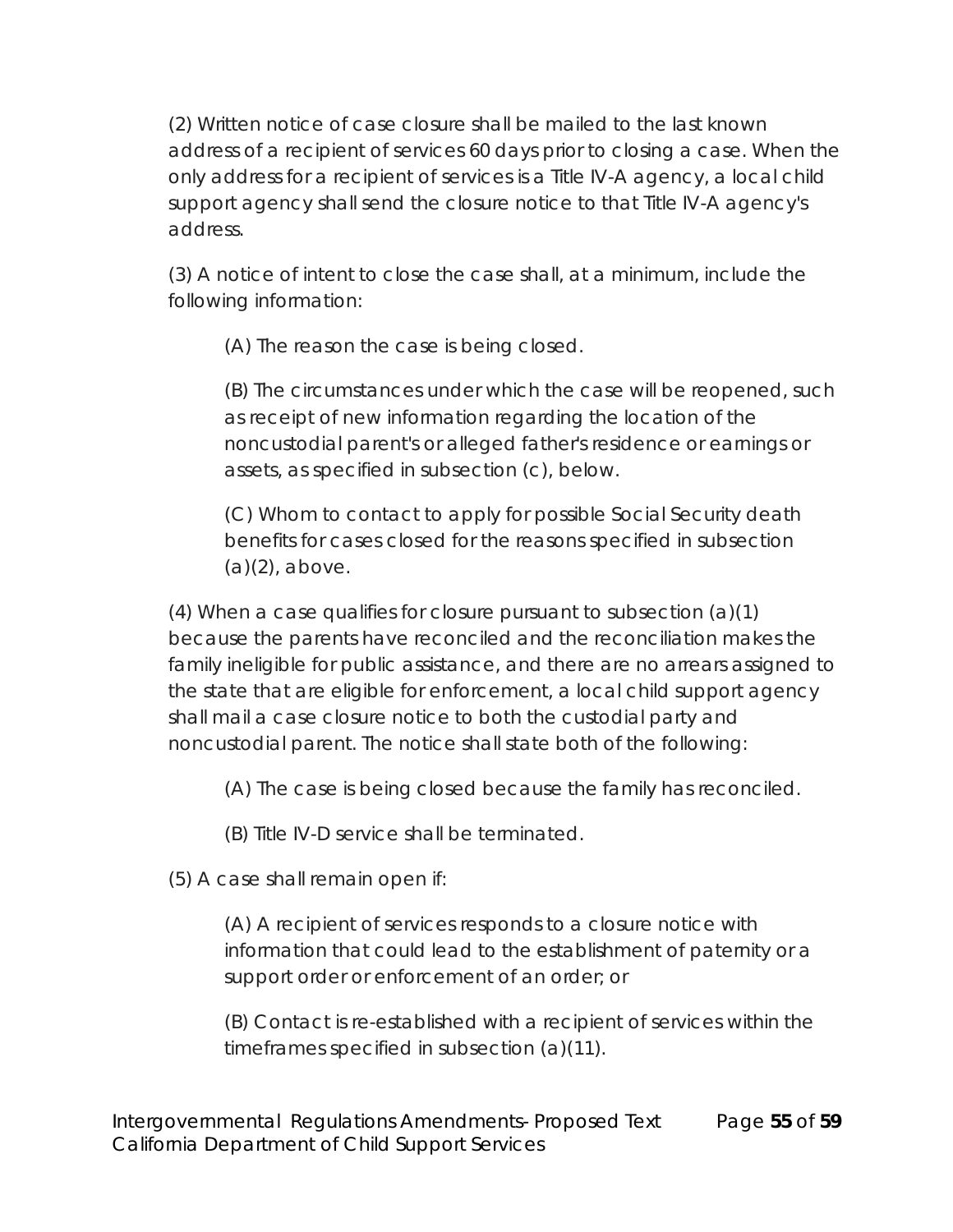(c) The local child support agency shall reopen a case that has been closed when a non-Title IV-A former recipient of services requests that the case be reopened and can provide information that could lead to the establishment of paternity or a support order or enforcement of an order. When a non-Title IV-A former recipient of services requests resumption of Title IV-D services, the recipient of services shall complete a new application package [begin strikethrough] pursuant to Section 112100(b)(2) [end strikethrough].

(d) Closed Title IV-D case records shall be retained for a minimum of four years and four months from the date of closure, unless otherwise specified, and summary criminal history information shall be disposed of, in accordance with record disposal requirements specified in Section 111460.

(e) When a local child support agency closes a case, it shall evaluate the case to determine whether it is appropriate to release, remove, rescind or terminate establishment and enforcement actions initiated against the obligor.

(1) A local child support agency shall release, remove, rescind or terminate all establishment and enforcement actions, when an obligor never had or no longer has a current child support or a medical support obligation, and no arrearage exists.

(2) For purposes of subparagraph (1) above, release, removal, rescission or termination of establishment and enforcement actions includes, but is not limited to, the following:

(A) Dismissal of Summons and Complaints without prejudice. A Summons and Complaint may be dismissed only when a judgment for support has not been entered; or, when a judgment for support has been entered and the court has entered an order to set aside or vacate the judgment.

(B) Termination of income withholding orders and National Medical Support Notices. When the criteria set forth in subparagraph (1) above, are satisfied, such orders shall be terminated under any of the following circumstances, unless the court order specifies alternative termination provisions:

Intergovernmental Regulations Amendments- Proposed Text Page **56** of **59** California Department of Child Support Services 1. The child reaches the age of 18, or, if the child continues to be a full-time high school student, is unmarried, and is not self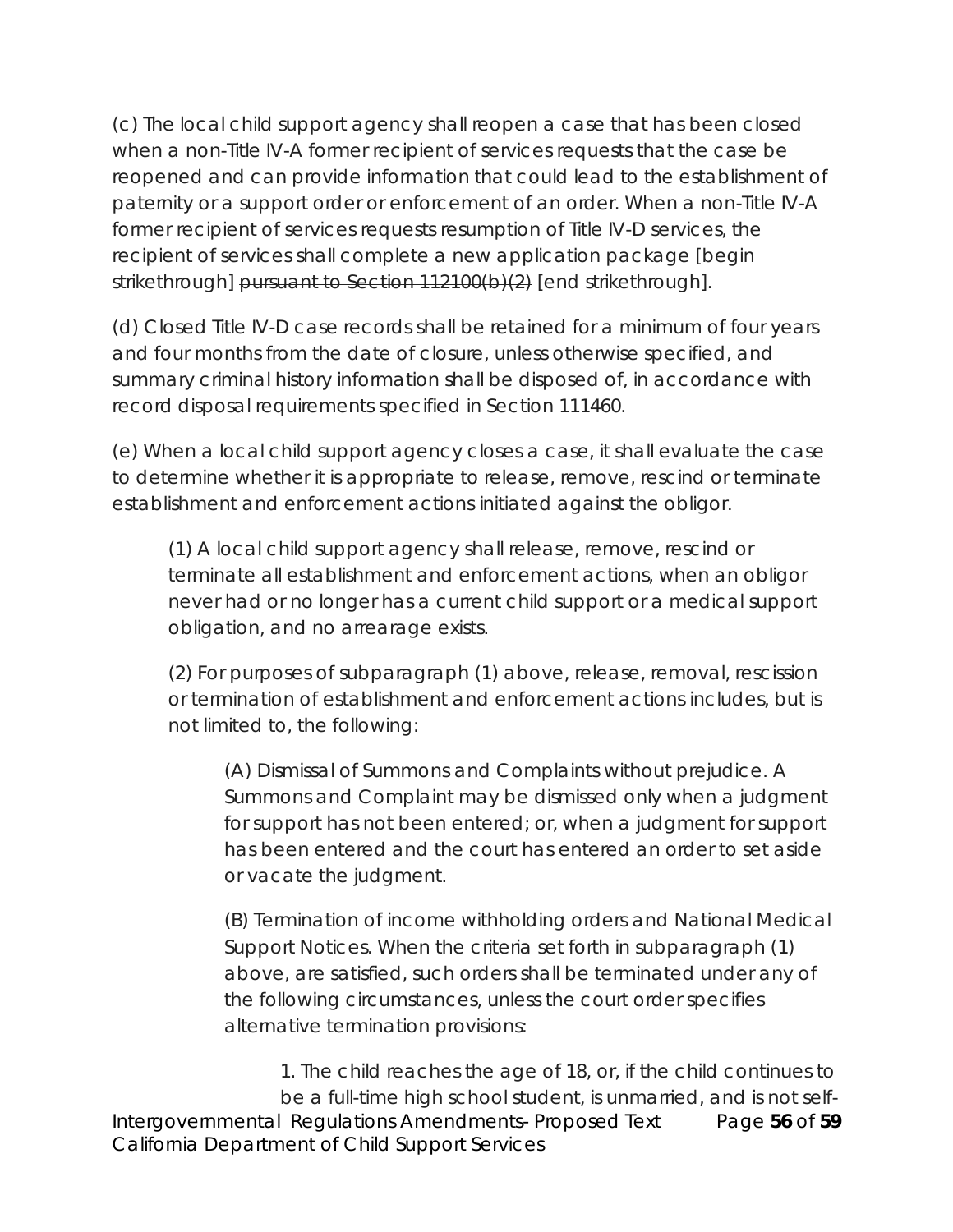supporting, then at the time the child completes the 12th grade or reaches the age of 19, whichever occurs first.

2. The child for whom child support is ordered has legally emancipated.

3. The child for whom child support is ordered has died.

(C) Removal of an obligor's name and social security number from all State and federal intercepts.

(D) Release of personal and real property liens.

(3) If a local child support agency closes a case when the obligor continues to have a current child support or medical support obligation or unassigned arrears exist pursuant to subparagraph (8) of subsection (a), the local child support agency shall release, remove, rescind or terminate establishment or enforcement actions as appropriate. For purposes of this subparagraph, release, removal, rescission or termination of establishment and enforcement actions includes, but is not limited to, the following:

(A) Removal of obligor's name and Social Security Number from all State and federal intercepts.

(B) Substitution of payee on income withholding and medical support order. The local child support agency shall substitute the obligee as the payee on any income withholding and medical support orders.

(C) Substitution of payee on real property lien. The local child support agency shall file and record a substitution of payee in each county in which a judgment or abstract of judgment has previously been recorded.

(D) Substitution of payee on notice of child support lien or lien against personal property lien. The local child support agency shall file a substitution of payee with the Secretary of State for any notice of child support lien previously filed pursuant to Section 17523, Family Code.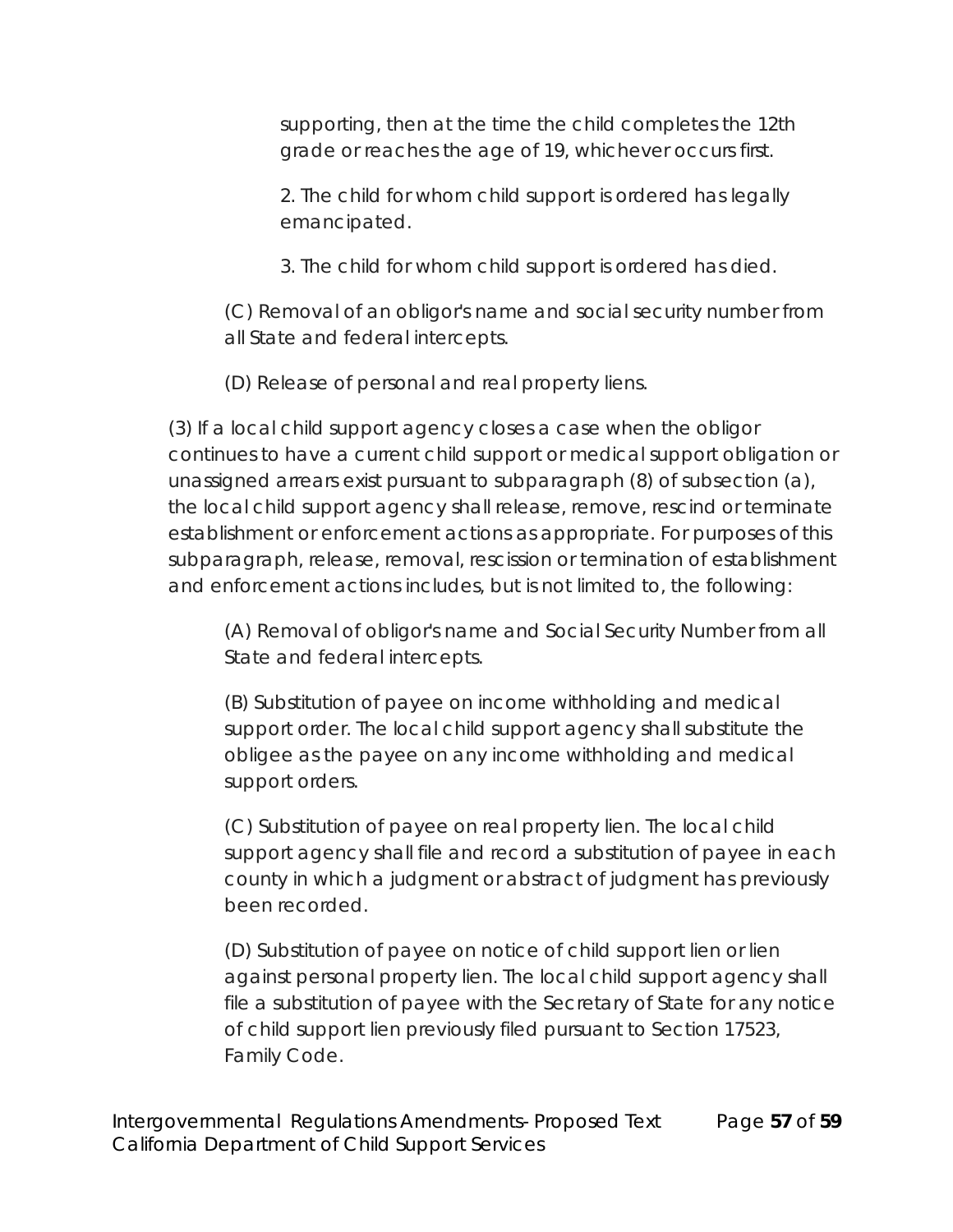(4) When a recipient of services has a family violence indicator, a local child support agency shall obtain from a recipient of services a substitute address, when necessary for releasing, removing, rescinding or terminating establishment and enforcement actions and shall not disclose the whereabouts of the recipient of services and the affected child(ren) unless ordered to do so by a court of competent jurisdiction after proper notice and hearing.

Note: Authority cited: Sections 17306, 17310 and 17312, Family Code. Reference: Sections 4506.2, 5237, 7613, 17502, 17523 and 17531, Family Code; and 45 Code of Federal Regulations, Sections 302.35, 303.3 and 303.11.

**20) Repeal Sections 12-101.3(c)(1) and 12-101.3(q)(1). Amend 12-101.3(i), and the authority and reference citations in 12-101 of the Manual of Policies and Procedures Chapter 12-100 Child Support Enforcement Components and Standards, to read as follows:**

12-101.3(c) [begin strikethrough] (1) "California Central Registry" -- means the California Central Registry within the State Department of Justice which operates as a clearinghouse for incoming interstate child support cases. [end strikethrough]

12-101.3(i) "Interstate case" [begin strikethrough] - means any case involving California and any other jurisdiction which has adopted the Uniform Reciprocal Enforcement of Support Act provisions. [end strikethrough] [begin underline] is defined by 22 CCR 110466. [end underline]

 $12-101.3(q)$  [begin strikethrough]  $(1)$  "Quick Locate" - means a direct informal request for locate services from one state parent locator service to another state's parent locator service, rather than an official request for locate services from one state parent locator service to another state's Central Registry using interstate referral Form FSA 200, Child Support Enforcement Transmittal (Rev. 1/91). [end strikethrough]

NOTE: Authority cited: Sections 17310 and 17312, Family Code. Reference: Section 11457, Welfare and Institutions Code; Sections [amended the word Sections to Section] 259 [begin strikethrough] and 640.1 [end strikethrough], Code of Civil Procedures; Sections 155, 17310, and 17312, Family Code; 45 CFR  $302.51(a)$ ; 45 CFR 303.7(a) [begin strikethrough]  $\left(7\right)\left(i\right)$  [end strikethrough]; 45

Intergovernmental Regulations Amendments- Proposed Text Page **58** of **59** California Department of Child Support Services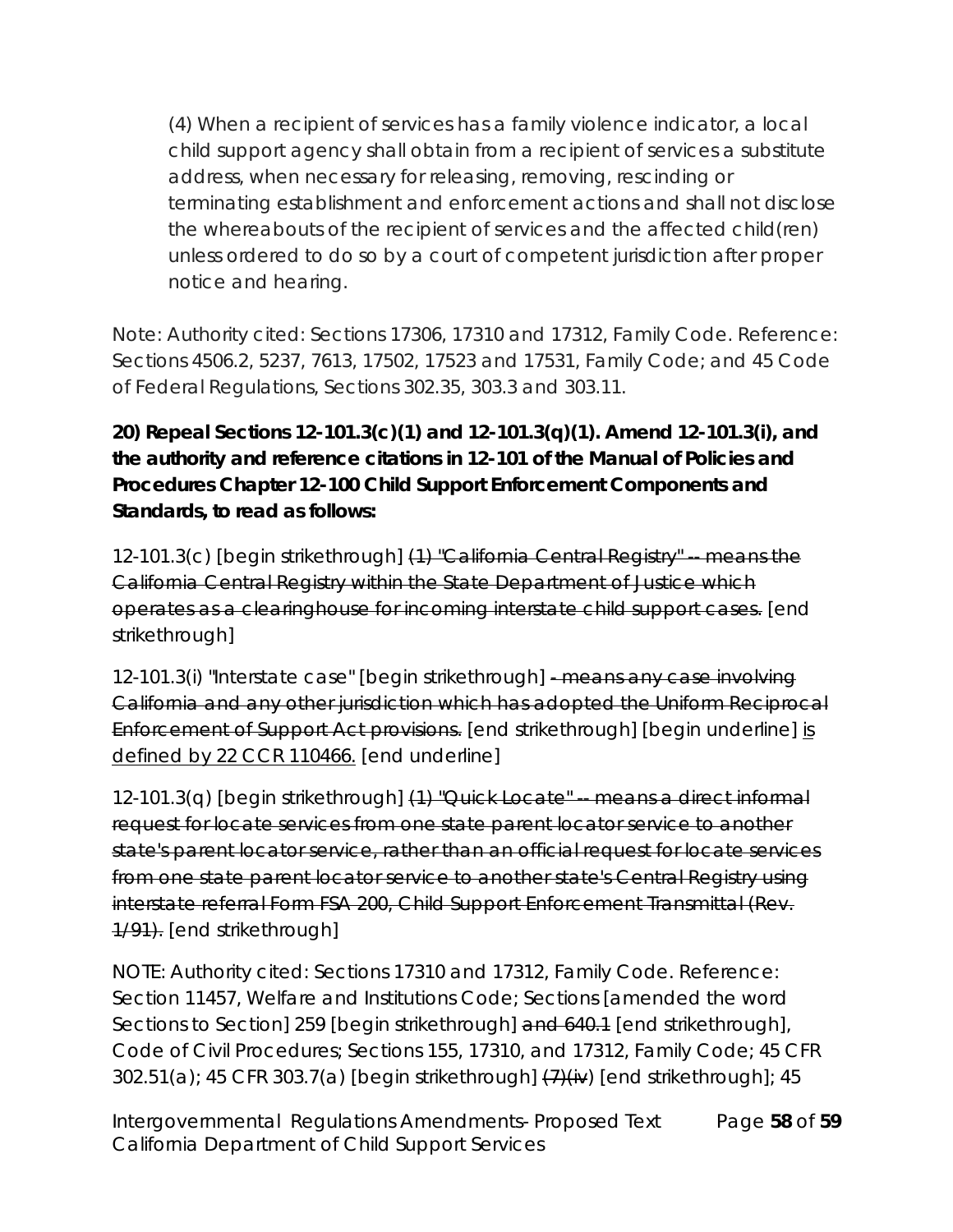CFR 303.101(a) and (b)(2)(i) and (iv); 45 CFR 302.51 and .52; 45 CFR 232.11; Personal Responsibility and Work Opportunity Act of 1996 (P.L. 104-193), Sections 454B(c)(1) and (d) [42 U.S.C. 654B(c)(1) and (d)] and Sections 457(a) and (f) [42 U.S.C. 657(a) and [begin strikethrough]  $(f)$  [end strikethrough] [begin underline] (e) [end underline]; Office of Child Support Enforcement Action Transmittal 97- 13, Section K - Question 70; and Office of Child Support Action Transmittal 97-17, Sections III and VIII, and Questions 9 and 21.

**21) Repeal Sections 12-701(i)(4), 12-701(r)(1) and 12-701 (r)(2). Amend authority and reference citations in 12-701 of the Manual of Policies and Procedures Chapter 12-700 Franchise Tax Board (FTB) and Financial Management Services (FMS) Tax Refund Intercept Regulations, to read as follows:**

12-701(i) [begin strikethrough] (4) Interstate Cases --means those cases in which another state is involved in the tax intercept either as the submitting state or the state where the child support order was issued. [end strikethrough]

12-701(r) [begin strikethrough] (1) Registration - means a procedure set up by state law to adopt a judgment of a foreign jurisdiction as if it were from a California court. This procedure is used to enforce the foreign judgment in California. [end strikethrough]

12-701(r) [begin strikethrough] (2) Responding State --means a state receiving and acting on an interstate child support case. [end strikethrough]

Authority cited: Sections [begin strikethrough] 17302 and 17400 [end strikethrough] [begin underline] 17306, 17310 and 17312 [end underline], Family Code. Reference: Personal Responsibility and Work Opportunity Act of 1996 (P.L. 104-193) Sections 103 [42 U.S.C. 401(a)] and 321 [42 U.S.C. 666]; Section 17400, Family Code; Section [begin strikethrough] 4900 et seq. [end strikethrough] [begin underline] 5700.101 et seq. [end underline] Family Code; Office of Child Support Enforcement Action Transmittal [begin strikethrough] 98-17 [end strikethrough] [begin underline] 10-04 [end underline], Sections I. and II.; and 20 CFR 404.1505.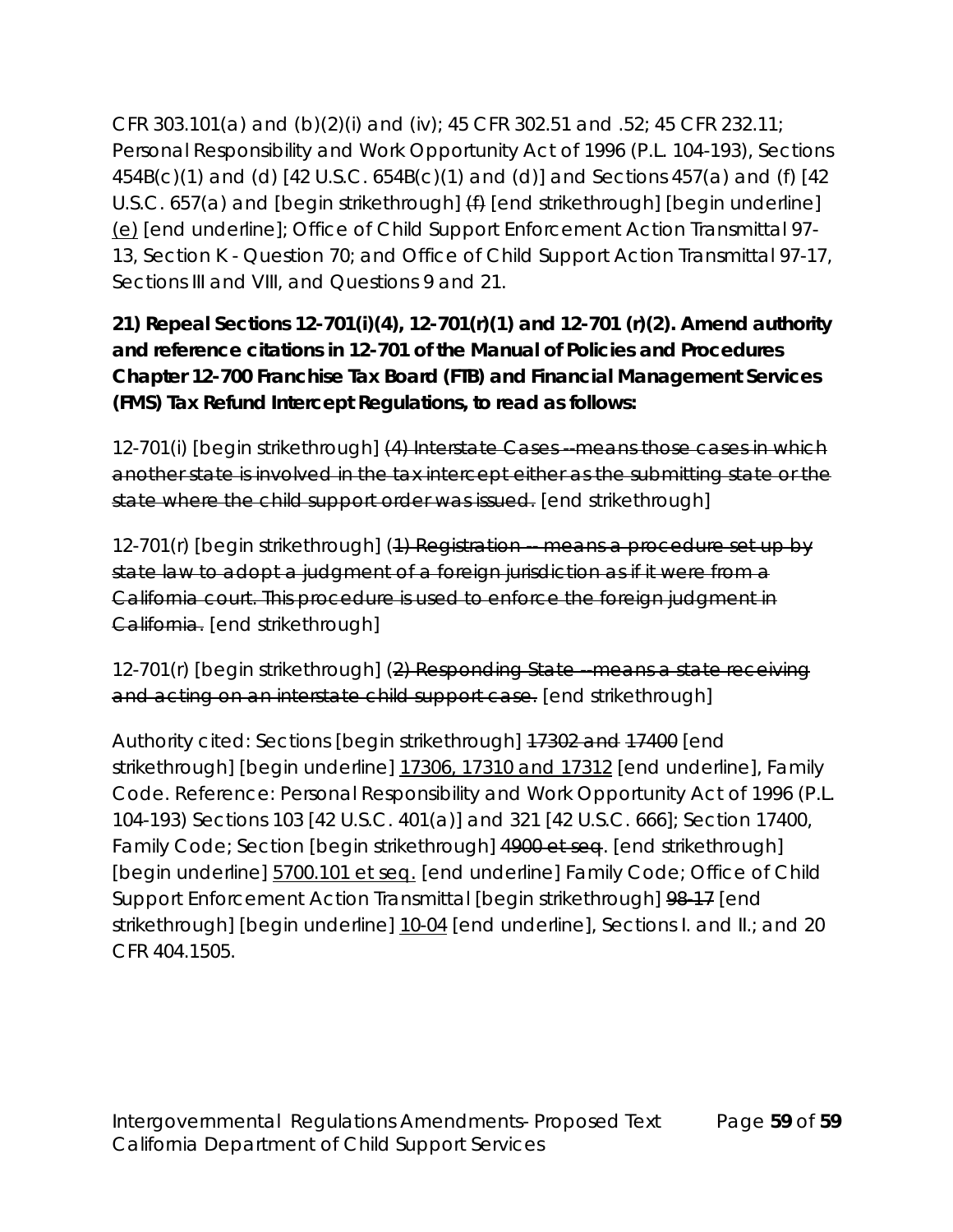# **Standardized Letter Format**

We are responding to your request for help in locating a non-custodial parent. It is very important that you give us as much information as possible to help us locate him/her. Please give as much of the requested information as possible.

#### **1. NONCUSTODIAL PARENT'S NAME:**

The noncustodial parent's name is needed for all requests. We are unable to process your request without the name of the noncustodial parent.

#### **2. SOCIAL SECURITY NUMBER AND DATE OF BIRTH:**

The noncustodial parent's Social Security Number and date of birth are very important. If you have this information, please include it on your request.

#### **3. MILITARY SERVICE:**

If the noncustodial parent has served in the military, please give us as much information as you can about his/her military service.

### **4. FEDERAL COMPENSATION BENEFITS:**

If you know that the noncustodial parent is receiving federal compensation or benefits, or has received them in the past, please give us as much information as you can about the benefits.

#### **5. ADDITIONAL INFORMATION:**

Please give us any other information that you think may help in locating the noncustodial parent. (Some examples are: Last known address, physical description, and driver license number.)

Please visit your local Child Support Office to provide the above information. If you have any further questions or need the address of the local office please call us at [PHONE\_CSSC]. Please allow at least 120 days for a response to your request.

INSTRUCTIONS FOR NON TITLE IV-D LOCATE ONLY REQUESTS SAND THE STATE OF CALIFORNIA – HEALTH ND HUMAN SERVICES AGENCY<br>DEPARTMENT OF CHILD SUPPORT SERVICES DEPARTMENT OF CHILD SUPPORT SERVICES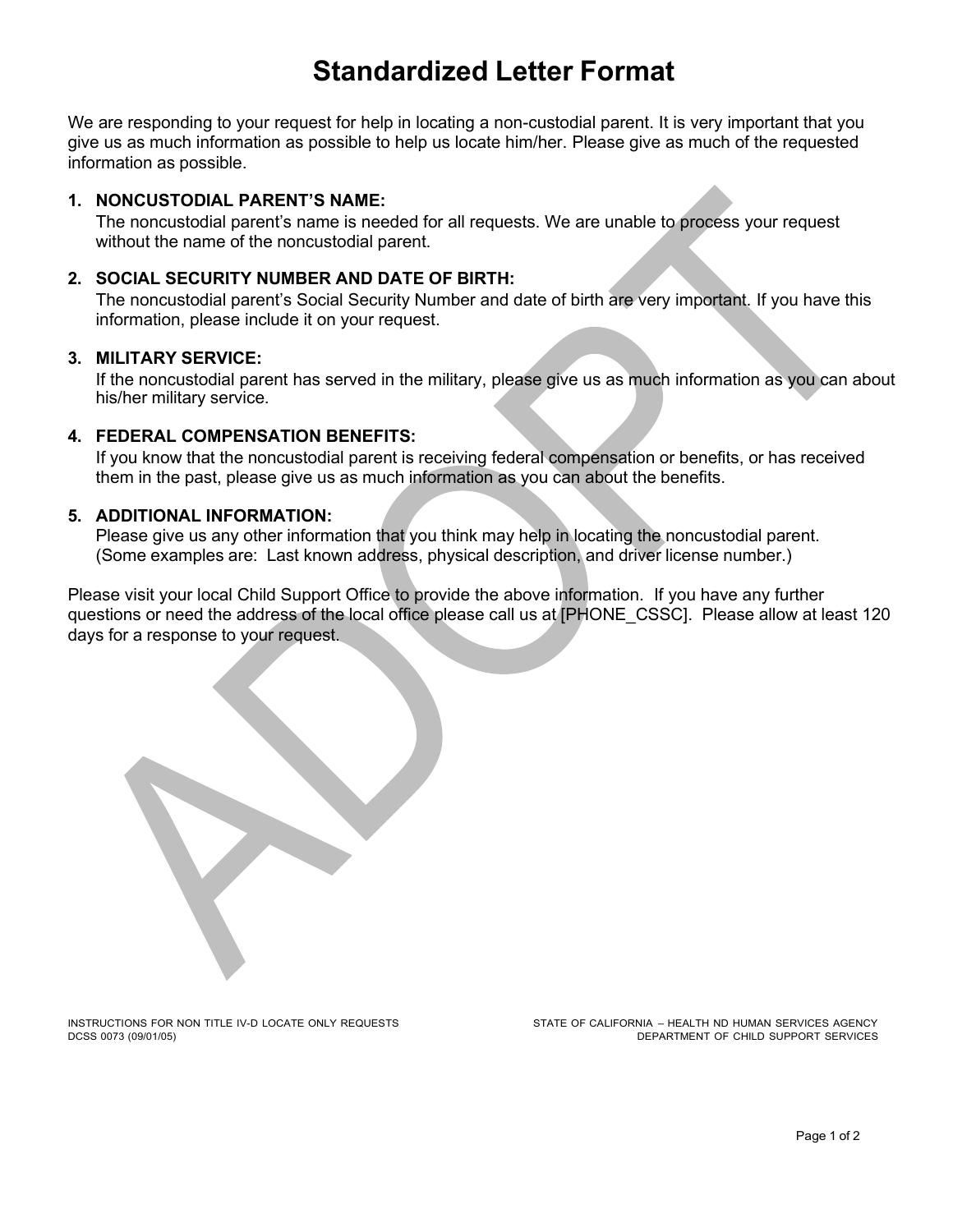#### **APPLICATION FOR NON TITLE IV-D LOCATE SERVICES**

(*Request for Information Pursuant to 45 CFR 302.35(c)(3))* DCSS 0073 (09/01/05)

| <b>INFORMATION ABOUT THE NONCUSTODIAL PARENT</b>                 |                                   |                                                   |                                                  |  |
|------------------------------------------------------------------|-----------------------------------|---------------------------------------------------|--------------------------------------------------|--|
| Name (Last, First, Middle):<br>(If Known)                        |                                   | Birthplace (City):                                | State:                                           |  |
|                                                                  |                                   |                                                   |                                                  |  |
| <b>ALIASES</b>                                                   |                                   | PHYSICAL DESCRIPTIONS                             |                                                  |  |
| Name (Last, First, Middle):<br>(If Known)                        |                                   | Ethnicity:                                        | Sex:                                             |  |
| <b>IDENTIFYING INFORMATION</b>                                   |                                   |                                                   |                                                  |  |
| Social Security Number:<br>(If Known)                            | Driver License Number:            | Criminal Identification Information (CII) Number: |                                                  |  |
| <u>ivillitary:</u><br>ाषठ<br>Yes                                 | veteran's Benefits:<br>res<br>ाषठ | Yes<br><b>Federal Employment</b><br>(If Known):   | ΝO<br>Effective Date:                            |  |
| Last Known Address (Street):                                     | City:                             | State:                                            | Zip Code:                                        |  |
| <b>APPLICANT DATA</b>                                            |                                   |                                                   |                                                  |  |
| <b>Mailing Address:</b><br>Applicant Name (Last, First, Middle): |                                   |                                                   | <b>Contact Telephone</b><br>(Include Area Code): |  |
| Relation to Child(ren):                                          | <b>Representing (Client):</b>     |                                                   |                                                  |  |

#### **PRIVACY STATEMENT**

The Information Practices Act of 1997 (California Civil Code Section 1798.17) and the Federal Privacy Act of 1974 (Public Law 93- 579) require this notice be provided when collecting personal information from individuals. Information requested on this form, including Social Security Number, is used by the Department of Child Support Services (DCSS) for purposes of identification and communication with you. The DCSS is required, under Section 466(a)(13) of the Social Security Act, to collect the Social Security Number of any individual who is subject to a divorce decree, support order, or paternity determination or acknowledgement.

Social Security Number information is mandatory and will be kept on file at the local child support agency to locate and identify individuals and assets for the purpose of establishing, modifying, and enforcing child support obligations. Enrolling a child in health insurance may require the release of the child's Social Security Number and mailing address to the other parent's employer or the release of the child's Social Security Number to the other parent.

The information in your case may be discussed with or given to the State, other agencies that can legally receive such information, and to the other parent or his/her attorney to the extent required by law.

#### **CERTIFICATION**

I certify under penalty of perjury of the laws of the State of California that this information is required for the purpose of establishing parentage or setting the amount of, modifying, or enforcing child support obligations, or for determining parental rights with respect to a child, in accordance with Title 42 of the United States Code Section 653(a)(3) and 663(d)(1) for enforcing a Federal or State law with respect to the unlawful taking or restrains of a child, or enforcing a child custody or visitation determination.

PRINT NAME DATE SIGNATURE THE SIGNATURE SIGNATURE AND DATE